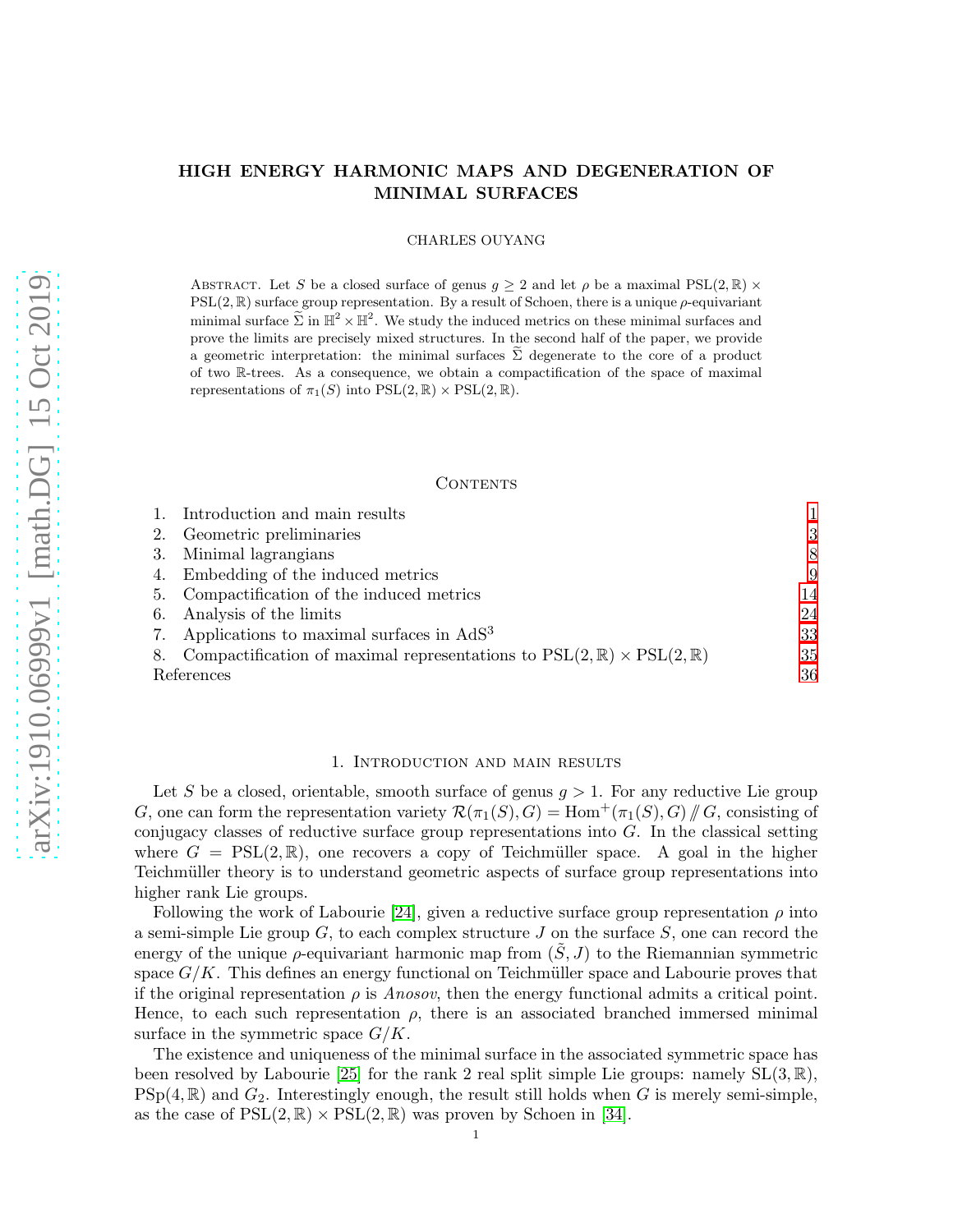There is also the aim in the program of the higher Teichmüller theory to understand representations as geometric objects. This is a natural goal, given that in the case of classical Teichmüller theory, where the group  $G = \text{PSL}(2,\mathbb{R})$  and the representation is discrete and faithful, the associated geometric objects are given by marked hyperbolic surfaces. Moreover, it is of interest to obtain a description of boundary points associated to Hitchin components or spaces of maximal representations in terms of degenerations of geometric objects and to have these geometric objects at the boundary be a generalization of measured laminations (see [\[39\]](#page-37-0) section 11), which are the limiting geometric objects in the Thurston compactification of Teichmüller space.

In the setting  $G = \text{PSL}(2, \mathbb{R}) \times \text{PSL}(2, \mathbb{R})$ , this paper does exactly that-we provide a parameterization of maximal surface group representations into  $PSL(2, \mathbb{R}) \times PSL(2, \mathbb{R})$ , by studying the induced metrics on the  $\rho$ -equivariant minimal surfaces in the symmetric space  $\mathbb{H}^2 \times \mathbb{H}^2$ . If  $\rho = (\rho_1, \rho_2)$ , and  $\widetilde{\Sigma}$  is the unique  $\rho$ -equivariant minimal surface in  $\mathbb{H}^2 \times \mathbb{H}^2$ , then its quotient by action of the fundamental group by the representation, is the graph of the unique minimal lagrangian isotopic to the identity between  $(S, g_1) = \mathbb{H}^2/\rho_1$  and  $(S, g_2) = \mathbb{H}^2/\rho_2$ .

Denote  $\text{Ind}(S)$  to be the equivalence class of induced metrics on the graph minimal surface in the product of two hyperbolic surfaces. Two such metrics are identified if one is the pullback metric of the other by a diffeomorphism homotopic to the identity map.

We study the length spectrum of these induced metrics on the minimal surface and show that we can degenerate the metrics to obtain singular flat metrics, measured laminations and mixed structures. A mixed structure  $\eta = (S_{\alpha}, q_{\alpha}, \lambda)$  is the data of a collection of incompressible subsurfaces  $\sqcup S_\alpha$ , with a prescribed meromorphic (integrable) quadratic differential on each subsurface (collapsing the boundary components and viewing them as punctures) and a singular flat metric on each subsurface coming from the prescribed quadratic differential, with a measured lamination  $\lambda$  supported on the complement  $S \cup S_\alpha$ . Observe that a singular flat metric coming from a holomorphic quadratic differential on  $(S, J)$  and a measured lamination on S are trivial examples of mixed structures, where  $S_{\alpha} = S$  and  $S_{\alpha} = \emptyset$ , respectively. Our first main result is the following.

**Theorem A.** The space of induced metrics  $\text{Ind}(S)$  embeds into the space of projectivized currents PCurr(S). Its closure is Ind(S)  $\sqcup$  PMix(S).

If we keep track of the ambient space, namely  $\mathbb{H}^2 \times \mathbb{H}^2$ , we show that by scaling the ambient space by a suitable sequence of constants (which generally will be the total energy of a harmonic map), we can obtain as limits of minimal langrangians the core of a pair of R-trees coming from measured foliations. In fact, we show there is an isometric embedding from a metric space obtained from the data of a mixed structure to the core of trees.

As a consequence, we have an answer to our original goal of ascribing something geometric to surface group representations to  $PSL(2, \mathbb{R}) \times PSL(2, \mathbb{R})$  which are maximal, and a description of natural boundary objects which are geometric and are natural extensions of measured laminations.

**Theorem B.** The space of maximal representations of  $PSL(2,\mathbb{R}) \times PSL(2,\mathbb{R})$  embeds into the space of  $\pi_1 S$ -equivariant harmonic maps from  $\mathbb{H}^2 \to \mathbb{H}^2 \times \mathbb{H}^2$ , whose graphs are minimal lagrangians. The scaled Gromov-Hausdorff limits of these maps are given by harmonic maps from  $\mathbb{H}^2$  to  $T_1 \times T_2$ , where  $T_1$  and  $T_2$  are a pair of  $\mathbb{R}$ -trees coming from a projective pair of measured foliations, with image given by the core of the trees.

There has been some recent interest in studying surface group representations to the Lie group  $PSL(2, \mathbb{R}) \times PSL(2, \mathbb{R})$  by way of geodesic currents. Work of Glorieux [\[16\]](#page-36-3) shows that the average of two Liouville currents  $\frac{L_{X_1}+L_{X_2}}{2}$  yields the length spectrum of the Globally Hyperbolic Maximal Compact AdS<sup>3</sup> manifold with holonomy  $(\rho_1, \rho_2)$ , where  $X_i = \mathbb{H}^2 \setminus \rho_i$ . In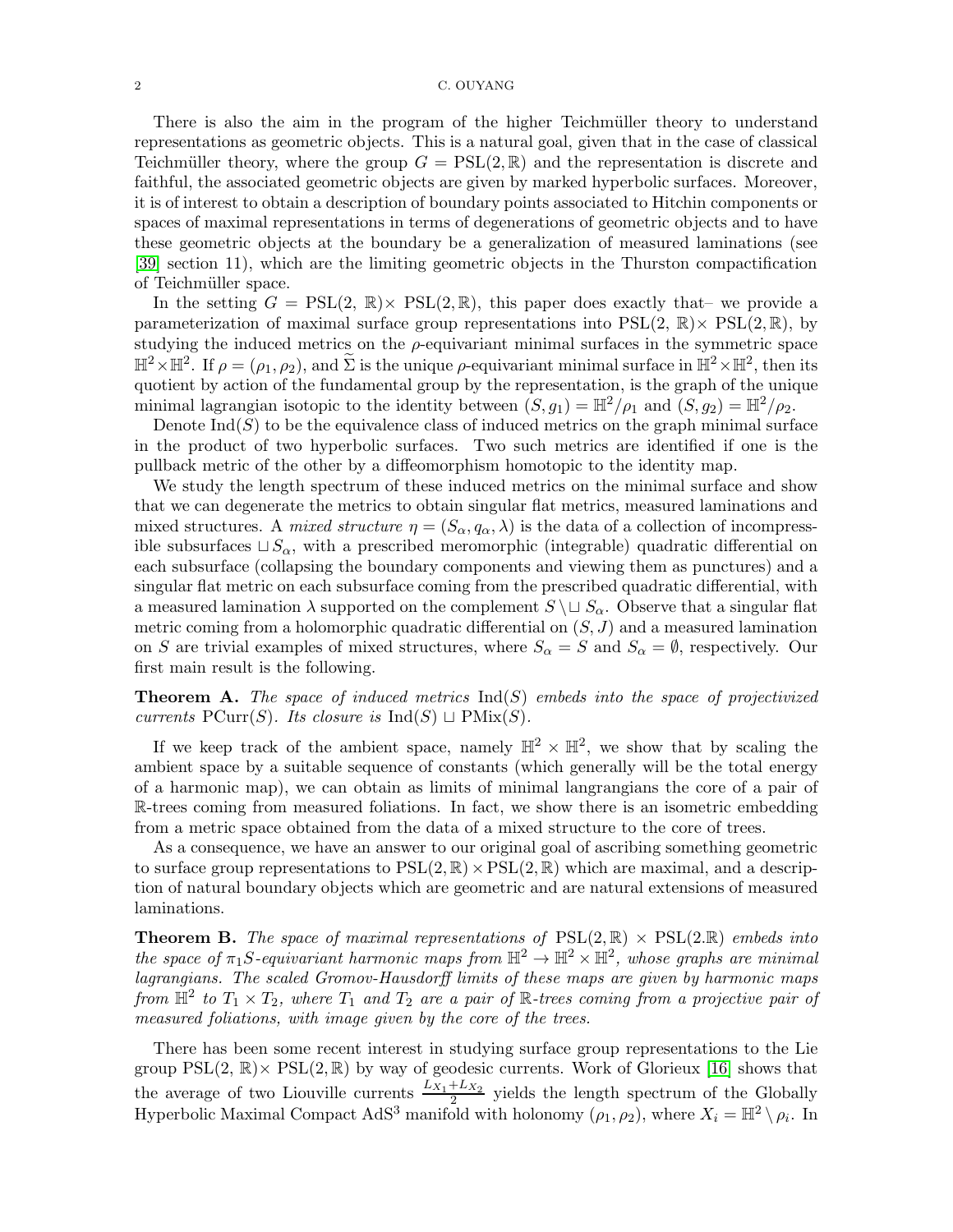another recent paper of Glorieux [\[17\]](#page-36-4), it is shown that this map which sends unordered pairs of elements in Teichmüller space to the space of projectivized currents given by  $(X_1, X_2)$  $(X_2, X_1) \to \frac{L_{X_1} + L_{X_2}}{2}$  $\frac{12}{2}$  is injective. Forthcoming work of Burger, Iozzi, Parreau, and Pozzetti [\[5\]](#page-36-5) will show the limits of this embedding are given by the projectivization of a pair of measured laminations. The limiting currents thus satisfy

(1.1) 
$$
i(\eta, \cdot) = i(\lambda_1, \cdot) + i(\lambda_2, \cdot),
$$

where  $\lambda_1$  and  $\lambda_2$  are specific representatives of the projectivize classes  $[\lambda_1]$  and  $[\lambda_2]$ , respectively, representing limits on the Thurston boundary.

We remark that our compactification via geodesic currents is distinct. If the limiting laminations  $\lambda_1$  and  $\lambda_2$  fill, that is, the sum of their intersection numbers with any third measured lamination is never zero, then the corresponding limiting object  $\eta'$  under our compactification is a singular flat metric coming from a unit-norm holomorphic quadratic differential  $\Phi$  whose horizontal and vertical laminations are  $\lambda_1$  and  $\lambda_2$ . The corresponding current is thus given by

(1.2) 
$$
l_{|\Phi|}^2(\alpha) = i^2(\eta', \alpha) = i^2(\lambda_1, \alpha) + i^2(\lambda_2, \alpha),
$$

for a suitably short arc  $\alpha$  away from the zeros of  $|\Phi|$ . In general, this is different from the sum of  $\lambda_1$  and  $\lambda_2$ . Notice that for  $\gamma$  an arc of the horizontal lamination of  $\Phi$ , then the two intersection numbers  $i(\eta, \alpha)$  and  $i(\eta', \alpha)$  coincide, so that the two currents  $\eta$  and  $\eta'$  are distinct even as projectivized currents.

Acknowledgments. It is the author's privilege to thank his advisor Mike Wolf for first suggesting the problem and for his continued patience, support and guidance. The author would like to expresses his gratitude to Zheng (Zeno) Huang and Andrea Tamburelli for many fruitful conversations throughout this project.

# 2. Geometric preliminaries

<span id="page-2-0"></span>2.1. Harmonic maps between surfaces. Let  $(M, \sigma |dz|^2)$  and  $(N, \rho |dw|^2)$  be two closed Riemannian surfaces and  $w:(M,\sigma|dz|^2) \to (N,\rho|dw|^2)$  a Lipschitz map. Then the energy of the map  $w$  is given by the integral

$$
\mathcal{E}(w) := \frac{1}{2} \int_M ||dw||^2 \, dvol_{\sigma}.
$$

A critical point of the energy functional is a harmonic map. We remark that if the domain M is a surface, the energy is a conformal invariant; hence a harmonic map depends only upon the conformal class of the domain but depends on the metric of the target surface. The energy density of the map  $w$  at a point is given by

$$
e(w) = \frac{\rho(w(z))}{\sigma(z)} (|w_z|^2 + |w_{\overline{z}}|^2),
$$

and so the total energy is also given by the formula

$$
\mathcal{E}(w) = \int_M e(w) \,\sigma \, dz d\overline{z}
$$
  
= 
$$
\int_M \rho(w(z)) (|w_z|^2 + |w_{\overline{z}}|^2) \, dz d\overline{z},
$$

once again seeing that the total energy depends only upon the conformal structure of the domain and the metric of the target. Alternatively, a harmonic map  $w$  solves the Euler-Lagrange equation for the energy functional, a second-order nonlinear PDE:

$$
w_{z\overline{z}} + (\log \rho)_w w_z w_{\overline{z}} = 0.
$$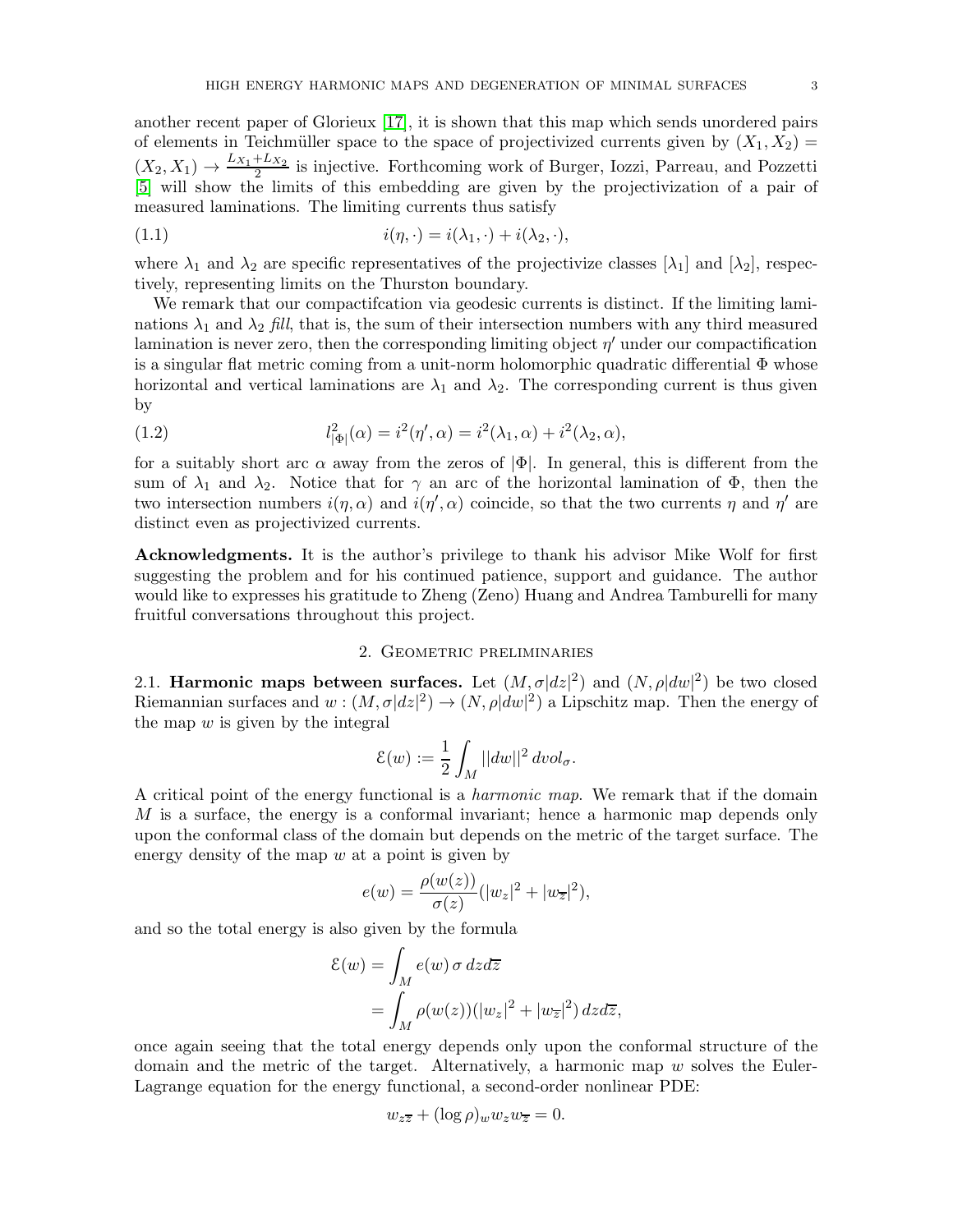To any harmonic map  $w:(M,\sigma|dz|^2)\to (N,\rho|dw|^2)$ , the pull-back of the metric tensor decomposes by type according to

$$
w^*\rho = \Phi dz^2 + \sigma e dz d\overline{z} + \overline{\Phi} d\overline{z}^2,
$$

where  $\Phi dz^2$  is a holomorphic quadratic differential with respect to the complex structure coming from the conformal class of  $(M, \sigma |dz|^2)$  called the *Hopf differential* of w. Much of the formulas arising from harmonic maps make use of the auxiliary functions:

$$
\mathcal{H} = \frac{\rho(w(z))}{\sigma(z)} |w_z|^2
$$

$$
\mathcal{L} = \frac{\rho(w(z))}{\sigma(z)} |w_{\overline{z}}|^2.
$$

We list some of these formulas and make liberal use of them without always explicitly citing the precise one:

The energy density 
$$
e = \mathcal{H} + \mathcal{L}
$$
  
\nThe Jacobian  $\mathcal{J} = \mathcal{H} - \mathcal{L}$   
\nThe norm of the quadratic differential  $|\Phi|^2 / \sigma^2 = \mathcal{H}\mathcal{L}$   
\nThe Lapace-Beltrami operator  $\Delta \equiv \frac{4}{\sigma} \frac{\partial^2}{\partial z \partial \overline{z}}$   
\nGaussian curvature of the source  $K(\sigma) = -\frac{2}{\sigma} \frac{\partial^2 \log \sigma}{\partial z \partial \overline{z}}$   
\nGaussian curvature of the target  $K(\rho) = -\frac{2}{\rho} \frac{\partial^2 \log \rho}{\partial w \partial \overline{w}}$   
\nThe Beltrami differential  $\nu = \frac{w_{\overline{z}}}{w_z} = \frac{\overline{\Phi}}{\sigma \mathcal{H}}$  and  $|\nu|^2 = \frac{\mathcal{L}}{\mathcal{H}}$ .

The Bochner formula is given by

$$
\Delta \log \mathcal{H} = -2K(\rho)\mathcal{H} + 2K(\rho)\mathcal{L} + 2K(\sigma), \quad \text{when } \mathcal{H}(p) \neq 0
$$
  

$$
\Delta \log \mathcal{L} = -2K(\rho)\mathcal{L} + 2K(\rho)\mathcal{H} + 2K(\sigma), \quad \text{when } \mathcal{L}(p) \neq 0.
$$

We shall often be in the setting where both the source and target are hyperbolic surfaces, that is  $K(\sigma) = K(\rho) \equiv -1$ , and so some of the formulas listed above can be simplified. In the more general setting where the target has negative curvature, the existence of a harmonic map in the homotopy class is due to Eells-Sampson [\[11\]](#page-36-6), its uniqueness is due to Hartman [\[20\]](#page-36-7) and Al'ber [\[1\]](#page-35-1), and that if the homotopy class contains a diffeomorphism, then the harmonic map itself is a diffeomorphism and  $H > 0$  is due to Schoen-Yau [\[36\]](#page-36-8) and Sampson [\[33\]](#page-36-9).

2.2. Teichmüller space. Recall that Teichmüller space  $\mathcal{T}(S)$  is the space of all hyperbolic metrics on S with the identification  $q \sim h$ , if there exists a diffeomorphism  $\phi$  of the surface, homotopic to the identity map, for which  $\phi^*g = h$ . The topology is given by its marked length spectrum.

Alternatively, one may regard Teichmüller space as the space of marked Riemann surfaces. For a fixed surface S, two complex structures  $(S, J_1)$  and  $(S, J_2)$  are identified if there exists a biholomorphism  $f : (S, J_1) \to (S, J_2)$ , which is homotopic to the identity. The topology is given by the metric which for two points of Teichmüller space assigns the logarithm of the quasiconformal dilatation of the unique Teichm¨uller mapping between the marked Riemann surfaces.

Teichmüller space is topologically trivial being homeomorphic to an open ball of dimension  $6g - 6.$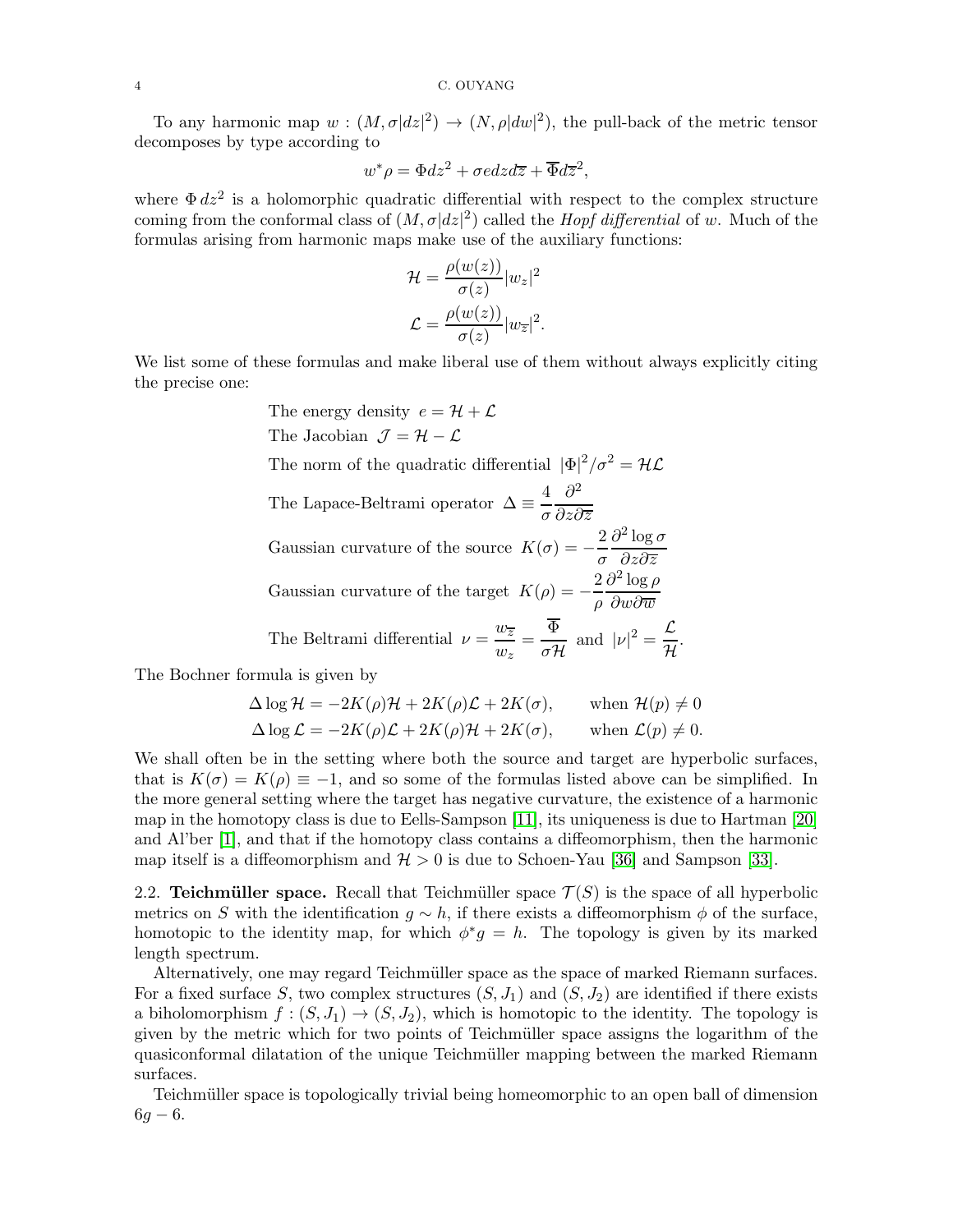2.3. Measured foliations and measured laminations. For a closed surface  $S$ , a measured foliation  $(S, \mathcal{F})$  is a singular foliation with a transverse measure, that is a measure  $\mu$  defined on each arc transverse to the foliation, such that the measure is invariant under isotopy between two arcs through transverse arcs.

To any isotopy class of measured foliations, there is an associated measured lamination. A measured geodesic lamination on a hyperbolic surface is a closed disjoint set of geodesics with a transverse measure. Likewise, to any measured lamination, there is an associated measured foliation, so that there is a canonical way to pass from to the other (see  $[4]$ ,  $[32]$ ). Hence, the space of measured laminations does not depend upon the choice of hyperbolic metric. Thurston showed both spaces are homeomorphic to Euclidean balls of dimension  $6q - 6$  (see  $[12]$ ,  $[37]$ ).

2.4. Holomorphic quadratic differentials. The space of holomorphic quadratic differentials  $Q<sub>g</sub>$  is a holomorphically trivializable vector bundle over Teichmüller space, whose fiber over  $X$  is the vector space of holomorphic quadratic differentials on  $X$ . It is the vector space of holomorphic sections of the square of the canonical bundle  $K_X$ , and so may be written  $H^0(X, K_X^2)$ . By the Riemann-Roch theorem, the complex dimension of this vector space is  $3g-3$ . More concretely, if X is a Riemann surface and  $\Phi$  is a holomorphic quadratic differential on X, then locally  $\Phi = f(z)dz^2$ , where f is a holomorphic function and z is a chart for  $X$ .

Holomorphicity of the differential and compactness of the Riemann surface ensures the quadratic differential has precisely  $4g - 4$  zeros counted with multiplicity. Hence, in a neighborhood avoiding a zero of  $\Phi$ , one may choose natural coordinates  $\zeta$  so that  $\Phi = d\zeta^2$ . The metric  $|\Phi|$  is well-defined on the complement of the zeros and is locally Euclidean. At the zeros, the metric has conic singularities of angle  $(n+2)\pi$ , where n is the order of the zero of the quadratic differential at that point.

For any point on the complement of the zeros of the quadratic differential, there is a unique direction for which  $q(v, v) \in \mathbb{R}^+$ . Integrating the resulting line field, one obtains a foliation, called the *horizontal foliation* of the quadratic differential  $q$ . Likewise, one can define the vertical foliation of q, by integrating the line field of directions for which  $q(v, v) \in i\mathbb{R}^+$ . The foliations come equipped with a transverse measure. For any arc  $\gamma$  transverse to the horizontal foliation, the measure for the horizontal foliation is given by

$$
\tau_h = \int_{\gamma} |\text{Im}(\sqrt{q})(z)| |dz|,
$$

and likewise, the transverse measure for the vertical foliation is given by integrating the real part  $|\text{Re}(\sqrt{q})|$  over and arc  $\gamma$ .

If  $S_{g,n}$  is a compact surface of genus g with n punctures such that  $3g - 3 + n > 0$ , then  $Q_{g,n}$  will denote the space of integrable holomorphic quadratic differentials on  $S_{g,n}$ . At each of the punctures, the differential has a pole of order 1.

2.5. Geodesic Currents and Marked Length Spectra. Let  $(S, \sigma)$  be a fixed closed hyperbolic surface of genus  $g \geq 2$ . Then its universal cover  $\tilde{S}$  may be identified isometrically with  $\mathbb{H}^2$ . Let  $G(\tilde{S})$  denote the space of geodesics of  $\tilde{S}$ . Then a geodesic current on S is a  $\pi_1(S)$ -equivariant Radon measure on  $G(\tilde{S})$ . The space of geodesic currents, denoted Curr(S), is given by the weak<sup>∗</sup> topology.

Remark. A priori, the definition of a geodesic current may appear to depend upon the choice of hyperbolic metric, but it turns out  $G(\tilde{S})$  depends only upon  $\pi_1(S)$  (c.f. [\[2\]](#page-35-2)), hence the space of geodesic currents is independent of the hyperbolic metric initially chosen for S.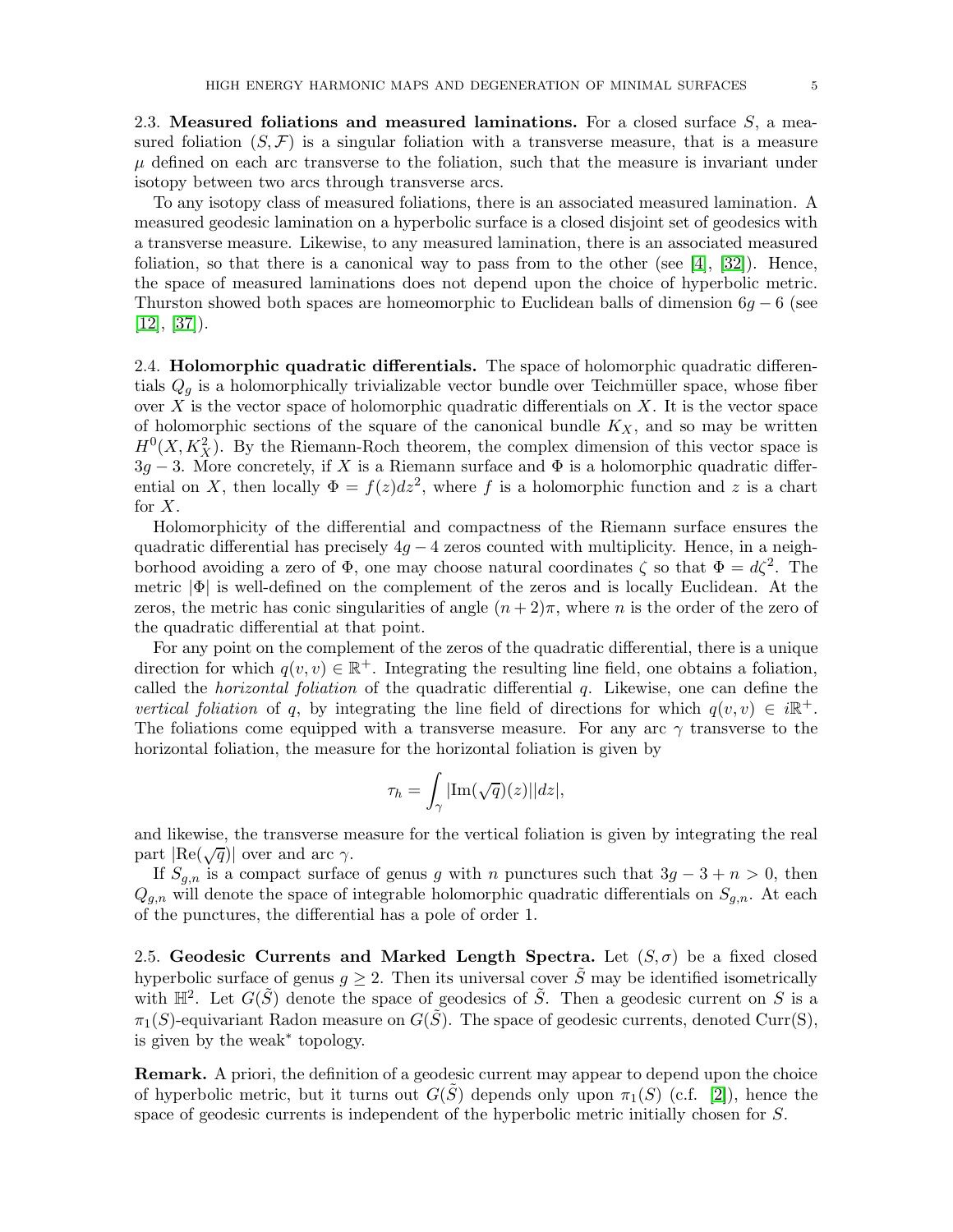The ur-example of a geodesic current is given by a single closed geodesic  $\gamma$  on S. Lift  $\gamma$ to a discrete set of geodesics  $\tilde{\gamma}$  on  $\tilde{S}$ . These lifted geodesics may be given a Dirac-measure, which is  $\pi_1(S)$ -invariant as the lifts themselves are  $\pi_1(S)$ -invariant. Hence to any closed curve, by looking at its geodesic representative, one obtains a geodesic current on S. In fact, Bonahon  $[2]$  shows the space of weighted closed curves is dense in  $Curr(S)$  and the geometric intersection number between curves has a continuous bilinear extension to i: Curr(S) $\times$  $Curr(S) \to \mathbb{R}_{\geq 0}$ . Moreover, a geodesic current on S is determined by its intersection number with all closed curves [\[31\]](#page-36-13). The topology then on the space of geodesic currents is given by its marked length spectrum. For the fixed surface  $S$ , denote by  $\mathfrak C$  the set of isotopy classes of closed curves. The marked length spectrum of a geodesic current  $\mu$  is given by the collection  ${i(\mu, \gamma)}_{\gamma \in \mathcal{C}}$ . A sequence of geodesic currents  $\mu_n$  is said to converge to  $\mu$  if their marked length spectrums converge, that is, to each  $\gamma \in \mathcal{C}$  and  $\epsilon > 0$ , there is an  $N(\epsilon, \gamma)$  so that for  $n > N(\epsilon, \gamma)$ , one has  $|i(\mu, \gamma) - i(\mu_n, \gamma)| < \epsilon$ . It is important to note that N is allowed to depend on the curve class chosen. No requirement on uniform convergence is required.

If a current arises from a metric, the following rather useful formula applies:

<span id="page-5-0"></span>**Proposition 2.1** (Bonahon [\[2\]](#page-35-2), Otal [\[31\]](#page-36-13)). Let  $\mu$  be a current arising from a metric  $\sigma$ . Then

$$
i(\mu,\mu)=\frac{\pi}{2}Area(\sigma)
$$

In the case where  $\mu$  is a geodesic current arising from a measured lamination, it is not hard to see that  $i(\mu, \mu) = 0$ , but in fact, this turns out to be a characterization of measured laminations.

**Proposition 2.2** (Bonahon [\[2\]](#page-35-2)). Let  $\mu$  be a geodesic current such that  $i(\mu, \mu) = 0$ , then  $\mu$  is a measured lamination.

It is clear that if  $\mu$  is a geodesic current, then so is  $c\mu$  for  $c \in \mathbb{R}_+$ . The set of projectivized currents, denoted PCurr(S) is given by Curr(S)  $\sim$ , where  $\mu \sim \nu$  if there exists a positive constant c for which  $\mu = c\nu$  and so consists of projective classes of geodesic currents. The space  $\text{PCurr}(S)$  is then given the quotient topology. We highlight an important property of this space.

# **Proposition 2.3** (Bonahon [\[2\]](#page-35-2)). The space  $PCurr(S)$  is compact.

Several geometric structures have been shown to be embedded into  $Curr(S)$ . The first such example was due to Bonahon  $|2|$ , who showed Teichmüller space could be embedded inside Curr(S) via its Liouville current, namely  $\sigma \mapsto L_{\sigma}$  with the property that for any closed curve  $\gamma$ , one has  $l_{\sigma}([\gamma]) = i(L_{\sigma}, \gamma)$ , so that the length of the geodesic representative of  $\gamma$ with respect to the hyperbolic metric  $\sigma$  coincides with the intersection number between the currents  $L_{\sigma}$  and  $\gamma$ . As the space of measured laminations can be realized as geodesic currents, Bonahon recovers the Thurston compactification by way of projectivized geodesic currents.

Otal [\[31\]](#page-36-13) has shown the space of negatively curved Riemannian metrics on surfaces can be realized by geodesic currents. For any simple curve class  $[\gamma]$ , the length of the unique geodesic representative coincides with the intersection number of the corresponding geodesic current and the curve class  $[\gamma]$ , extending the work of Bonahon.

Duchin, Leininger and Rafi [\[9\]](#page-36-14) have embedded the space of singular flat metrics arising from integrable holomorphic quadratic differentials. We summarize a few of results here, as we shall use them in what follows. Recall that to any holomorphic quadratic differential  $q$ , one can associate a singular flat metric  $|q|$  via canonical coordinates.

The unit sphere  $Q_g^1 \subset Q_g$  consists of the holomorphic quadratic differentials with  $L^1$ -norm 1. Then the space  $Flat(S)$  of unit-norm singular flat metrics may be identified by

$$
Flat(S) = Q_g^1 / \mathbb{S}^1,
$$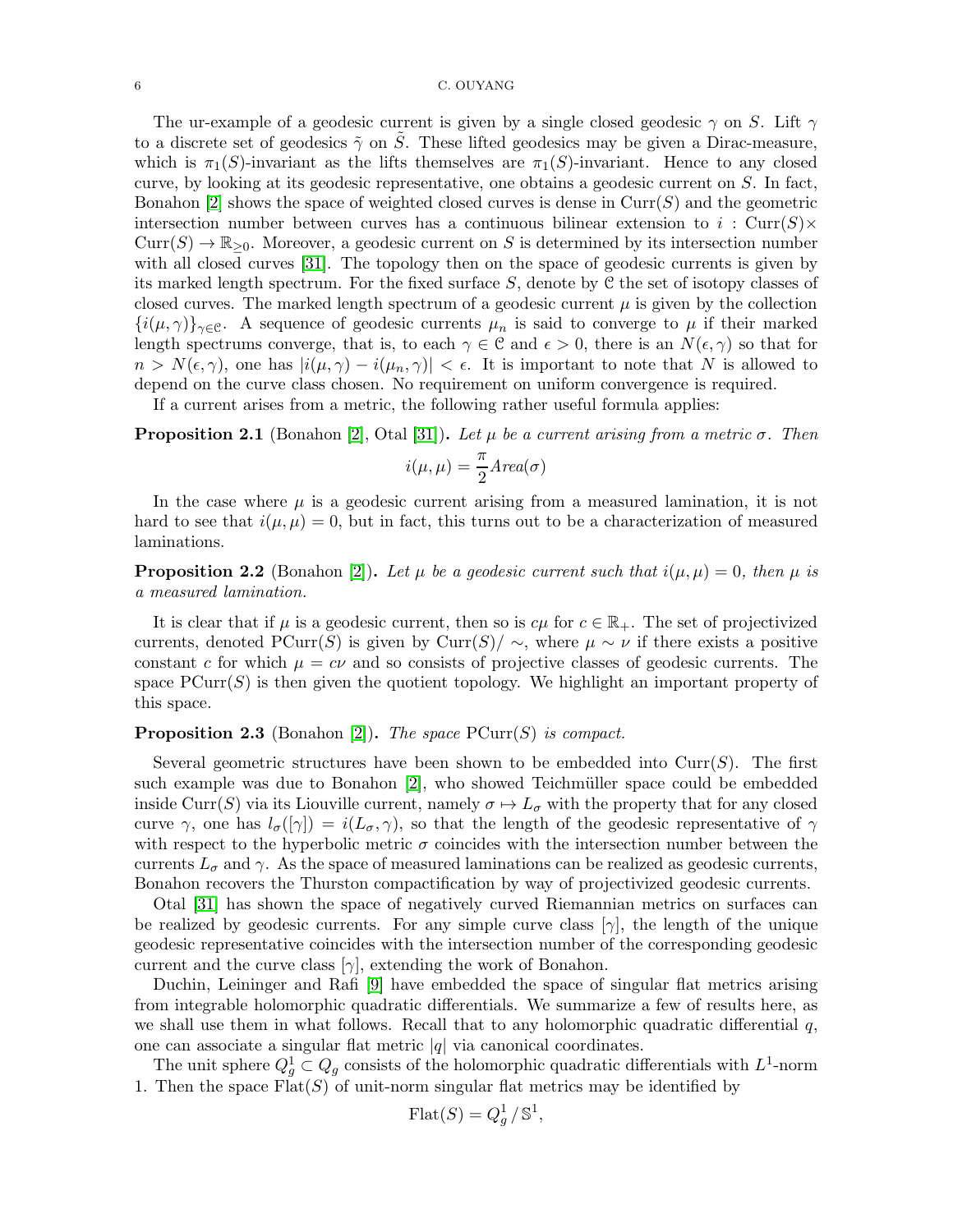where the action of  $\mathbb{S}^1$  is given by multiplication by  $e^{i\theta}$ , for  $0 \le \theta \le 2\pi$ . We require this quotient because if q is a holomorphic quadratic differential, then q and  $e^{i\theta}q$  will have the same singular flat metric  $|q|$ . For  $q \in \hat{Q}_g^1$ , consider the vertical foliation of q, that is  $v_q = |\text{Re}(\sqrt{q})|$ . Denote  $v_q^{\theta} = |\text{Re}(e^{i\theta}\sqrt{q})|$ , the vertical foliation of  $e^{i\theta}q$ . Form the integral

$$
L_q:=\frac{1}{2}\int_0^\pi v_q^\theta\,d\theta.
$$

**Theorem 2.4** (Duchin-Leininger-Rafi [\[9\]](#page-36-14)). The integral  $L_q$  is a geodesic current such that to any simple closed curve  $\gamma$ ,

$$
l_{|q|}(\gamma) = i(L_q, \gamma),
$$

where  $|q|$  is the singular flat metric arising from the holomorphic quadratic differential q. Furthermore, the map which sends  $|q| \in \text{Flat}(S)$  to  $L_q \in \text{PCurr}(S)$  is an embedding.

As the space of projectivized currents is compact, one may take the closure of the space  $Flat(S)$ , and it is shown [\[9\]](#page-36-14) that the limiting structures consist precisely of projectivized mixed structure. A *mixed structure* may be defined as follows. Let  $W$  be an incompressible subsurface of S. Then consider  $Q_W$ , the space of integrable holomorphic quadratic differentials on  $W$ , where we have chosen a complex structure on the smooth surface  $W$  such that neighborhoods of boundary components of  $\partial W$  are conformally punctured disks. To any such quadratic differential q, the corresponding singular flat metric on  $W$  thus assigns length zero to any peripheral curve. Let  $\lambda$  be a measured lamination supported on the complement  $S \backslash W$ . The triple  $(W, q, \lambda)$  is called a mixed structure on S. To any  $\eta = (W, q, \lambda)$ , one obtains a geodesic current  $L_{\eta}$  given by the property

$$
i(L_{\eta}, \gamma) = i(\lambda, \gamma) + \frac{1}{2} \int_0^{\pi/2} i(v_q^{\theta}, \gamma) d\theta,
$$

where  $\lambda$  is a closed curve on S. We remark that in the case  $W = \emptyset$ , then  $\eta$  is a measured lamination on S, so that the space  $Mix(S)$  properly contains  $ML(S)$ . The compactification of the singular flat metrics arising from unit-norm quadratic differentials is then given by the following theorem.

<span id="page-6-0"></span>**Theorem 2.5** (Duchin-Leininger-Rafi [\[9\]](#page-36-14)). The closure of  $Flat(S)$  in  $PCur(S)$  is given by  $Flat(S) \sqcup PMix(S).$ 

2.6. Anti-de Sitter space. We are primarily concerned with the anti-de Sitter space of signature  $(2, 1)$ , which is given by the quasi-sphere  $x_1^2 + x_2^2 + x_3^2 - x_4^2 = -1$  inside  $\mathbb{R}^{(2,2)}$  with the metric  $ds^2 = dx_1^2 + dx_2^2 - dx_3^2 - dx_4^2$ . More precisely,

$$
\widehat{AdS^3} = \{ x \in \mathbb{R}^{(2,2)} : \langle x, x \rangle = -1 \}.
$$

As the manifold is pseudo-Riemannian, tangent vectors  $v \in \widehat{TAdS}$  come in one of the following three types:

Timelike if  $\langle v, v \rangle < 0$ Lightlike if  $\langle v, v \rangle = 0$ Spacelike if  $\langle v, v \rangle > 0$ .

The anti-de Sitter space  $AdS^3$  is given by the projectivization of  $\widehat{AdS^3}$ , its double cover. The isometry group of  $AdS^3$  is  $PSL(2,\mathbb{R})\times \mathrm{PSL}(2,\mathbb{R})$ .

A smooth surface  $S \hookrightarrow AdS^3$  is said to be *spacelike* if the restriction to S of the metric on AdS<sup>3</sup> is a Riemannian metric. This is equivalent to the condition that every tangent vector  $v \in TS$  is spacelike.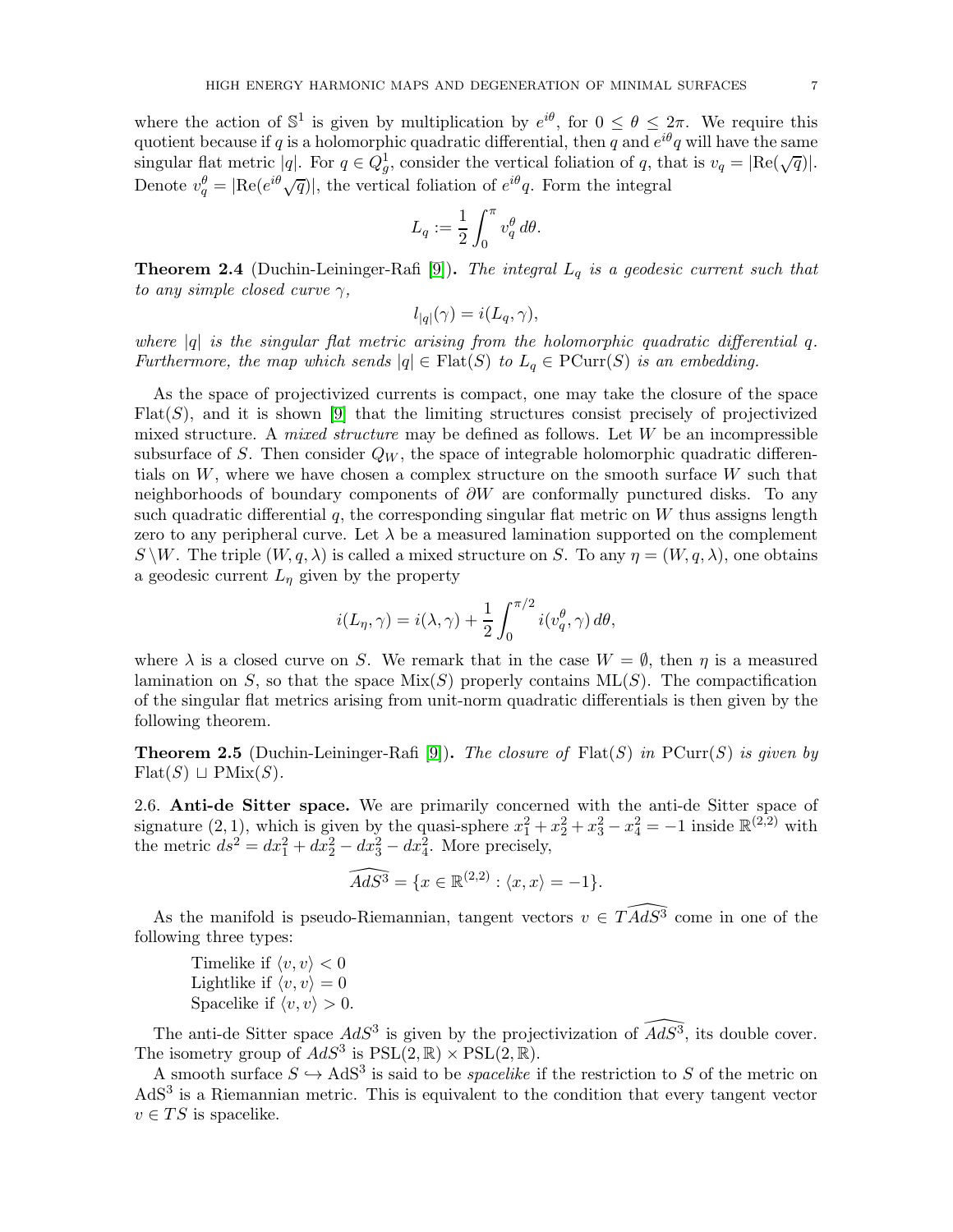Consider the Levi-Civita connections on S and AdS<sup>3</sup> given by  $\nabla$  and  $\nabla^S$ , respectively. For a unit normal field  $N$  on  $S$ , the second fundamental form is given by

$$
\nabla_{\tilde{v}} \tilde{w} = \nabla_v^S w + \Pi(v, w) N.
$$

The shape operator is the (1,1) tensor given by  $B(v) = \nabla_v N$ . It satisfies the property  $II(v, w) = \langle B(v), w \rangle$ . The maximal surfaces then are governed by the condition that tr $B=0$ .

An  $AdS<sup>3</sup>$  manifold is a Lorentzian manifold locally isometric to  $AdS<sup>3</sup>$ . Among these manifolds, we restrict our attention to those which are"globally hyperbolic maximal compact", henceforth written as "GHMC". These manifolds are defined by those satisfying the following three properties:

- $(1)$  they contain a closed orientable space-like surface S
- $(2)$  each complete time-like geodesic intersects S precisely once
- (3) maximal with respect to isometric embeddings.

It follows that GHMC AdS<sup>3</sup> manifolds must be homeomorphic to  $S \times \mathbb{R}$ . Mess [\[28\]](#page-36-15) showed that the genus of S must be at least 2 and that GHMC structures are parametrized by two copies of Teichmüller space. Barbot, Béguin and Zeghib [\[3\]](#page-35-3) showed that for each such GHMC manifold, there exists a unique embedded spacelike maximal surface  $\Sigma$ . In fact, there is a parametrization of all such GHMC manifolds by the unique embedded maximal surface it contains along with its second fundamental form.

**Theorem 2.6** (Krasnov-Schlenker [\[23\]](#page-36-16)). Let M be a GHMC AdS<sup>3</sup>-manifold and let  $\Sigma$  be its unique embedded spacelike maximal surface. The second fundamental form of  $\Sigma$  is given by the real part of a holomorphic quadratic differential on the underlying complex structure of the maximal surface. Furthermore, there is a homeomorphism between the space of all GHMC  $AdS<sup>3</sup>$ -structures and the cotangent bundle of Teichmüller space, which assigns to a GHMC  $AdS<sup>3</sup>$ -structure, the conformal class of its unique maximal surface and the holomorphic quadratic differential for which its real part is the second fundamental form.

The induced metric of the maximal surface is given by  $e^{2u}\sigma$ , where  $\sigma$  is the hyperbolic metric and u satisfies the following PDE:

$$
\Delta_{\sigma} u = e^{2u} - e^{-2u} |\Phi| - 1.
$$

But the solution to this PDE is  $u=\frac{1}{2}$  $\frac{1}{2}$  log H for which the PDE becomes the usual Bochner equation. Here  $H$  is the holomorphic energy density arising from harmonic maps between closed hyperbolic surfaces. Hence, the induced metric of the maximal surface is given by  $\mathcal{H}\sigma$ . As a corollary of our main result, we will describe the limiting length spectrum of any sequence of induced metrics of the maximal surface.

# 3. Minimal lagrangians

<span id="page-7-0"></span>A diffeomorphism  $\phi: (S, g_1) \to (S, g_2)$  is said to be minimal if its graph  $\Sigma \subset (S \times S, g_1 \oplus g_2)$ with the induced metric is a minimal surface. Observe that if  $\phi$  is minimal then so is  $\phi^{-1}$ . If  $\omega_1$  and  $\omega_2$  denote the area forms of  $g_1, g_2$  respectively, and if in addition  $\Sigma \subset (S \times S, \omega_1 - \omega_2)$ is a Lagrangian submanifold, then we say  $\phi$  is a minimal lagrangian.

<span id="page-7-1"></span>**Theorem 3.1** (Schoen [\[34\]](#page-36-2)). If  $g_1$  and  $g_2$  are hyperbolic metrics on S, then there is a unique minimal lagrangian map  $\phi$  :  $(S, g_1) \rightarrow (S, g_2)$  in the homotopy class of the identity.

Let  $\Sigma$  denote the graph minimal surface with the induced metric. Then its inclusion into the product  $i : \Sigma \to (S \times S, q_1 \oplus q_2)$  is a conformal harmonic map. A conformal map to a product space is a product of harmonic maps whose Hopf differentials sum to zero. Hence to any pair of points in Teichmüller space, one may record the data of both the conformal structure of the minimal surface along with one of the Hopf differentials. The harmonic maps parametrization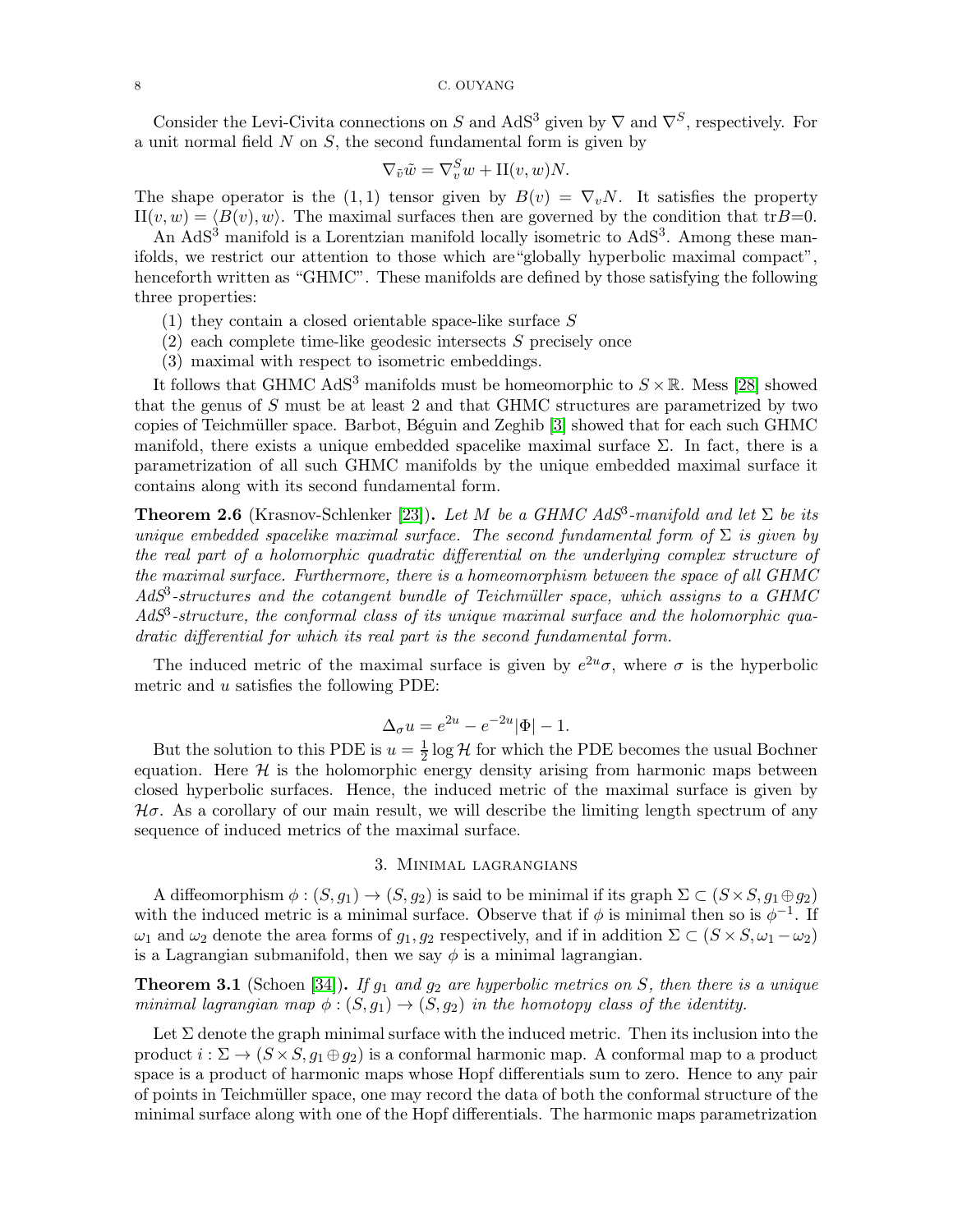of Teichm¨uller space which we record below ensures the map is bijective. Sampson proved injectivity and continuity of the map, and Wolf showed the map was surjective and admits a continuous inverse.

**Theorem 3.2** (Sampson [\[33\]](#page-36-9), Wolf [\[40\]](#page-37-2)). Let  $(S, \sigma)$  be a fixed hyperbolic surface. To any point in Teichmüller space  $[(S, \rho)]$ , select the representative  $(S, \rho)$  so that the identity map  $id : (S, \sigma) \rightarrow (S, \rho)$  is the unique harmonic map in its homotopy class and denote its Hopf differential  $\Phi(\rho)$ . Then this map

$$
\Phi : \mathcal{T}(S) \to H^0(X, K_X^2)
$$

is a homeomorphism, where X is the complex structure associated to  $(S, \sigma)$ .

Theorem 3.3. The map

$$
\Psi : \mathcal{T}(S) \times \mathcal{T}(S) \to Q_g
$$

$$
(X_1, X_2) \mapsto \text{Hopf}(u_1)
$$

which assigns to any pair of points  $X_1, X_2$  in Teichmüller space, the conformal structure of the unique graph minimal surface  $\Sigma \subset X_1 \times X_2$  along with the Hopf differential Hopf(u<sub>1</sub>) of the projection  $u_1 : \Sigma \to X_1$  is a homeomorphism.

*Proof.* The discussion above ensures the map  $\Psi$  is well-defined. As the construction of the minimal surface varies continuously with the choice of  $X_1, X_2$ , it is clear the map is continuous. To see injectivity of  $\Psi$ , suppose that  $\Psi(X_1, X_2) = \Psi(Y_1, Y_2) = (\Sigma, \Phi)$ . Then the harmonic maps  $u_1 : \Sigma \to X_1$  and  $v_1 : \Sigma \to Y_1$  have the same Hopf differentials, so by the harmonic maps parameterization,  $X_1 = Y_1$ . The same argument forces  $X_2 = Y_2$ . Surjectivity follows similarly, as to any choice of Riemann surface  $\Sigma = (S, J)$  and holomorphic quadratic differential  $\Phi$ , there exists a unique hyperbolic metric  $X_1 = (S, g_1)$ , so that the identity map  $id : \Sigma \to X_1$  is a harmonic map with Hopf differential  $\Phi$ . Similarly one can find an  $X_2$  arising from the Hopf differential  $-\Phi$ . Hence  $\Psi(X_1, X_2) = (\Sigma, \Phi)$  which gives surjectivity. The inverse is clearly continuous as given the data of a Riemann surface and a holomorphic quadratic differential, the pair of hyperbolic metrics may be written explicitly and vary continuously, which suffices for the proof.

 $\Box$ 

#### 4. Embedding of the induced metrics

<span id="page-8-0"></span>In this section we study the induced metric on the graph minimal surfaces. Recall that given a pair  $(X_1, X_2)$  of hyperbolic surfaces, Theorem [3.1](#page-7-1) produces a graph minimal surface  $\Sigma$  in the 4-manifold  $(S \times S, g_1 \oplus g_2)$ , where  $X_i = (S, g_i)$ . If  $m : (S, g_1) \rightarrow (S, g_2)$  is the unique minimal map isotopic to the identity, then  $id : (S, g_1) \to (S, m^*g_2)$  is the unique minimal map isotopic to the identity, which in this case is the identity map. The graph  $\Sigma$  then, is the diagonal in  $S \times S$  and there is a canonical diffeomorphism from the S to the diagonal in  $S \times S$ . The induced metric on  $\Sigma$  thus furnishes a metric q on S by the pullback of this diffeomorphism. Henceforth, when we say *induced metric*, we refer to this metric q on  $S$ , and will use  $\Sigma$  to denote  $(S, g)$ . We consider these metrics up to pullback by a diffeomorphism isotopic to the identity, and call this subspace of metrics  $\text{Ind}(S)$  and endowing it with the compact-open topology. The remainder of the section is devoted towards studying geometric properties of the minimal surfaces and showing  $\text{Ind}(S)$  can be embedded into  $\text{PCurr}(S)$ .

**Proposition 4.1.** Let  $X_1 = (S, g_1), X_2 = (S, g_2)$  and  $\Psi(X_1, X_2) = (\Sigma, \Phi)$ . Then the induced metric on the minimal surface  $\Sigma$  is given by  $g_1 + m^* g_2$ . Consequently, the induced metric is given by twice the  $(1,1)$  part of a hyperbolic metric when expressed in conformal coordinates.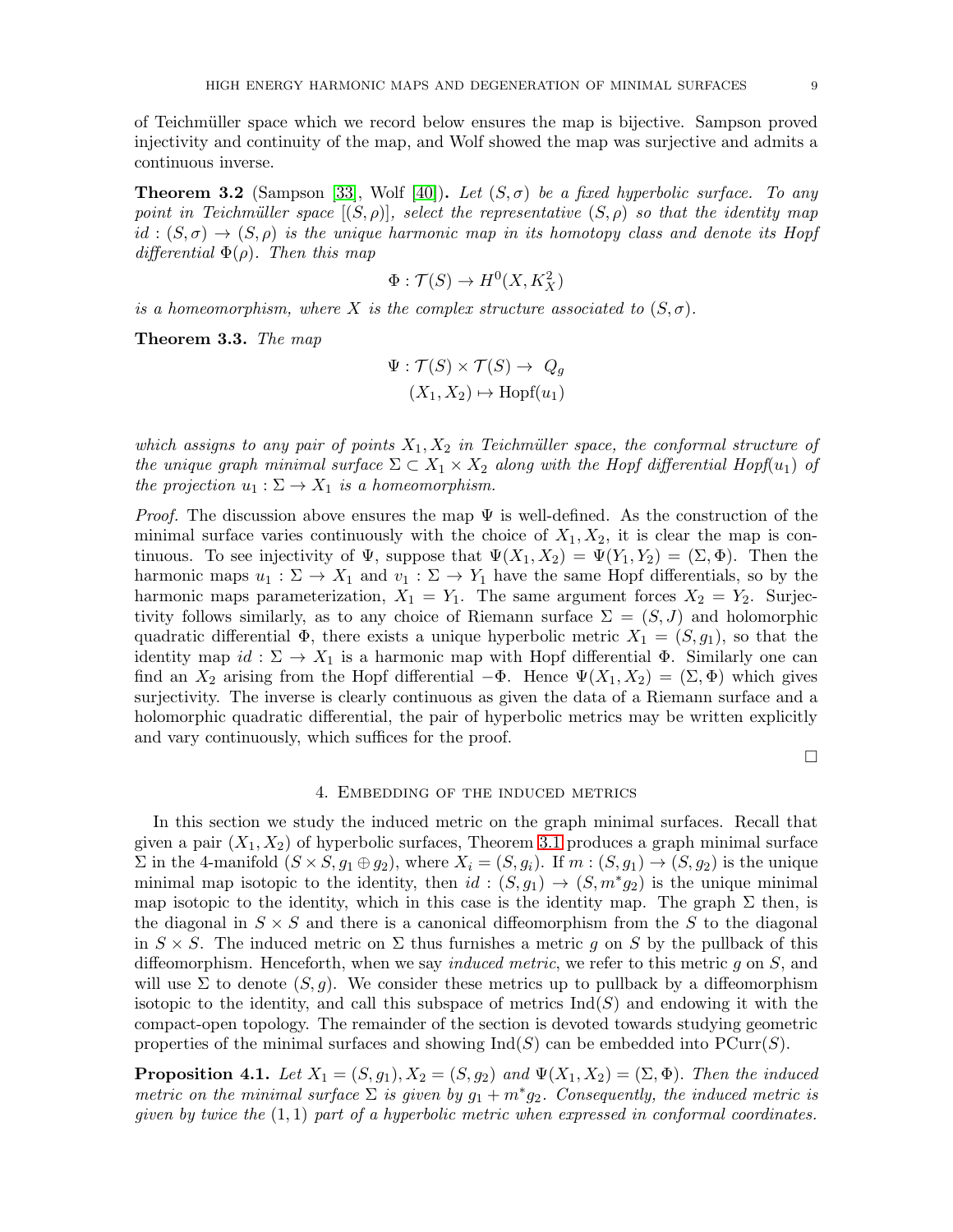*Proof.* As in the discussion above, we may choose a suitable hyperbolic metric  $X_2 = (S, g_2)$ in the equivalence class of  $[X_2]$  to ensure the unique minimal map isotopic to the identity is the identity map. Hence, the graph of the minimal map is the diagonal in  $S \times S$ , so that (after identifying the diagonal with S) the harmonic map from the minimal surface  $\Sigma$  to  $X_i$  is given by the identity map. The first result then follows by definition of the product metric. Notice that the hyperbolic metric  $g_1$  may be written in conformal coordinates on  $\Sigma$ as  $\Phi dz^2 + \sigma e dz d\overline{z} + \overline{\Phi} d\overline{z}^2$ . As the minimal surface  $\Sigma$  is mapped conformally into the product  $X_1 \times X_2$  of hyperbolic surfaces, then one obtains a pair  $u_i : \Sigma \to X_i$  of harmonic maps, whose Hopf differentials,  $Hopf(u_1)$  and  $Hopf(u_2)$ , sum to zero. Hence  $g_2$  may be written in conformal coordinates on  $\Sigma$  as  $-\Phi dz^2 + \sigma e dz d\overline{z} - \overline{\Phi} d\overline{z}^2$ , for  $|\Phi| = |- \Phi|$ , so by a result of Sampson (Proposition [4.4\)](#page-11-0), the energy densities will coincide. As the induced metric is given by the sum, the induced metric has local expression  $2\sigma e dz d\overline{z}$ .

# <span id="page-9-0"></span>Proposition 4.2. The induced minimal surfaces have strictly negative sectional curvature.

*Proof.* For any point  $p \in \Sigma$ , it is clear that  $K_p \leq 0$ , as  $\Sigma$  is a minimal surface in a NPC space, so we wish to show that  $K_p \neq 0$ . The proof is by contradiction. Let  $\{e_1, e_2\}$  be an orthonormal basis of  $N_p\Sigma$ . Now consider the 2-plane spanned by eigenvectors X and Y of the second fundamental form II. Then one has  $II(X,Y) = \sum_{j=1}^{2} II_j(X,Y)e_j$ . Then the mean curvatures of the immersion are given by

(4.1) 
$$
H_1 = \text{II}_1(X, X) + \text{II}_1(Y, Y) = 0
$$

(4.2) 
$$
H_2 = \text{II}_2(X, X) + \text{II}_2(Y, Y) = 0
$$

Then the Gauss equation tells us that at  $p$ ,

 $\overline{\phantom{a}}$ 

$$
(4.3) \quad 0 = Rm(X, Y, Y, X) = \widetilde{Rm}(X, Y, Y, X) - \langle \text{II}(X, X), \text{II}(Y, Y) \rangle + \langle \text{II}(X, Y), \text{II}(X, Y) \rangle
$$

(4.4) 
$$
= \widetilde{Rm}(X,Y,Y,X) + \sum_{j=1}^{2} \mathrm{II}_{j}(X,X)\mathrm{II}_{j}(Y,Y) - \sum_{j=1}^{2} \mathrm{II}_{j}(X,Y)^{2},
$$

and as  $\mathbb{H}^2 \times \mathbb{H}^2$  is NPC, from (4.1), (4.2) and (4.4), it follows II  $\equiv 0$  at p and that  $\widetilde{Rm}(X, Y, Y, X) = 0$  at p. As  $T(\mathbb{H}^2 \times \mathbb{H}^2) \cong T\mathbb{H}^2 \oplus T\mathbb{H}^2$ , we may write  $X = X_1 \oplus X_2$ and  $Y = Y_1 \oplus Y_2$ . A simple calculation shows:

$$
0 = \overline{Rm}(X, Y, Y, X) = Rm_1(X_1, Y_1, Y_1, X_1) + Rm_2(X_2, Y_2, Y_2, X_2)
$$
  
=  $\kappa(X_1, Y_1) (|X_1|^2 |Y_1|^2 - \langle X_1, Y_1 \rangle^2) + \kappa(X_2, Y_2) (|X_2|^2 |Y_2|^2 - \langle X_2, Y_2 \rangle^2)$   
=  $-1 \cdot (|X_1|^2 |Y_1|^2 - \langle X_1, Y_1 \rangle^2) - 1 \cdot (|X_2|^2 |Y_2|^2 - \langle X_2, Y_2 \rangle^2),$ 

which by Cauchy-Schwarz implies that  $X_1$  and  $Y_1$  (and also  $X_2$  and  $Y_2$ ) are linearly dependent, so that the map  $u_{1*}$  drops rank, a contradiction, as our surface was a graph.  $\Box$ 

Proposition 4.3. The second fundamental form is given by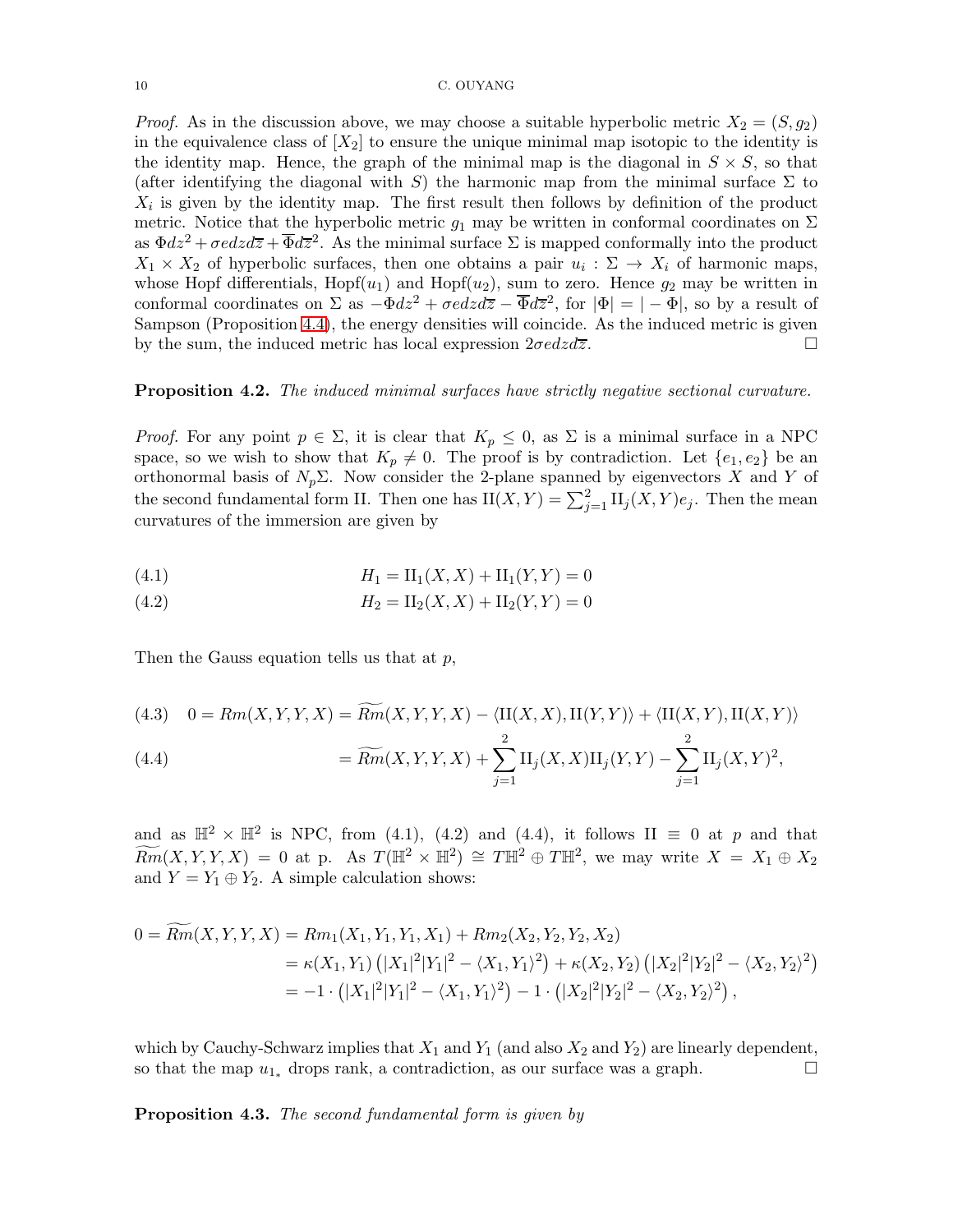$$
II(E_1, E_1) = \frac{-\operatorname{Re}\Phi(\sigma e)_y - \sigma e(\operatorname{Im}\Phi)_x + \operatorname{Im}\Phi(\sigma e)_x}{\sigma e \sqrt{2\sigma e (\sigma^2 e^2 - 4|\Phi|^2)}} J E_1
$$
  
+ 
$$
\frac{\operatorname{Im}\Phi(\sigma e)_y - \sigma e(\operatorname{Re}\Phi)_x + \operatorname{Re}\Phi(\sigma e)_x}{\sigma e \sqrt{2\sigma e (\sigma^2 e^2 - 4|\Phi|^2)}} J E_2
$$
  

$$
II(E_2, E_2) = \frac{\operatorname{Re}\Phi(\sigma e)_y + \sigma e(\operatorname{Im}\Phi)_x - \operatorname{Im}\Phi(\sigma e)_x}{\sigma e \sqrt{2\sigma e (\sigma^2 e^2 - 4|\Phi|^2)}} J E_1
$$
  
+ 
$$
\frac{-\operatorname{Im}\Phi(\sigma e)_y + \sigma e(\operatorname{Re}\Phi)_x - \operatorname{Re}\Phi(\sigma e)_x}{\sigma e \sqrt{2\sigma e (\sigma^2 e^2 - 4|\Phi|^2)}} J E_2
$$
  

$$
II(E_1, E_2) = \frac{\operatorname{Im}\Phi(\sigma e)_y - \sigma e(\operatorname{Re}\Phi)_x + \operatorname{Re}\Phi(\sigma e)_x}{\sigma e \sqrt{2\sigma e (\sigma^2 e^2 - 4|\Phi|^2)}} J E_1
$$
  
+ 
$$
\frac{-\sigma e(\operatorname{Re}\Phi)_y + \operatorname{Re}\Phi(\sigma e)_y - \operatorname{Im}\Phi(\sigma e)_x}{\sigma e \sqrt{2\sigma e (\sigma^2 e^2 - 4|\Phi|^2)}} J E_2.
$$

*Proof.* For a choice of complex coordinates  $z = x + iy$  on the minimal surface  $\Sigma$ , then  $\frac{\partial}{\partial x}$  and  $\frac{\partial}{\partial y}$  is an orthogonal frame. Denote then  $E_1 = \frac{\partial}{\partial x}/|\frac{\partial}{\partial x}|_{\Sigma}$  and  $E_2 = \frac{\partial}{\partial y}/|\frac{\partial}{\partial y}|_{\Sigma}$ . Let J b almost complex structure on the 4-manifold  $X_1 \times X_2$ , then  $J = J_1 \oplus J_2$ , where  $J_i$  is the almost complex structure arising from  $X_i = (S, g_i)$ . As  $\Sigma \subset X_1 \times X_2$  is a lagrangian submanifold, then  $\{E_1, E_2, JE_1, JE_2\}$  forms an orthonormal basis of  $T(X_1 \times X_2) \cong TX_1 \oplus TX_2$  in this neighborhood. The second fundamental form then is given by

$$
II(X,Y) = \sum_{j=1}^{2} \widetilde{g}(\widetilde{\nabla}_X Y, JE_j) JE_j,
$$

where  $\widetilde{g} = g_1 \oplus g_2$  and  $\nabla = \nabla_1 \oplus \nabla_2$ . We first calculate  $\Pi(E_1, E_1)$ . As the minimal surface metric is given by  $2\sigma e|dz|^2 = 2\sigma e(dx^2 + dy^2)$ , one has

$$
2\sigma e(dx^2 + dy^2) \left(\frac{\partial}{\partial x}, \frac{\partial}{\partial x}\right) = 2\sigma e = \left\|\frac{\partial}{\partial x}\right\|_{\Sigma}^2,
$$

so that

$$
E_1 = \frac{\frac{\partial}{\partial x}}{\sqrt{2\sigma e}}.
$$

Similarly  $E_2$  is given by

$$
E_2 = \frac{\frac{\partial}{\partial y}}{\sqrt{2\sigma e}}.
$$

To calculate  $JE_1$ , we project  $E_1$  to each of its factors and apply the almost complex structure on each of its factors, namely, we find the vector which has the same length and forms angle  $\pi/2$  with the projected factor using the hyperbolic metric. This is the complex structure arising from the conformal class of the metric. To find  $J_1E_1 = a\frac{\partial}{\partial x} + b\frac{\partial}{\partial y}$  for instance, we observe first the hyperbolic metric on  $X_1$  is given by

$$
\rho_1 = \Phi dz^2 + \sigma e dz d\overline{z} + \overline{\Phi} d\overline{z}^2 = (2 \operatorname{Re} \Phi + \sigma e) dx^2 - 4 \operatorname{Im} \Phi dx dy + (-2 \operatorname{Re} \Phi + \sigma e) dy^2
$$

Hence we want to solve  $a \neq 0, b > 0$  for which

(4.5) 
$$
g_1\left(a\frac{\partial}{\partial x} + b\frac{\partial}{\partial y}, E_1\right) = 0
$$

(4.6) 
$$
g_1\left(a\frac{\partial}{\partial x} + b\frac{\partial}{\partial y}, a\frac{\partial}{\partial x} + b\frac{\partial}{\partial y}\right) = g_1(E_1, E_1) = \frac{2\operatorname{Re}\Phi + \sigma e}{2\sigma e}.
$$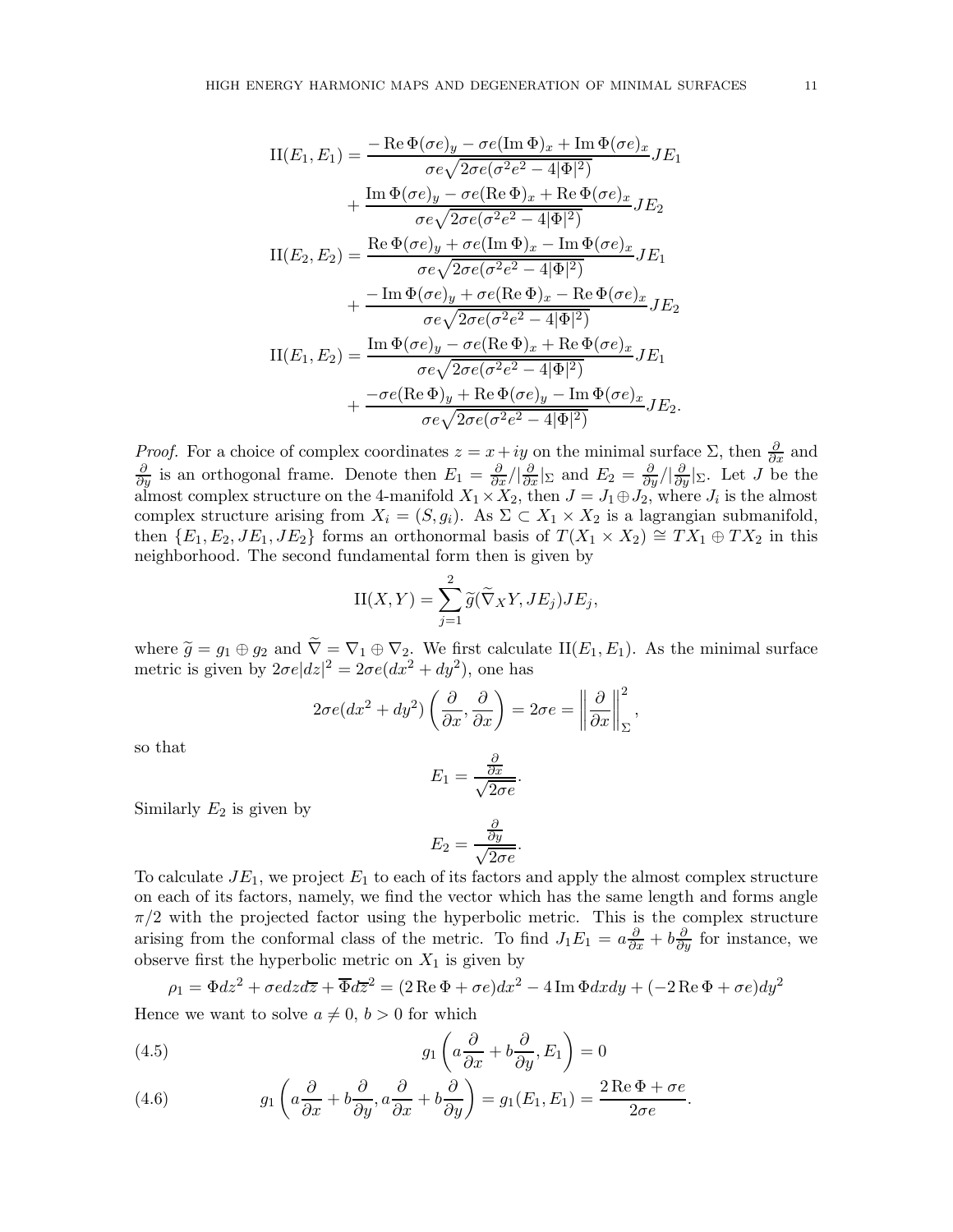Some basic algebra yields that  $a = \frac{2 \text{Im } \Phi}{\sqrt{(2\pi e)(\sigma e)^2}}$  $\frac{2 \operatorname{Im} \Phi}{(2 \sigma e)((\sigma e)^2 - 4|\Phi|^2)}$  and  $b = \frac{2 \operatorname{Re} \Phi + \sigma e}{\sqrt{(2 \sigma e)((\sigma e)^2 - 4|\Phi|^2)}}$  $\frac{2 \text{Re} \Phi + \sigma e}{(2 \sigma e)((\sigma e)^2 - 4|\Phi|^2)}$ , so that

$$
J_1E_1 = \frac{2 \operatorname{Im} \Phi}{\sqrt{(2\sigma e)((\sigma e)^2 - 4|\Phi|^2)}} \frac{\partial}{\partial x} + \frac{2 \operatorname{Re} \Phi + \sigma e}{\sqrt{(2\sigma e)((\sigma e)^2 - 4|\Phi|^2)}} \frac{\partial}{\partial y}.
$$

Notice that the denominator appearing in b is positive, as  $2|\Phi| < \sigma e$  when  $\Phi \equiv 0$ , in which case the minimal surface is a totally geodesic subsurface. Now  $J_2E_1$  is found similarly, and is given by

$$
J_2E_1 = \frac{-2 \operatorname{Im} \Phi}{\sqrt{2\sigma e((\sigma e)^2 - 4|\Phi|^2)}} \frac{\partial}{\partial x} + \frac{-2 \operatorname{Re} \Phi + \sigma e}{\sqrt{2\sigma e((\sigma e)^2 - 4|\Phi|^2)}} \frac{\partial}{\partial y}.
$$

The tangent vector given by  $\nabla_{E_1} E_1$  splits as  $\nabla_{E_1}^1 E_1 \oplus \nabla_{E_1}^2 E_1$ . The Christoffel symbols for  $g_1$  and  $g_2$  can be readily calculated.

$$
\nabla_{E1}^{1} E_1 = \nabla_{\frac{\partial}{\partial x} \over \frac{\partial x}{\partial \sigma e}} \frac{\partial}{\partial \sigma} \n= \frac{1}{\sqrt{2\sigma e}} \left( \frac{1}{\sqrt{2\sigma e}} \nabla_{\frac{\partial}{\partial x}}^{1} \frac{\partial}{\partial x} + \left( \frac{1}{\sqrt{2\sigma e}} \right)_x \frac{\partial}{\partial x} \right) \n= \frac{1}{\sqrt{2\sigma e}} \left( \frac{1}{\sqrt{2\sigma e}} \left( {}^{1}\Gamma_{11}^{1} \frac{\partial}{\partial x} + {}^{1}\Gamma_{11}^{2} \frac{\partial}{\partial y} \right) + \left( \frac{1}{\sqrt{2\sigma e}} \right)_x \frac{\partial}{\partial x} \right), \n= \left( \frac{1}{2\sigma e} {}^{1}\Gamma_{11}^{1} + \frac{1}{\sqrt{2\sigma e}} \left( \frac{1}{\sqrt{2\sigma e}} \right)_x \right) \frac{\partial}{\partial x} + \frac{1}{2\sigma e} {}^{2}\Gamma_{11}^{2} \frac{\partial}{\partial y}
$$

where  ${}^{1}\Gamma_{11}^{1}$  and  ${}^{1}\Gamma_{11}^{2}$  are the usual Christoffel symbols, where the extra superscript denotes these are the ones for the metric  $g_1$ . There are given explicitly by

$$
{}^{1}\Gamma^{1}_{11} = \frac{1}{2} \left( \frac{-2 \operatorname{Re} \Phi + \sigma e}{\sigma^{2} e^{2} - 4|\Phi|^{2}} (2 \operatorname{Re} \Phi + \sigma e)_{x} + \frac{2 \operatorname{Im} \Phi}{\sigma^{2} e^{2} - 4|\Phi|^{2}} ((-4 \operatorname{Im} \Phi_{x}) - (2 \operatorname{Re} \Phi + \sigma e)_{y}) \right)
$$
  

$$
{}^{2}\Gamma^{1}_{11} = \frac{1}{2} \left( \frac{2 \operatorname{Im} \Phi}{\sigma^{2} e^{2} - 4|\Phi|^{2}} (2 \operatorname{Re} \Phi + \sigma e)_{x} + \frac{2 \operatorname{Re} \Phi + \sigma e}{\sigma^{2} e^{2} - 4|\Phi|^{2}} ((-4 \operatorname{Im} \Phi_{x}) - (2 \operatorname{Re} \Phi + \sigma e)_{y}) \right).
$$

Similarly, the same can be done for the metric  $g_2$  and using the formula for II, one gets  $II(E_1, E_1)$ . The same can be done for the rest.

It would be curious to see under what conditions different points in  $Q<sub>q</sub>$  would yield the same induced metric. One might hope that the space of induced metrics would be homeomorphic to  $Q<sub>q</sub>$ , but the following result of Sampson shows this is not possible:

<span id="page-11-0"></span>**Proposition 4.4** (Sampson). For a fixed closed hyperbolic surface  $X = (S, \sigma)$ , if  $\Phi_1$  and  $\Phi_2$  are two Hopf differentials on X arising from harmonic maps from X to closed hyperbolic surfaces of the same genus, such that the norms  $|\Phi_1|$  and  $|\Phi_2|$  coincide, then the energy densities coincide, that is  $e_1 = e_2$ .

Hence, if we select two elements of  $Q_g$ , say  $(X, \Phi_1)$  and  $(X, \Phi_2)$ , where  $|\Phi_1| = |\Phi_2|$ , but  $\Phi_1 \neq \Phi_2$ , then the corresponding energy densities are the same and hence the corresponding induced metrics are the same.

The following proposition is a converse to the result of Sampson and shows this is the only situation for which the corresponding induced metrics coincide.

<span id="page-11-1"></span>**Lemma 4.5.** On a fixed closed hyperbolic surface, we have  $e_1 = e_2$  if and only if  $|\Phi_1| = |\Phi_2|$ .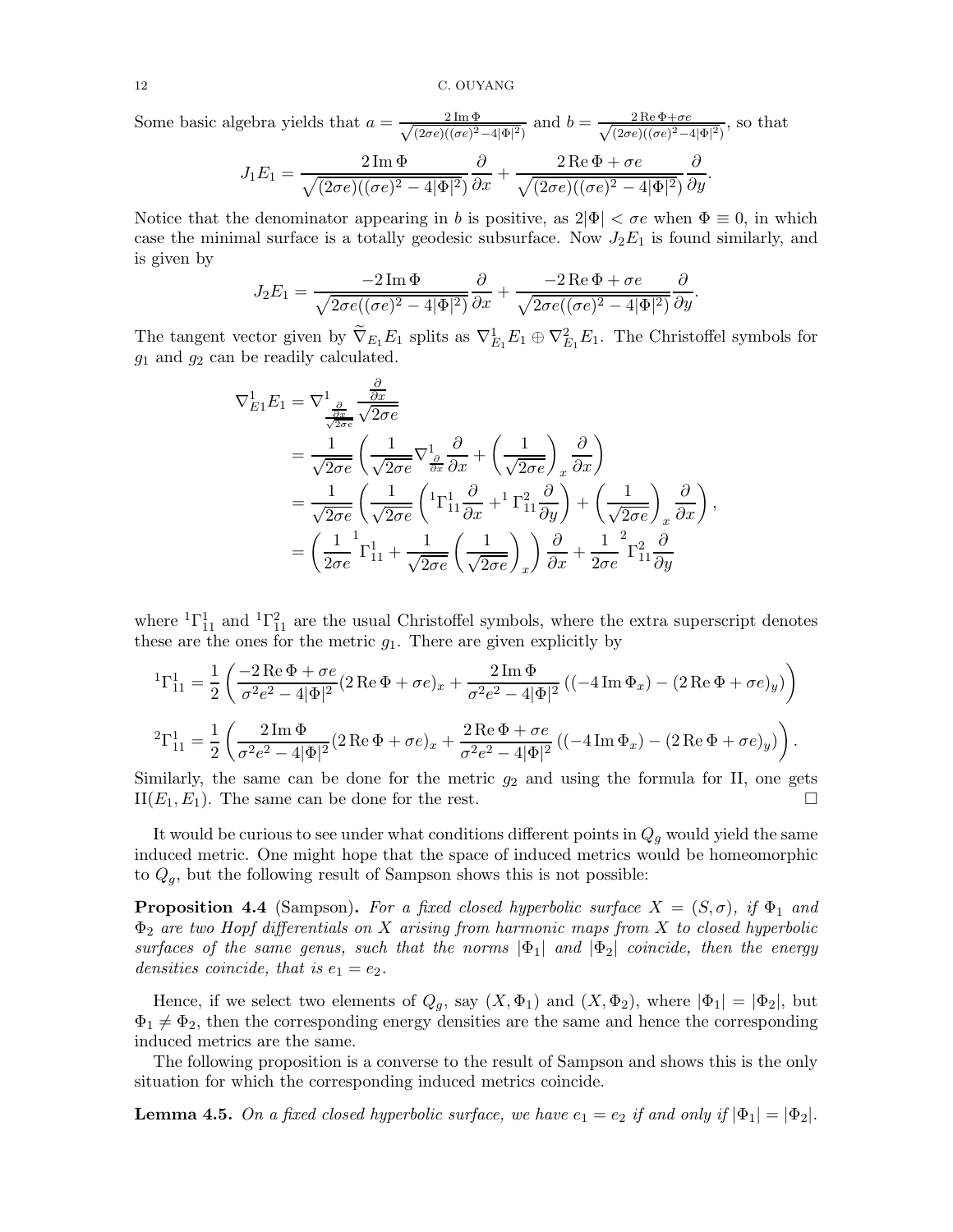*Proof.* That  $|\Phi_1| = |\Phi_2|$  implies  $e_1 = e_2$  is due to Sampson. Now suppose  $e_1 = e_2$ , then  $\mathcal{H}_1 + \mathcal{L}_1 = \mathcal{H}_2 + \mathcal{L}_2$ , so the Bochner formula  $\triangle \log \mathcal{H}_i = 2\mathcal{H}_i - 2\mathcal{L}_i - 2$  may be rewritten as  $\triangle \log \mathcal{H}_i = 4\mathcal{H}_i - 2e_i - 2$ . Subtracting the two equations for  $i = 1, 2$  yields

$$
\triangle \log \frac{\mathcal{H}_1}{\mathcal{H}_2} = 4(\mathcal{H}_1 - \mathcal{H}_2).
$$

Now  $\mathcal{H}_i > 0$ , so that the quotient  $\mathcal{H}_1/\mathcal{H}_2$  attains its maximum on the surface, which we claim is 1, for if the maximum of  $\mathcal{H}_1/\mathcal{H}_2$  is greater than 1, then at the maximum (which is also the maximum of  $\log \frac{\mathcal{H}_1}{\mathcal{H}_2}$ )

$$
0 \geq \triangle \log \frac{\mathcal{H}_1}{\mathcal{H}_2} = 4(\mathcal{H}_1 - \mathcal{H}_2) = 4\mathcal{H}_2 \left(\frac{\mathcal{H}_1}{\mathcal{H}_2} - 1\right) > 0,
$$

a contradiction, so that  $\frac{\mathcal{H}_1}{\mathcal{H}_2} \leq 1$  and symmetrically  $\frac{\mathcal{H}_2}{\mathcal{H}_1} \leq 1$ , hence  $\mathcal{H}_1 = \mathcal{H}_2$  and so  $\mathcal{L}_1 = \mathcal{L}_2$ , by the assumption on the energy densities. From the formula  $|\Phi|^2/\sigma^2 = H\mathcal{L}$ , the conclusion follows.

**Corollary 4.6.** The space of induced metrics Ind(S) may be identified with  $Q_q / \sim$ , where  $(X, \Phi_1) \sim (Y, \Phi_2)$  if  $X = Y$  and  $|\Phi_1| = |\Phi_2|$ .

We conclude this section by proving the space  $\text{Ind}(S)$  can be embedded into the space of currents and that the embedding remains injective after projectivization, thereby obtaining an embedding into projectivized currents.

# **Proposition 4.7.** The space  $\text{Ind}(S)$  can be realized as geodesic currents.

Proof. From Proposition [4.2,](#page-9-0) the induced metrics have strictly negative curvature, so by Otal [\[31\]](#page-36-13), there is a well-defined embedding  $C: \text{Ind}(S) \to \text{Curr}(S)$ , from the space of induced metrics on S to the space of geodesic currents, which sends  $2\sigma e \mapsto L_{2\sigma e}$ , so that if  $\gamma$  is a closed curve, then  $l_{2\sigma e}(\gamma) = i(L_{2\sigma e}, \gamma)$ . closed curve, then  $l_{2\sigma e}(\gamma) = i(L_{2\sigma e}, \gamma)$ .

The following lemma is a statement concerning energy densities and their failure to scale linearly.

<span id="page-12-0"></span>**Lemma 4.8.** On a fixed closed hyperbolic surface, if  $e_1 = ce_2$ , then  $c = 1$ , and hence  $|\Phi_1| = |\Phi_2|.$ 

*Proof.* Without loss of generality, suppose  $c \geq 1$ , else we may reindex so that  $c \geq 1$ . Then  $\mathcal{H}_1$  $\frac{\mathcal{H}_1}{\mathcal{H}_2} \leq c$ , for if  $\frac{\mathcal{H}_1}{\mathcal{H}_2} > c$ , we locate the maximum of  $\mathcal{H}_1/\mathcal{H}_2$ , and the Bochner formula at that point yields

$$
0 \ge \triangle \log \frac{\mathcal{H}_1}{\mathcal{H}_2} = 4(\mathcal{H}_1 - \mathcal{H}_2) - 2(e_1 - e_2)
$$
  
= 4(\mathcal{H}\_1 - \mathcal{H}\_2) - 2(ce\_2 - e\_2)  
= 4\mathcal{H}\_2 \left(\frac{\mathcal{H}\_1}{\mathcal{H}\_2} - 1\right) - 2e\_2 (c - 1)  
> 4\mathcal{H}\_2 (c - 1) - 2e\_2 (c - 1)  
= (c - 1)(4\mathcal{H}\_2 - 2e\_2)  
= (c - 1)(2\mathcal{H}\_2 - 2\mathcal{L}\_2) = 2(c - 1) \mathcal{J}\_2 > 0,

a contradiction. Notice the upper bound is actually attained, for at a zero of  $|\Phi_1|$ , we have that  $\mathcal{L}_1$  vanishes and so at such a zero we have the equation

$$
\mathcal{H}_1=c\mathcal{H}_2+c\mathcal{L}_2,
$$

 $\Box$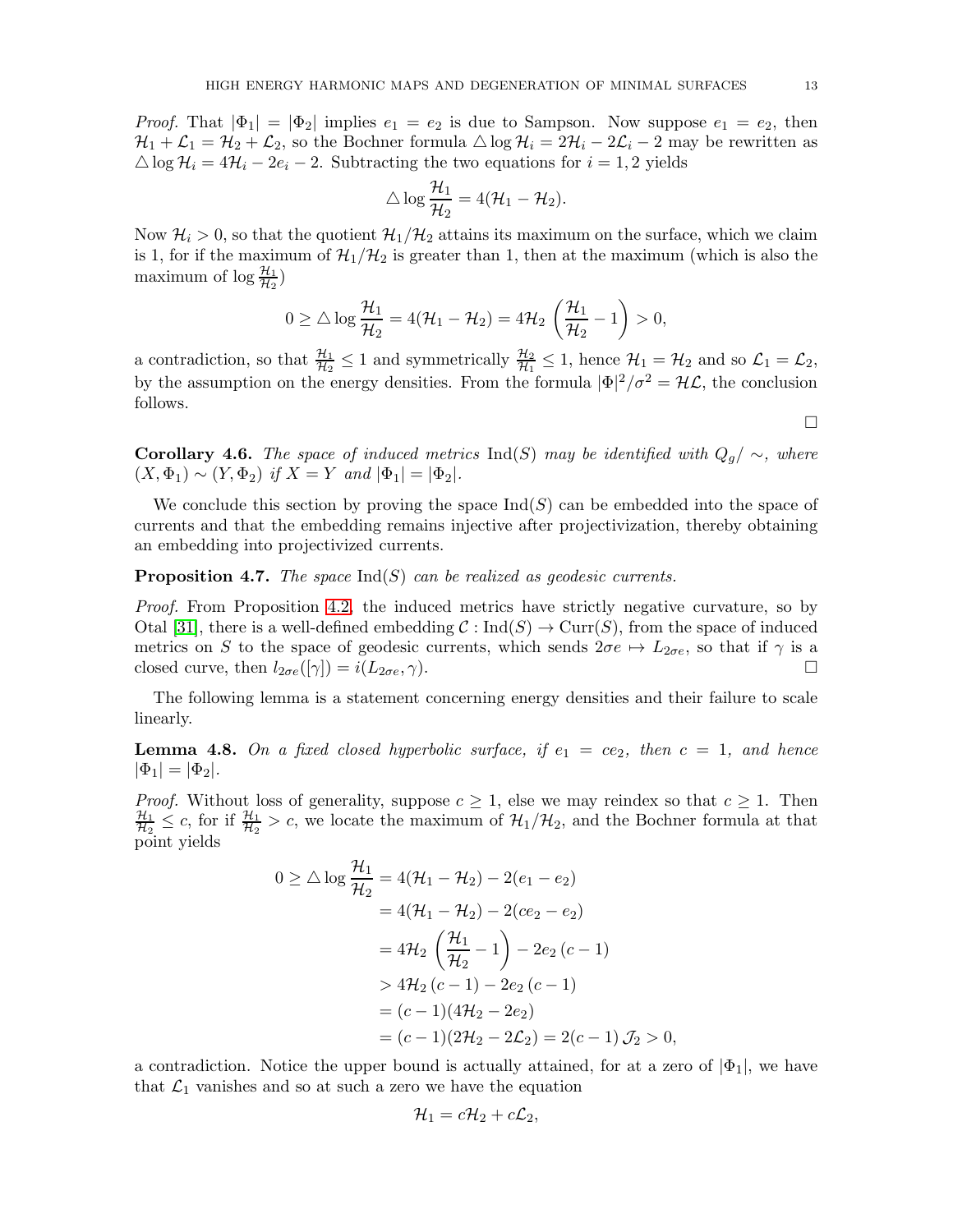and as we have  $\mathcal{H}_1/\mathcal{H}_2 \leq c$ , it follows that  $\mathcal{L}_2$  must also vanish whenever  $\mathcal{L}_1$  does. In fact, we can say more about the zeros of  $\mathcal{L}_i$ . The condition on the energy densities yields the equality

$$
0=(c\mathcal{H}_2-\mathcal{H}_1)+(c\mathcal{L}_2-\mathcal{L}_1),
$$

and the bound on the quotient  $\mathcal{H}_1/\mathcal{H}_2$  implies that the first term is nonnegative so the second term is nonpositive, that is  $c\mathcal{L}_2 - \mathcal{L}_1 \leq 0$  or  $c \leq \mathcal{L}_1/\mathcal{L}_2$  or  $\mathcal{L}_2/\mathcal{L}_1 \leq 1/c$ , so that the order of the zeros of  $\mathcal{L}_2$  is greater than or equal to the order of zeros of  $\mathcal{L}_1$ . As  $|\Phi|/\sigma^2 = H\mathcal{L}$  and  $H > 0$ , then both  $\mathcal{L}_1$  and  $\mathcal{L}_2$  have exactly  $8g - 8$  zeros counted with multiplicity, so that the order of vanishing of  $\mathcal{L}_1$  is the same as that of  $\mathcal{L}_2$  at every point of the surface. Hence the quadratic differentials  $\Phi_1$  and  $\Phi_2$  differ by a multiplicative constant  $k \in \mathbb{C}$ , that is  $\Phi_1 = k\Phi_2$ . At the zero of  $|\Phi_2|$  (and so also a zero of  $|\Phi_1|$ ), which is a maximum of the quotient  $\mathcal{H}_1/\mathcal{H}_2$ , the Bochner equation now reads,

$$
0 \ge \triangle \log \frac{\mathcal{H}_1}{\mathcal{H}_2} = 2\mathcal{H}_1 - \frac{2|\Phi_1|^2}{\sigma^2 \mathcal{H}_1} - 2\mathcal{H}_2 + \frac{2|\Phi_2|^2}{\sigma^2 \mathcal{H}_2} = 2(\mathcal{H}_1 - \mathcal{H}_2) = 2\mathcal{H}_2(c - 1) \ge 0,
$$

which implies  $c = 1$ , and by the previous lemma  $|k| = 1$ .

 $\Box$ 

 $\Box$ 

<span id="page-13-1"></span>**Theorem 4.9.** The space of induced metrics  $\text{Ind}(S)$  embeds into  $\text{PCur}(S)$ .

*Proof.* Let  $\pi$ : Curr(S)  $\rightarrow$  PCurr(S) be the natural projection map. It suffices to show the map  $\pi \circ \mathcal{C} : \text{Ind}(S) \to \text{PCur}(S)$  is injective. If the image of two induced metrics under the map  $\pi \circ C$  coincide, that is  $\sigma dz d\overline{z} = c\sigma' e'dz d\overline{z}$ , where  $c \in \mathbb{R}_{>0}$ , then they will be in the same conformal class, so that  $\sigma = \sigma'$ . Then  $e = ce'$ , and by Lemma [4.8,](#page-12-0)  $c = 1$ .

Remark. As the induced metrics are not scalar multiples of each other, we make a slight modification by dividing the induced metrics by 2 to ensure these metrics are now precisely the (1, 1)-part of a hyperbolic metric when written in conformal coordinates rather than twice that.

# 5. Compactification of the induced metrics

<span id="page-13-0"></span>In this section we identify the elements in the closure  $\text{Ind}(S) \subset \text{PCurr}(S)$ . As the space of projectivized currents is compact, we obtain a compactification  $\text{Ind}(S) \sqcup \text{PMix}(S)$  of the induced metrics from the embedding obtained in the previous section.

5.1. Flat metrics as limits. In a simple scenario where the conformal structure of the minimal surface remains fixed, we can describe the asymptotic behavior of the induced metric. We consider the simplest case where  $X_{1,n}$  (and consequently  $X_{2,n}$ ) lie along a harmonic maps ray, that is the sequence of Hopf differentials of the projection map onto the first factor is given by  $t_n\Phi$ , where  $\Phi \neq 0$  and  $t_n \to \infty$ .

<span id="page-13-2"></span>**Proposition 5.1.** Let  $\sigma_n e_n$  be the induced metric where  $\sigma_n = \sigma$  for all n, and the Hopf differentials of the harmonic maps  $u_{1,n}$ :  $(S,\sigma) \to X_{1,n}$  are given by  $t_n\Phi_0$ , where  $\Phi_0$  is a unit-norm quadratic differential on  $(S, \sigma)$ . Suppose  $\mathcal{E}_n \to \infty$ . Then everywhere away from the zeros of  $|\Phi_0|$ , one has

$$
\lim_{n \to \infty} \frac{\sigma_n e_n}{\mathcal{E}_n} = |\Phi_0|.
$$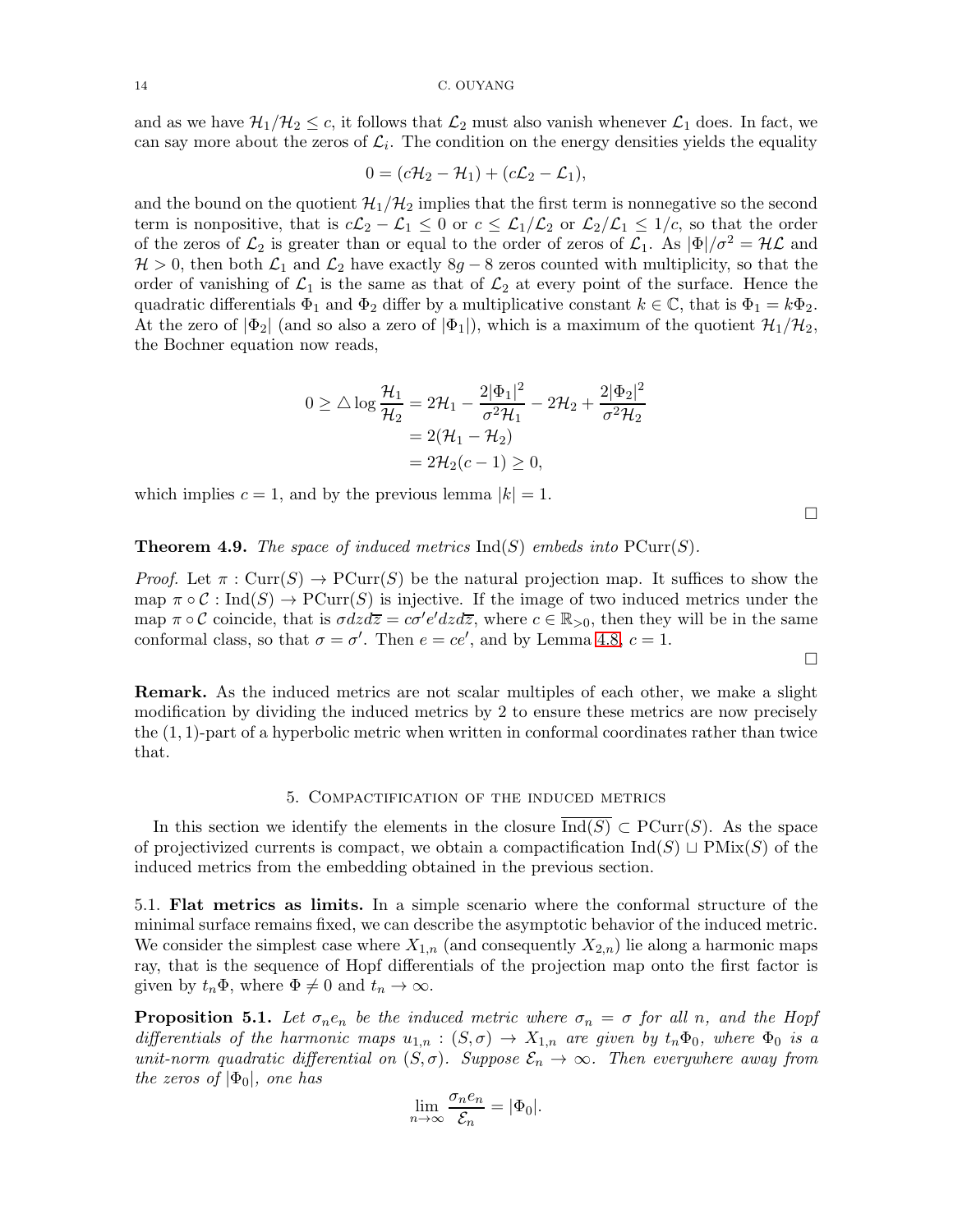*Proof.* By construction, the Hopf differential of the harmonic map from  $(S, \sigma)$  to  $X_{1,n}$  is given by  $t_n\Phi_0$ , where  $\Phi_0$  is a unit-norm quadratic differential. In a neighborhood away from any zero of  $\Phi_0$ , consider then the horizontal foliation of  $\Phi_n = t_n \Phi_0$ . By the estimates on the geodesic curvature of its image [\[41\]](#page-37-3), a horizontal arc of the foliation in this neighborhood will be mapped close to a geodesic in  $X_{1n}$  (we do not reproduce the techniques here, as we will do so later in a slightly modified setting). Using normal coordinates for the target adapted to this geodesic and estimates on stretching [\[40\]](#page-37-2), we have that

$$
(x, y) \mapsto (2t_n^{1/2}x, 0) + o(e^{-ct}),
$$

where the constant c only depends upon the domain Riemann surface, and the distance from the zero of the quadratic differential. For the harmonic map from  $(S, \sigma)$  to  $X_{2,n}$ , its Hopf differential is given by  $-t_n\Phi_0$ , so that an arc of its horizontal foliation, which is an arc of the vertical foliation of  $t_n\Phi_0$ , gets mapped close to a geodesic, yielding

$$
(x, y) \mapsto (0, 2t_n^{1/2}y) + o(e^{-ct}).
$$

Hence, as a map from  $\Sigma$  to the 4-manifold  $X_{1,n} \times X_{2,n}$  with the product metric, we have that the induced metric  $\sigma_n e_n$  in this neighborhood has the form  $(4t_n + o(e^{-ct}))dx^2 + 2o(e^{-ct})dx dy +$  $(4t_n + o(e^{-ct}))dy^2$ . Dividing by  $4t_n$  and observing that for a high energy harmonic map, the total energy is comparable to twice the  $L^1$ -norm of the quadratic differential (Proposition [5.8\)](#page-19-0) and taking the limit yields the conclusion.

<span id="page-14-0"></span>**Proposition 5.2.** Suppose  $\sigma_n e_n$  is a sequence of induced metrics such that  $\sigma_n \to \sigma \in \mathcal{T}(S)$ and  $\mathcal{E}_n \to \infty$ , then after passing to a subsequence, there exists a sequence  $t_n$  and a unit-norm quadratic differential  $\Phi_0$  on  $[\sigma]$  so that

$$
\lim_{n\to\infty}\frac{\sigma_ne_n}{\mathcal{E}_n}\to|\Phi_0|.
$$

Proof. The result follows from the compactness of unit-norm holomorphic quadratic differentials over a compact set in  $Teich(S)$  and the argument in the previous proposition.

 $\Box$ 

 $\Box$ 

As the previous results only show  $C^0$  convergence in any neighborhood away from a zero of the quadratic differential, it is not quite so obvious we have convergence in the sense of length spectrum. The following technical proposition shows we actually do have convergence when the metrics are regarded as projectivized geodesic currents. With the length spectrum embedding (as given in Theorem [4.9\)](#page-13-1), we now have sequences of points whose limits are the flat structures in the space of geodesic currents.

<span id="page-14-1"></span>**Proposition 5.3.** Let  $\sigma_n e_n$  and  $\mathcal{E}_n$  be in the same setting as above. Then as currents

$$
\frac{L_{\sigma_n e_n}}{\mathcal{E}_n^{1/2}} \to L_{|\Phi_0|}.
$$

Proof. As the topology of geodesic currents is determined by the intersection number against closed curves, it suffices to show that given any closed, non-null homotopic curve class  $[\gamma]$  and  $\epsilon > 0$ , there is an  $N([\gamma], \epsilon)$  such that for  $n > N$ , one has that  $|i(L_{\sigma_n e_n/\mathcal{E}_n}, \gamma) - i(L_{|\Phi_0|}, \gamma)| < \epsilon$ . We choose a representative  $\gamma$  of  $[\gamma]$  to be a  $[\Phi_0]$ -geodesic with length  $L = i(L_{|\Phi_0|}, \gamma)$  with some fixed orientation. As the estimate in Proposition [5.2](#page-14-0) does not hold near a zero  $z_i$  of  $|\Phi_0|$ , the first step is to construct open balls  $V_i$  of radius  $\epsilon$  in the  $|\Phi_0|$ -metric about each zero  $z_i$  of  $\Phi_0$  (choosing  $\epsilon$  sufficiently small) so that

- (i) balls centered about distinct zeros do not intersect
- (ii) if the curve  $\gamma$  enters one of the neighborhoods  $V_i$ , then the curve  $\gamma$  must intersect the zero  $z_i$  before  $\gamma$  exits  $V_i$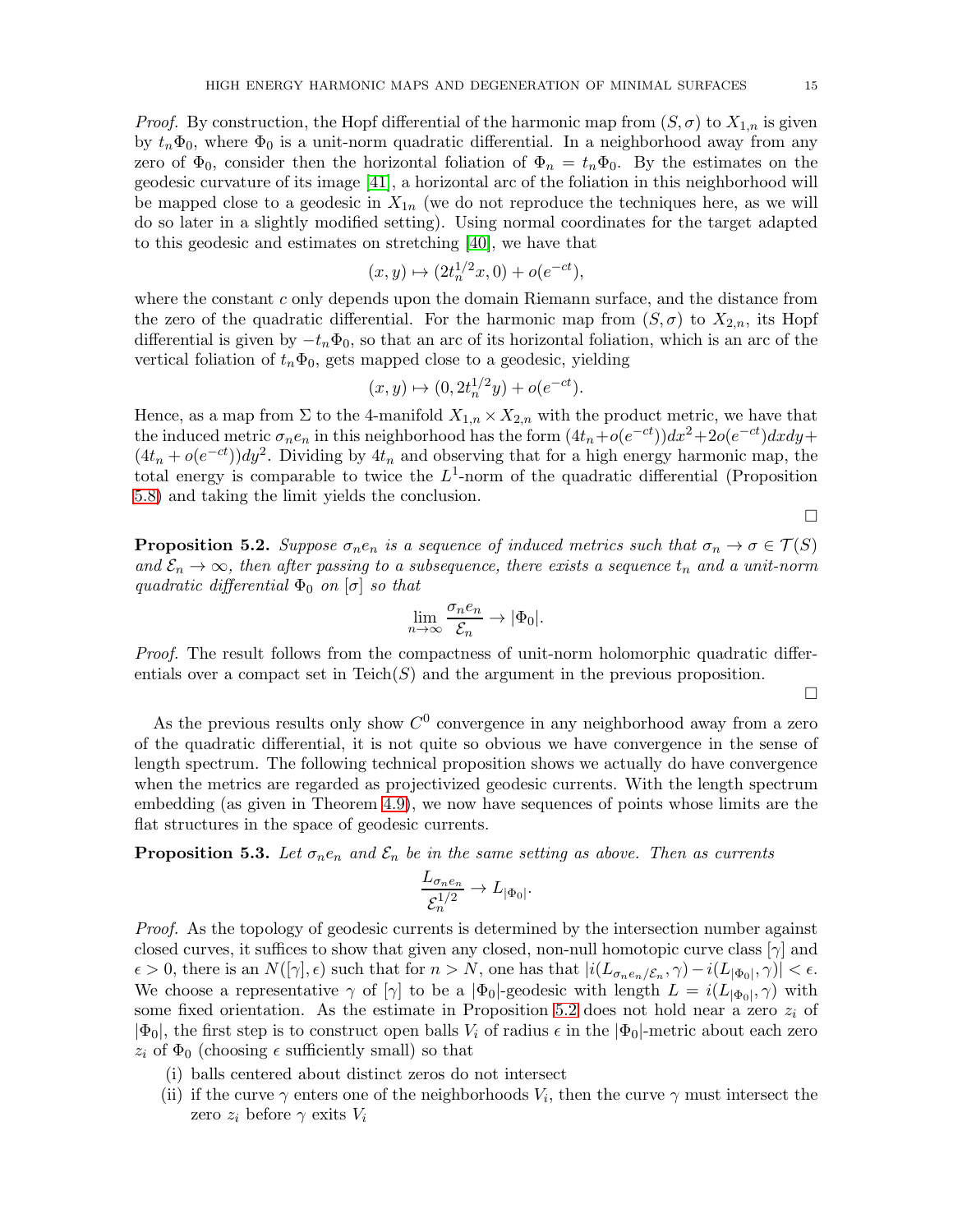(iii)  $(1 - \epsilon) C - (4q - 2) \pi \epsilon > 0$ , where C is the systolic length of the surface  $(S, |\Phi_0|)$ .

As  $\Phi_0$  is holomorphic, the zeros are isolated, so we can easily ensure (i) is satisfied. If the curve  $\gamma$  does not intersect  $z_i$ , then as  $\gamma$  is a closed curve, the distance from  $z_i$  to the curve  $\gamma$ in the  $|\Phi_0|$ -metric is bounded away from zero, guaranteeing condition (ii). Finally, condition (iii) follows as the systolic length C of  $(S, |\Phi_0|)$  and the genus of surface are fixed.

As the complement of the union of the  $V_i$ 's forms a compact set, by Proposition [5.2](#page-14-0) we can find an N so that for  $n > N$  the metrics  $\sigma_n e_n / \mathcal{E}_n$  and  $|\Phi_0|$  differ by at most  $\epsilon$ . Now each time  $\gamma$  enters  $V_i$ , say at p, then hits the zero  $z_i$  and exits  $V_i$  for the first time thereafter, say at q, we may replace that segment of  $\gamma$  with a segment running along the boundary of  $V_i$  connecting p and q. Notice this does not change the homotopy class of  $\gamma$ . We make this alteration for each instance  $\gamma$  enters a  $V_i$  and denote the new curve by  $\gamma'$ . Observe that each time we make such an alteration, the length of the curve (in the  $|\Phi_0|$  metric) increases by at most  $K_i\epsilon$ , where  $K_i$  is a constant depending only upon the  $|\Phi_0|$  and the order of the zero  $z_i$ . In fact  $K_i \leq (4g-2)\pi$ . Hence the  $|\Phi_0|$ -length of  $\gamma'$  is bounded above by  $L+\sum_{i=1}^j n_i K_i \epsilon$ , where  $n_i$  is the number of times  $\gamma$  enters  $V_i$ . But as  $\gamma'$  now lies in the complement of the union of the  $V_i$ 's, by Proposition [5.2,](#page-14-0) the length of  $\gamma'$  in the  $\sigma_n e_n/\mathcal{E}_n$  metric is at most  $(1+\epsilon)(L+\sum_{i=1}^j n_i K_i \epsilon)$ . But the length of  $\gamma'$  in the  $\sigma_n e_n/\mathcal{E}_n$  metric must be at least the length of the geodesic in its homotopy class, which has length  $L'_n = i(L_{\sigma_n e_n/\mathcal{E}_n}, \gamma)$ , hence

$$
(1+\epsilon)(L+\sum_{i=1}^{j}n_{i}K_{i}\epsilon)\geq L'_{n}.
$$

Distributing on the left hand side and subtracting both sides by L, yields

$$
\sum_{i=1}^{j} n_i K_i \epsilon + \epsilon (L + \sum_{i=1}^{j} n_i K_i \epsilon) \ge L'_n - L
$$
  

$$
:= i (L_{\sigma_n e_n / \mathcal{E}_n}, \gamma) - i (L_{|\Phi_0|}, \gamma).
$$

Now if  $L'_n - L \geq 0$ , then we are done, for  $K_i$  is independent of  $\epsilon$  and  $n_i$  decreases as  $\epsilon$  does. So consider the case where  $L'_n - L < 0$ , that is,  $L > L'_n$ . Consider the  $\sigma_n e_n / \mathcal{E}_n$ -geodesic  $\tilde{\gamma}_n$  in the homotopy class of  $\gamma$ , and again we give  $\tilde{\gamma}_n$  an orientation. Naturally  $\tilde{\gamma}_n$  can enter and exit the  $V_i$ 's multiple times, but we remark that as the distance function on a NPC space from a convex set is itself convex, then each time the curve leaves  $V_i$ , it must pick up some topology before returning, that is, the part of the curve rel endpoints on lying on the boundary of  $V_i$ , the curve is not homotopic to a segment along the boundary of  $V_i$ .

However, now if  $\tilde{\gamma}$  enters and exits  $V_i$  say a total of r times, we consider the pairs of entry and exit points ordered accordingly as  $p_1, q_1, ..., p_r, q_r$  using the chosen orientation. Now look at the segment of  $\tilde{\gamma}_n$  between  $p_s$  and  $p_{s+1}$ . If this is homotopic rel endpoints to a segment of the boundary of  $V_i$ , then we look at the segment of  $\tilde{\gamma}_n$  between  $p_s$  and  $p_{s+2}$  (using a cyclic ordering as that  $s+1$  is identified with 1) and see if that segment is have tonic relatively ordering so that  $r + 1$  is identified with 1) and see if that segment is homotopic rel endpoints to a segment along the boundary of  $V_i$ . We repeat this until the segment of  $\widetilde{\gamma}_n$  between  $p_s$ and  $p_{s'}$  is not homotopic rel endpoints to the boundary of  $V_i$ . Then we repeat this process for  $p_s$  and  $p_{s-1}$  (again using a cylic ordering) until we find the segment of  $\widetilde{\gamma}_n$  between  $p_s$  and  $p_{s'}$ which is not homotopic rel endpoints to the boundary of  $V_i$ . Then we replace the segment of  $\tilde{\gamma}$  between  $p_{s''+1}$  and  $p_{s'-1}$  with a segment along the boundary of  $V_i$  connecting these two points. We repeat this for each  $i$ , so that when the curve leaves  $V_i$ , it picks up some topology before reentering  $V_i$ . Altering  $\tilde{\gamma}_n$  in this fashion yields a curve  $\tilde{\gamma}'_n$  lying outside of all the  $V_i$ 's.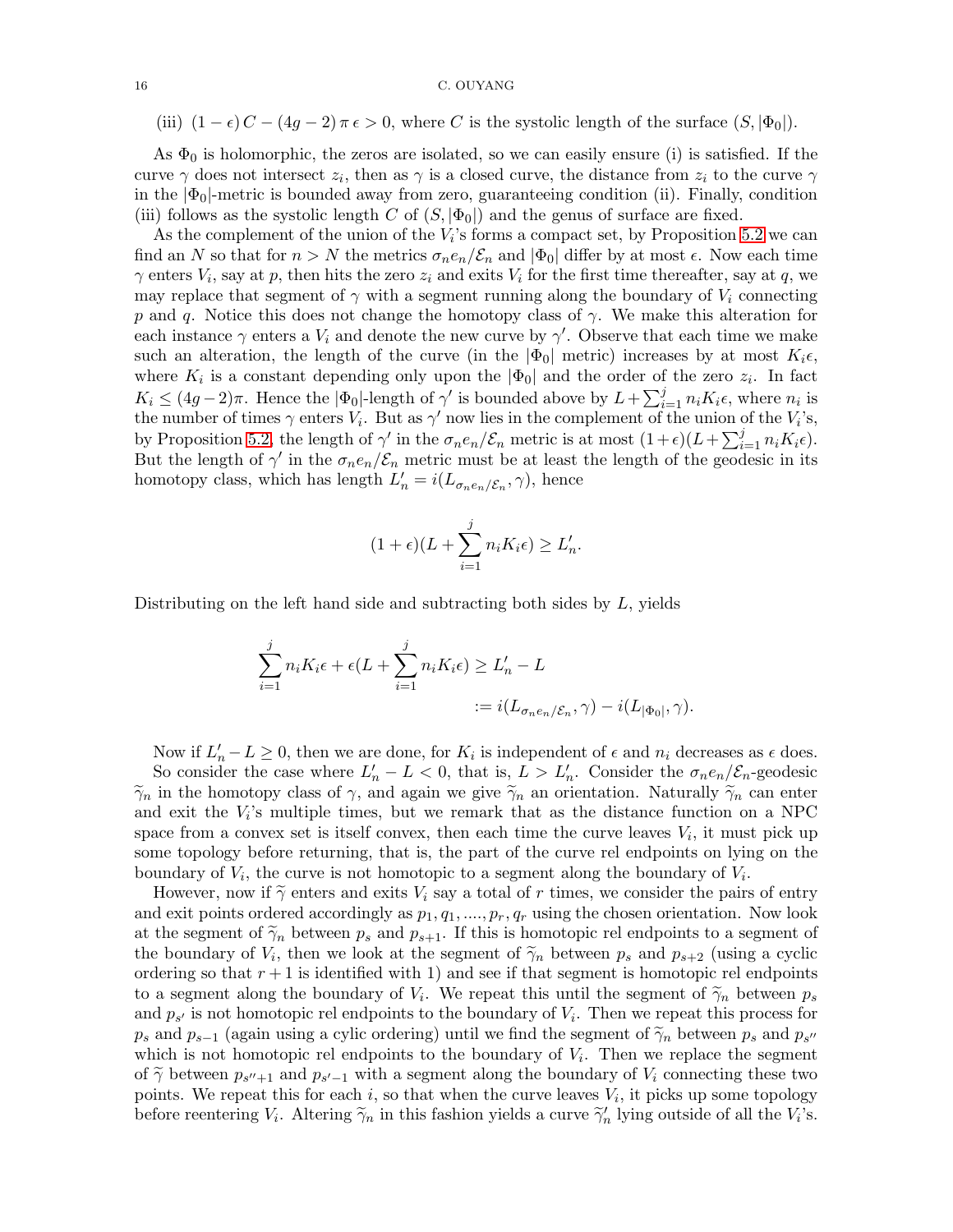Switching over the  $|\Phi_0|$ -metric yields the inequality,

$$
(1+\epsilon)L'_n + \sum_{i=1}^{4g-4} m_i K_i \epsilon \ge L,
$$

where  $m_i$  is the number of segments of the altered curve  $\tilde{\gamma}'_n$  lying on the boundary  $V_i$  and once again  $K_i$  is a constant depending solely on the order of the zero  $z_i$ . By assumption that  $L > L'_n$ , we have actually that

$$
L'_{n} + \epsilon L + \sum_{i=1}^{4g-4} m_{i} K_{i} \epsilon \ge L
$$

$$
\epsilon L + \sum_{i=1}^{4g-4} m_{i} K_{i} \epsilon \ge L - L'_{n}
$$

.

It suffices to show that  $m_i$  can be bounded independently of n. This follows from an estimate on the systolic length of the metric  $\sigma e_n/\mathcal{E}_n$ . Let C' denote the systolic length among all homotopically non-trivial curves which avoid the  $V_i$ 's for the metric  $|\Phi|$ . Then  $C' \geq C$ . Then by Proposition [5.1,](#page-13-2) the systolic length among all homotopically non-trivial curves which avoid all the  $V_i$ 's for the metric  $\sigma e_n/\mathcal{E}_n$  is at least  $(1-\epsilon)C'$ .

If K denotes the largest constant among the  $K_i$ 's, then one has that

$$
\sum_{i=1}^{4g-4} m_i \le \frac{L}{(1-\epsilon)C - K\epsilon},
$$

for by construction we had  $m_i$  segments of  $\tilde{\gamma}'_n$  which are each not homotopic rel endpoints to<br>the homotopy of  $V$  as that if we connect the undersity of the connect with a compact clause the boundary of  $V_i$ , so that if we connect the endpoints of the segment with a segment along the boundary of  $V_i$ , we add at most  $K\epsilon$  to the length of the segment. But we now have a closed curve not homotopic to the boundary of any of the  $V_i$ 's, so the length of this closed curve is bigger than  $C'$ . This suffices for the proof.

 $\Box$ 

The resulting flat metrics arising from unit-norm holomorphic quadratic differentials are distinct as Riemannian metrics from the induced metrics as the quadratic differential metrics have zero curvature away from the zeros, whereas the induced metrics have negative curvature everywhere (Proposition [4.2\)](#page-9-0). In fact, the flat metrics are distinct as geodesic currents, as work of Frazier [\[13\]](#page-36-17) shows the marked length spectrum distinguishes nonpositively curved Euclidean metrics from the negatively curved Riemannian metrics.

5.2. Measured Laminations as limits. However, not all limits of induced metrics are given by flat metrics. One can also obtain measured laminations. This is most readily seen in the setting where one takes a hyperbolic metric and looks at the minimal lagrangian to itself. The induced metric of the minimal surface is then twice the hyperbolic metric. We thus have a copy of Teichmüller space inside the space of induced metrics inside the space of projectivized currents. From Bonahon [\[2\]](#page-35-2), we know we must have projectivized measured laminations in our compactification of the induced metrics. However, there are more ways to obtain measured laminations than by degenerating only the induced metrics which are scalar multiples of hyperbolic metrics, as the following proposition shows.

**Proposition 5.4.** Suppose  $L_{\sigma_n e_n}$  leaves all compact sets, but that the sequence  $\mathcal{E}_n$  of total energies is bounded, then in  $\text{PCur}(S)$ , we have  $[L_{\sigma_n e_n}] \to [\lambda] \in \text{PMF}(S)$ . Furthermore, if  $[L_{\sigma_n}] \to [\lambda']$  in the Thurston compactification, then  $i(\lambda, \lambda') = 0$ , where  $\lambda \in [\lambda]$  and  $\lambda' \in [\lambda']$ .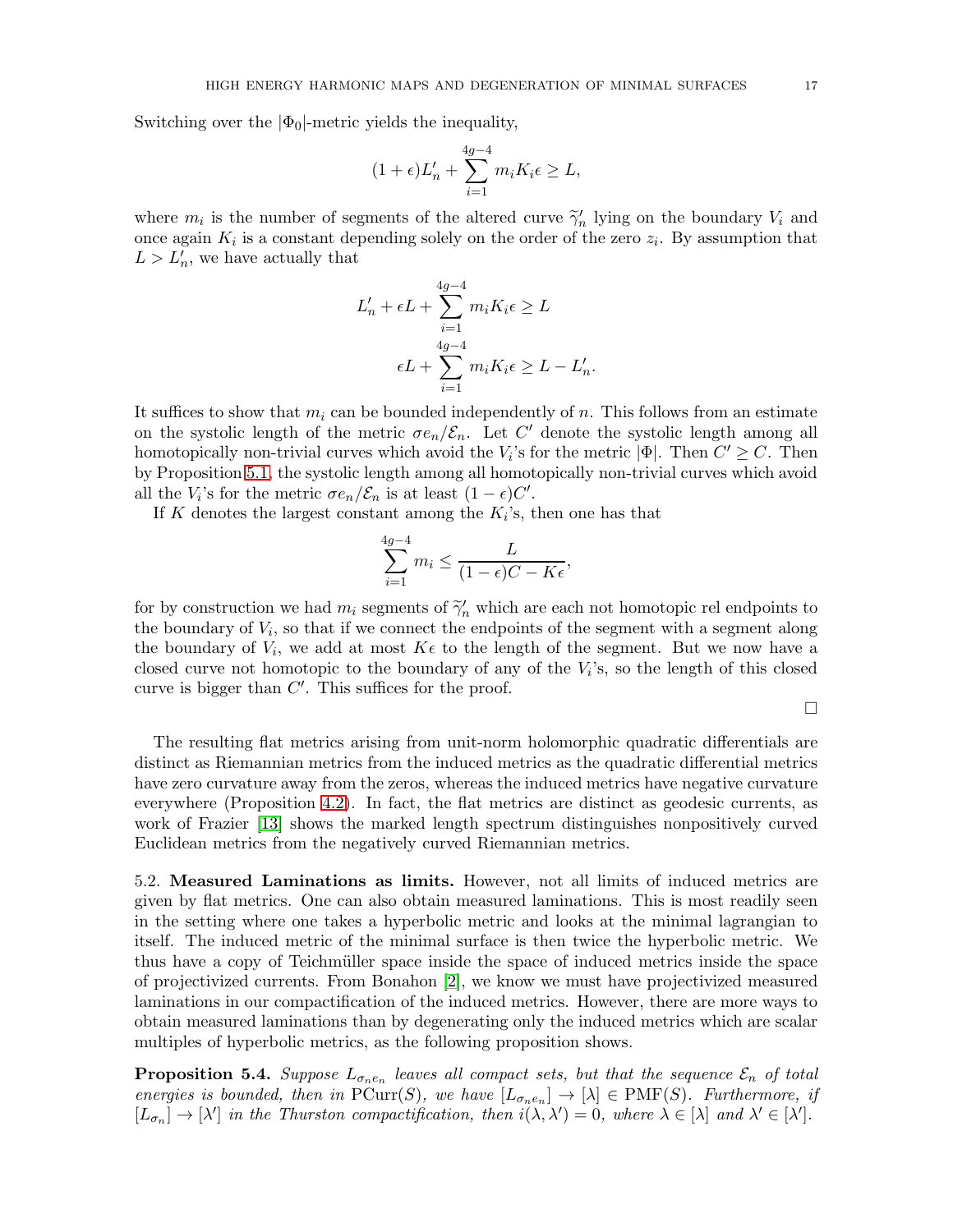*Proof.* By the compactness of  $\text{PCurr}(S)$ , any sequence  $[L_{\sigma_n e_n}]$  subconverges to  $[\lambda] \in \text{PCurr}(S)$ . Hence, there is a sequence of positive real numbers so that  $t_nL_{\sigma_n e_n} \to \lambda \in \text{Curr}(S)$ . We claim  $t_n \to 0$ .

Consider a finite set of curves  $\gamma_1, \gamma_2, ..., \gamma_k$  which fill the surface S. Then the current  $\gamma_1 + \gamma_2 + ... + \gamma_k$  is a *binding current*, that is to say, it has positive intersection number with any non-zero geodesic current.

As  $L_{\sigma_n e_n}$  leaves all compact sets in  $Curr(S)$ , then

$$
\lim_{n \to \infty} i(L_{\sigma_n e_n}, \gamma_1 + \ldots \gamma_k) \to \infty,
$$

so by continuity of the intersection form, one has

$$
\lim_{n \to \infty} t_n i(L_{\sigma_n e_n}, \gamma_1 + \dots + \gamma_k) = i(\lambda, \gamma_1 + \dots + \gamma_k).
$$

But the intersection number on the right hand side is finite, hence  $t_n \to 0$ . From Proposi-tion [2.1,](#page-5-0) one has  $i(L_{\sigma_n e_n}, L_{\sigma_n e_n}) = \pi/2$  Area $(S, \sigma_n e_n)$ , which in this case is  $\frac{\pi}{2} \mathcal{E}_n$ . Then

$$
i(\lambda, \lambda) = \lim_{n \to \infty} i(t_n L_{\sigma_n e_n}, t_n L_{\sigma_n e_n})
$$

$$
= \lim_{n \to \infty} t_n^2 \frac{\pi}{2} \mathcal{E}_n = 0,
$$

where the last equality follows from the boundedness of total energy, hence  $\lambda \in \text{MF}(S)$ . Now if  $[L_{\sigma_n}] \to [\lambda'],$  then there is a sequence  $t'_n \to 0$  such that  $t'_n L_{\sigma_n} \to \lambda'.$  Then

$$
i(\lambda, \lambda') = \lim_{n \to \infty} i(t_n L_{\sigma_n e_n}, t'_n L_{\sigma_n})
$$
  
\n
$$
\leq \lim_{n \to \infty} t_n t'_n i(L_{\sigma_n e_n}, L_{\sigma_n e_n})
$$
  
\n
$$
= \lim_{n \to \infty} t_n t'_n \mathcal{E}_n = 0.
$$

where the inequality follows from  $\sigma_n \leq \sigma_n e_n$  as metrics, and the last equality by the boundedness of the sequence of total energy  $\mathcal{E}_n$  along with the sequences  $t_n, t'_n$  tending towards zero.  $\Box$ 

5.3. Mixed structures as limits. As some of the possible limits are the singular flat metrics arising from a holomorphic quadratic differential, the closure of the space of induced metrics on the minimal surface must include mixed structures, as these arise as limits of singular flat metrics. The main theorem asserts these are precisely all the possible limits of the degenerating minimal surfaces.

<span id="page-17-0"></span>**Theorem 5.5.** Let  $\sigma_n e_n$  be a sequence of induced metrics such that either  $\sigma_n$  leaves all compact sets in  $\mathcal{T}(S)$  or  $\mathcal{E}_n \to \infty$ , then there exists a sequence  $t_n \to 0$  so that up to a  $subsequence t_n L_{\sigma_n e_n} \to \eta = (S', q, \lambda) \in \text{Mix}(S) \subset \text{Curr}(S)$ . Furthermore, given any  $\eta \in$ Mix(S), there exists a sequence of induced metrics  $\sigma_n e_n$  and a sequence of constants  $t_n \to 0$ , so that  $t_n L_{\sigma_n e_n} \to \eta$ . Hence, the closure of the space of induced metrics in the space of projectivized currents is  $\overline{Ind(S)} = Ind(S) \sqcup PMix(S)$ .

The proof of the main theorem will follow from a series of intermediate results, and will be at the end of the section. The strategy is to show that if the sequence of currents coming from the induced metrics is not converging projectively to a measured lamination, then scaling the induced metrics to have total area 1 is enough to ensure convergence in length spectrum. To each normalized induced metric, we produce a quadratic differential metric in the same conformal class as the induced metric, which will serve as a lower bound. Convergence of the quadratic differential metric to a mixed structure will yield a decomposition of the surface into a flat part and a laminar part. On each flat part, we will prove the conformal factor between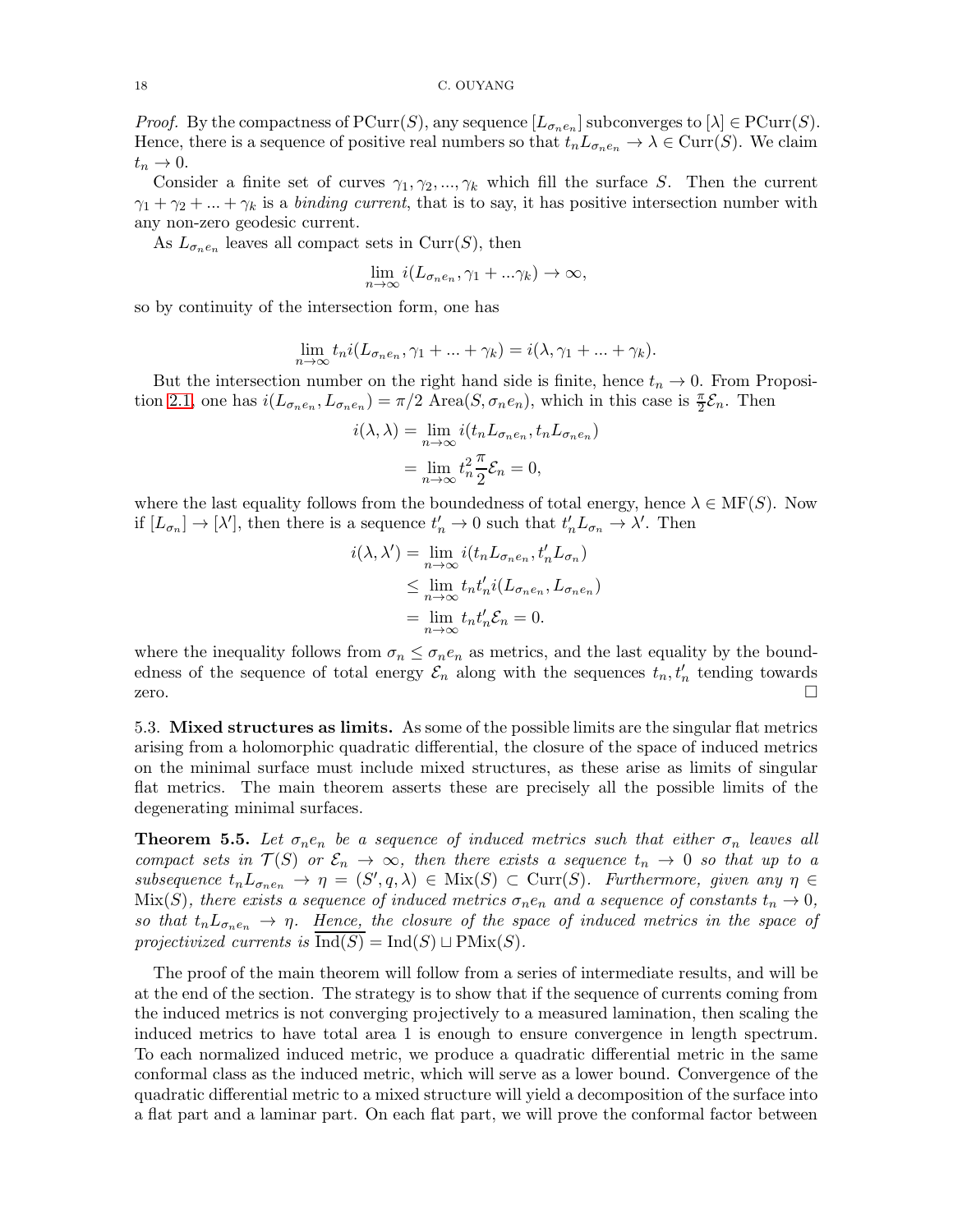the normalized induced metric and the quadratic differential converges to 1 uniformly (away from finitely many points). An area argument will show the complement is laminar.

The following proposition allows us to analyze sequences of induced metrics which are not converging to projectivized measured laminations. If the sequence of induced metrics is not converging to a projectivized measured lamination, we may scale the current associated to the induced metric by the square root of its area (which is also the total energy). We remark that in the case where the limiting geodesic current is not a measured lamination, then scaling the induced metrics by total energy of the associated harmonic map is strong enough to ensure length-spectrum convergence, yet delicate enough to ensure the limiting length spectrum is not identically zero. This should be compared to the situation in [\[41\]](#page-37-3) and [\[8\]](#page-36-18) where one always scales the metric by the total energy.

<span id="page-18-1"></span>Proposition 5.6. Suppose the conformal class of the minimal surface leaves all compact sets in  $\mathcal{T}(S)$  and the sequence of total energy is unbounded, that is  $\mathcal{E}_n \to \infty$ . Then up to a subsequence, there exists a sequence  $c_n \to \infty$  and a geodesic current  $\mu$  such that  $c_n L_{\sigma_n e_n} \to \mu$ . If  $\mu$  is a measured lamination, then  $c_n = o(\mathcal{E}_n^{1/2})$ . If  $\mu$  is not a measured lamination, then  $c_n \asymp \mathcal{E}_n^{1/2}.$ 

Proof. By Theorem [4.9,](#page-13-1) one has an embedding of the space of induced metrics into the space of projectivized geodesic currents, which is compact. Taking the closure implies the first result. If  $[\mu]$  is the limiting projective geodesic current, then one can choose a fixed representative; call it  $\mu$ .

If  $\mu$  is a measured lamination, then dividing the current  $L_{\sigma_n e_n}$  by  $\mathcal{E}_n^{1/2}$  normalizes the current to have self-intersection number 1. Then as the measured laminations have selfintersection 0, the second result follows.

Suppose then  $\mu$  is not a measured lamination. Then its self-intersection number is positive and finite. But

$$
i(\mu, \mu) = \lim_{n \to \infty} i(c_n L_{\sigma_n e_n}, c_n L_{\sigma_n e_n})
$$
  
= 
$$
\lim_{n \to \infty} c_n^2 i(L_{\sigma_n e_n}, L_{\sigma_n e_n})
$$
  
= 
$$
\lim_{n \to \infty} c_n^2 \frac{\pi}{2} \text{Area}(S, \sigma_n e_n)
$$
  
= 
$$
\lim_{n \to \infty} c_n^2 \frac{\pi}{2} \int_S \sigma_n e_n dz_n d\overline{z}_n
$$
  
= 
$$
\lim_{n \to \infty} c_n^2 \frac{\pi}{2} \mathcal{E}_n,
$$

so that  $0 < \lim_{n \to \infty} c_n^2 \mathcal{E}_n < \infty$ , that is  $c_n \asymp \mathcal{E}_n^{1/2}$ , as desired.

With this normalization, the self-intersection of the current will be  $\pi/2$ , that is to say we have scaled the induced metric to have total area 1.

The following proposition shows the relation of the induced metric to the corresponding Hopf differential metric.

<span id="page-18-0"></span>**Proposition 5.7.** Away from the zeros of  $\Phi$ , one has the following identity

$$
\sigma e = |\Phi| \left( \frac{1}{|\nu|} + |\nu| \right).
$$

Consequently,

$$
\sigma_n e_n \geq 2|\Phi_n|.
$$

 $\Box$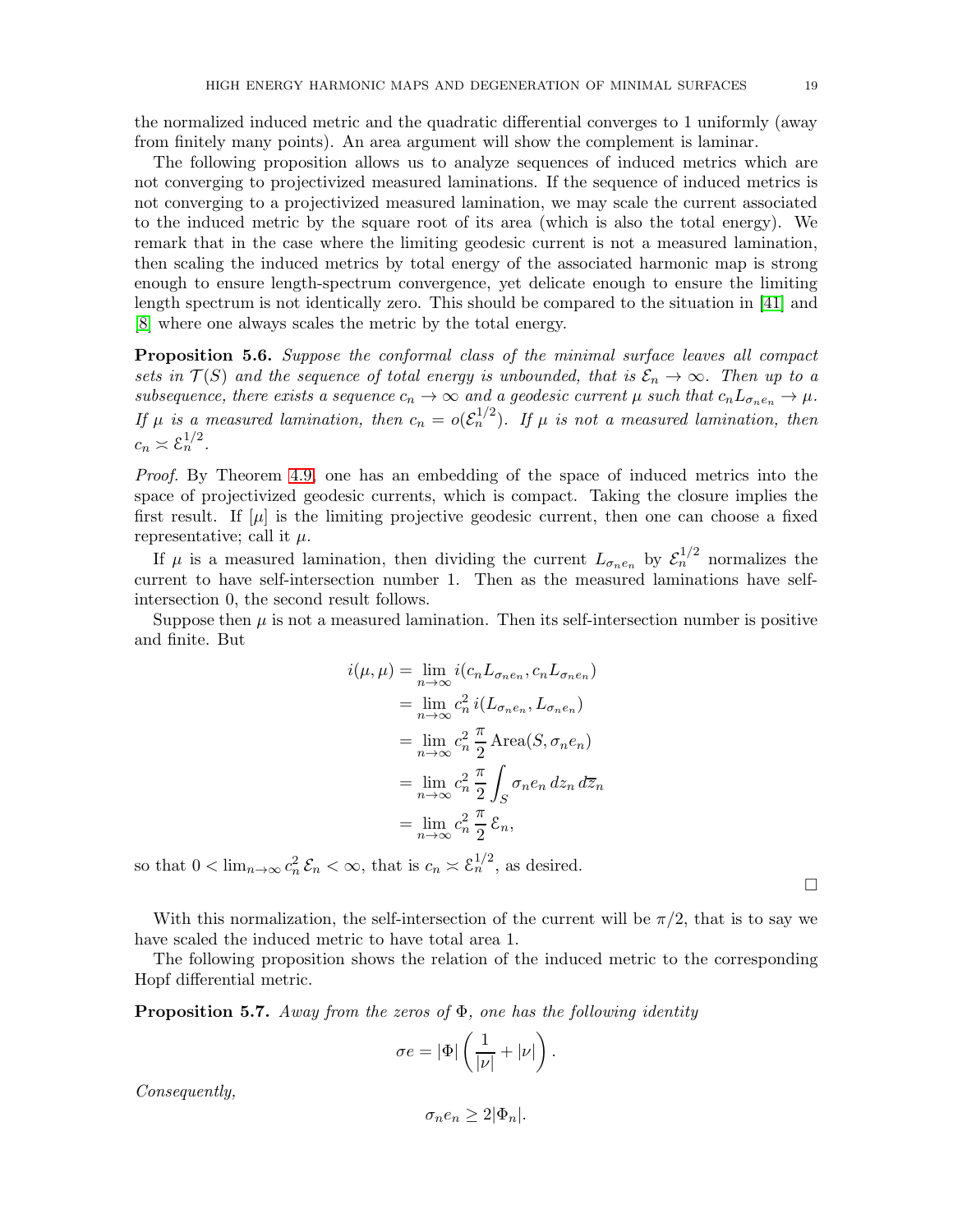*Proof.* This result follows immediately by manipulation of the formulae involving  $H$  and  $L$ . One has

$$
\sigma^2 e^2 = \sigma^2 (\mathcal{H}^2 + 2\mathcal{H}\mathcal{L} + \mathcal{L}^2)
$$

$$
= \sigma^2 \mathcal{H}\mathcal{L} \left(\frac{\mathcal{H}}{\mathcal{L}} + 2 + \frac{\mathcal{L}}{\mathcal{H}}\right)
$$

$$
= |\Phi|^2 \left(\frac{1}{|\nu|}^2 + 2 + |\nu|^2\right).
$$

Taking a square root on both sides yields the result.

For a given sequence  $\sigma_n e_n$  we consider the associated smooth function  $f_n = \left(\frac{1}{|\nu_n|} + |\nu_n|\right)$ . To each *n*, there is only one such  $f_n$  by Lemma [4.5.](#page-11-1)

The following proposition due to Wolf allows us to pass freely between the  $L^1$ -norm of a Hopf differential and the total energy of the corresponding harmonic map. The original proof was for a fixed Riemann surface as the domain, but the argument holds when the domain is allowed to change. For the ease of the reader, we have included the adapted proof.

<span id="page-19-0"></span>**Proposition 5.8** ([\[40\]](#page-37-2), Lemma 3.2). For any Riemann surface  $(S, J)$  and hyperbolic surface  $(S, \sigma)$ , if id:  $(S, J) \rightarrow (S, \sigma)$  is a harmonic map with Hopf differential  $\Phi$  and total energy  $\mathcal{E}$ , then

$$
\mathcal{E} + 2\pi \chi(s) \le 2||\Phi|| \le \mathcal{E} - 2\pi \chi(S).
$$

*Proof.* As  $\mathcal{H} - \mathcal{L} = \mathcal{J}$  and  $\int \mathcal{J} \sigma dz d\overline{z} = -2\pi \chi$ , we have

$$
\int \mathcal{H} \sigma \, dz \, d\overline{z} + 2\pi \chi = \int \mathcal{L} \sigma \, dz \, d\overline{z} = \int \Phi \, \nu \, dz \, d\overline{z},
$$

as the integrands agree. But, recalling that  $|\nu| < 1$ , we have

$$
\int \Phi \nu \, dz \, d\overline{z} \le \int |\Phi| \, dz \, d\overline{z}
$$
\n
$$
= \int \mathcal{H} |\nu| \, \sigma \, dz \, d\overline{z}
$$
\n
$$
\le \int \mathcal{H} \, \sigma \, dz \, d\overline{z} = \int \mathcal{L} \, \sigma \, dz \, d\overline{z} - 2\pi \chi.
$$

Adding the first integral and the last integral yields

$$
\int e\sigma dz d\overline{z} + 2\pi \chi \le 2 \int |\Phi| dz d\overline{z} \le \int e\sigma dz d\overline{z} - 2\pi \chi,
$$

proving the proposition.  $\Box$ 

**Corollary 5.9.** If the sequence  $\Phi_{0,n}$  of unit-norm quadratic differential metrics converges projectively to a measured lamination, then so does the associated sequence  $L_{\sigma_n e_n}/{\mathcal{E}_n}^{1/2}$  of geodesic currents.

*Proof.* Suppose  $L_{\vert \Phi_{0,n} \vert} \to [\lambda]$  in the space of projectivized currents. As  $i(L_{\vert \Phi_{0,n} \vert}, L_{\vert \Phi_{0,n} \vert}) =$  $\pi/2$ , while  $i(\lambda, \lambda) = 0$ , then there exists a sequence  $t_n \to 0$ , so that the length spectrum of  $t_n|\Phi_{0,n}|$  converges to that of some  $\lambda \in [\lambda]$ . This is to say, there is a curve class  $[\gamma]$ , for which the length of its geodesic representative against the metric  $|\Phi_{0,n}|$  is unbounded, so by Propositions [5.7](#page-18-0) and [5.8,](#page-19-0) the sequence of lengths of the  $[\gamma]$ -geodesic against the metrics  $\sigma_n e_n/\mathcal{E}_n$  is unbounded. Hence there is a sequence  $s_n \to 0$  so that  $s_n L_{\sigma_n e_n}/\mathcal{E}_n^{1/2}$  converges to a current  $\mu$ . But as the self-intersection of  $L_{\sigma_n e_n}/\mathcal{E}_n$  is exactly 1, the intersection of  $\mu$  with itself is zero, from which the result follows. itself is zero, from which the result follows.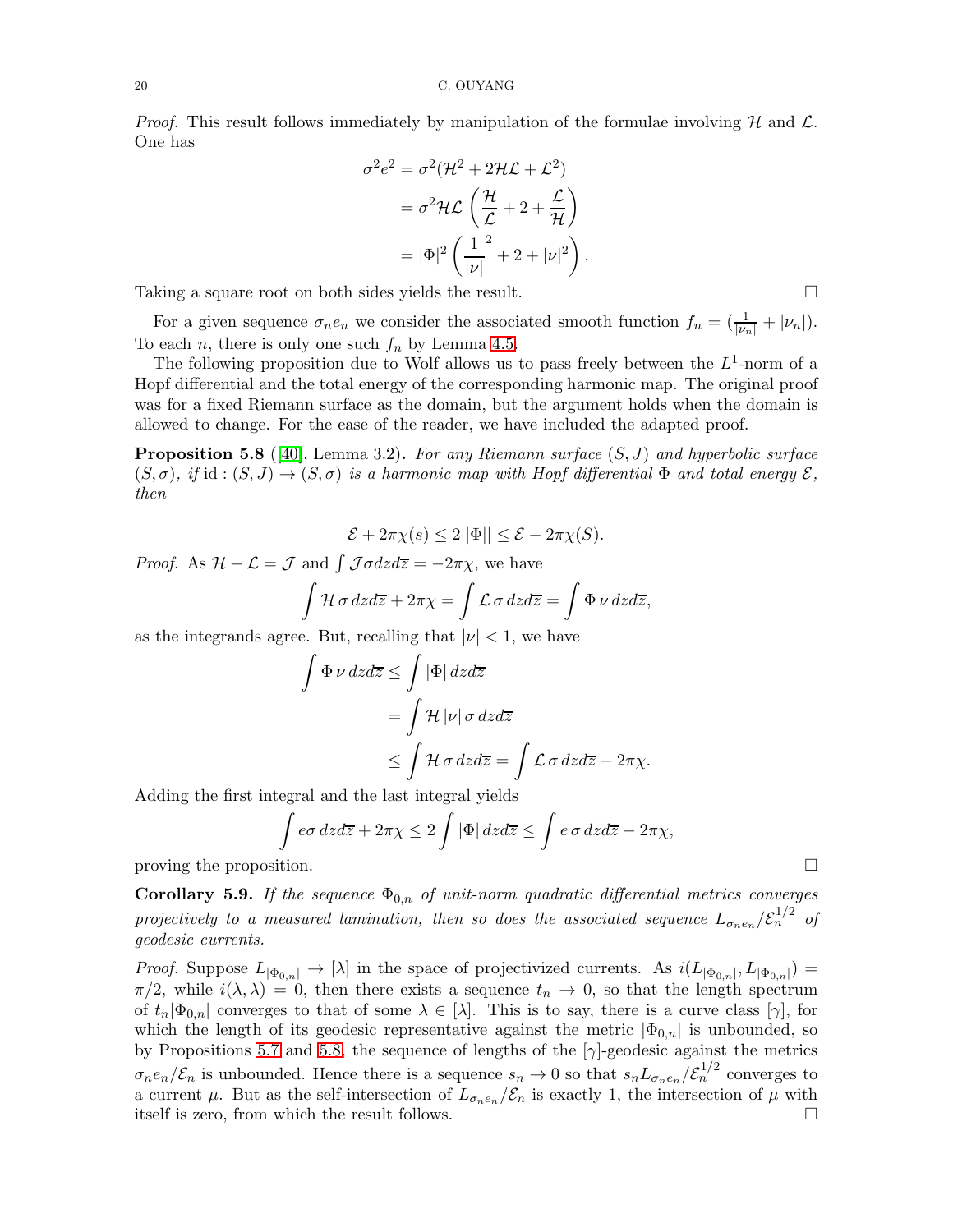The previous corollary allows us to exclude the case where the sequence of flat metrics tends towards a projectivized measured lamination, for in that case, we have that the sequence of induced metrics also tends towards a projectivized measured lamination. Hence, we need only consider the case where the sequence of flat metrics converges to a non-trivial mixed structure, say  $\eta$ . The data of  $\eta$  gives us a subsurface S' for which the restriction of  $\eta$  is a flat metric arising from a quadratic differential. Here we consider  $S'$  up to isotopy.

The remainder of the section is devoted towards showing that if the sequence of unit-norm quadratic differential metrics converges to a mixed structure that is not entirely laminar, then so does the sequence of unit-area induced metrics. This will then complete the proof of Theorem [5.5.](#page-17-0)

We begin by record the following useful bound due to Minsky, for the function  $\mathcal{G} =$  $\log(1/|\nu|)$ .

<span id="page-20-0"></span>**Proposition 5.10** ([\[29\]](#page-36-19), Lemma 3.2). Let  $p \in S$  be a point with a neighborhood U such that U contains no zeros of  $\Phi$  and in the  $|\Phi|$ -metric is a round disk of radius r centered on p. Then there is a bound

$$
\mathcal{G}(p) \le \sinh^{-1}\left(\frac{|\chi(S)|}{r^2}\right).
$$

*Proof.* The PDE  $\Delta \mathcal{G} = 2\mathcal{J} > 0$  shows that  $\mathcal{G}$  is subharmonic in U. It suffices therefore to bound the average of  $\mathcal G$  on U in the  $|\Phi|$ -metric. Some algebra yields

$$
\sinh \mathcal{G} = \frac{1}{2} \frac{\sigma}{|\Phi|} \mathcal{J}.
$$

Using the concavity of  $\sinh^{-1}$  on the positive real axis, we obtain

$$
G(p) \leq |\Phi| - \text{Avg}_U(\mathcal{G})
$$
 by subharmonicity of  $\mathcal{G}$   
\n
$$
= |\Phi| - \text{Avg}_U \left(\sinh^{-1} \frac{1}{2} \frac{\sigma}{|\Phi|}\right)
$$
  
\n
$$
\leq \sinh^{-1} \left(|\Phi| - \text{Avg}_U \left(\frac{1}{2} \frac{\sigma}{|\Phi|}\right)\right)
$$
 by concavity of sinh<sup>-1</sup>  
\n
$$
= \sinh^{-1} \left(\frac{1}{2\pi r^2} \int_U \frac{\sigma}{|\Phi|} \mathcal{J} dA(|\Phi|)\right)
$$
  
\n
$$
\leq \sinh^{-1} \left(\frac{|\chi(S)|}{r^2}\right)
$$
 by Gauss-Bonnet.

 $\Box$ 

As we are in the setting where the sequence  $L_{\Phi_{0,n}}$  of currents coming from unit-area holomorphic quadratic differential metrics converges to a non-trivial mixed structure  $\eta =$  $(S', \Phi_{\infty}, \lambda)$ , we have that the restriction of the metric  $|\Phi_{0,n}|$  to S' converges to the metric  $|\Phi_{\infty}|$ . On this systole positive collection  $S'$  of subsurfaces, we have the following proposition.

<span id="page-20-1"></span>**Proposition 5.11.** Given  $\epsilon, \epsilon' > 0$ , there exists  $N = N(\epsilon, \epsilon')$  such that for  $n > N$ 

$$
m_{|\Phi_{0,n}|}(\{p\in S:\left(\frac{1}{|\nu_n|}+|\nu_n|\right)(p)\geq 2+\epsilon'\})<\epsilon.
$$

Consequently the limiting function  $\frac{1}{|\nu|} + |\nu|$  is 2 almost everywhere with respect to the  $|\Phi_{\infty}|$ . metric.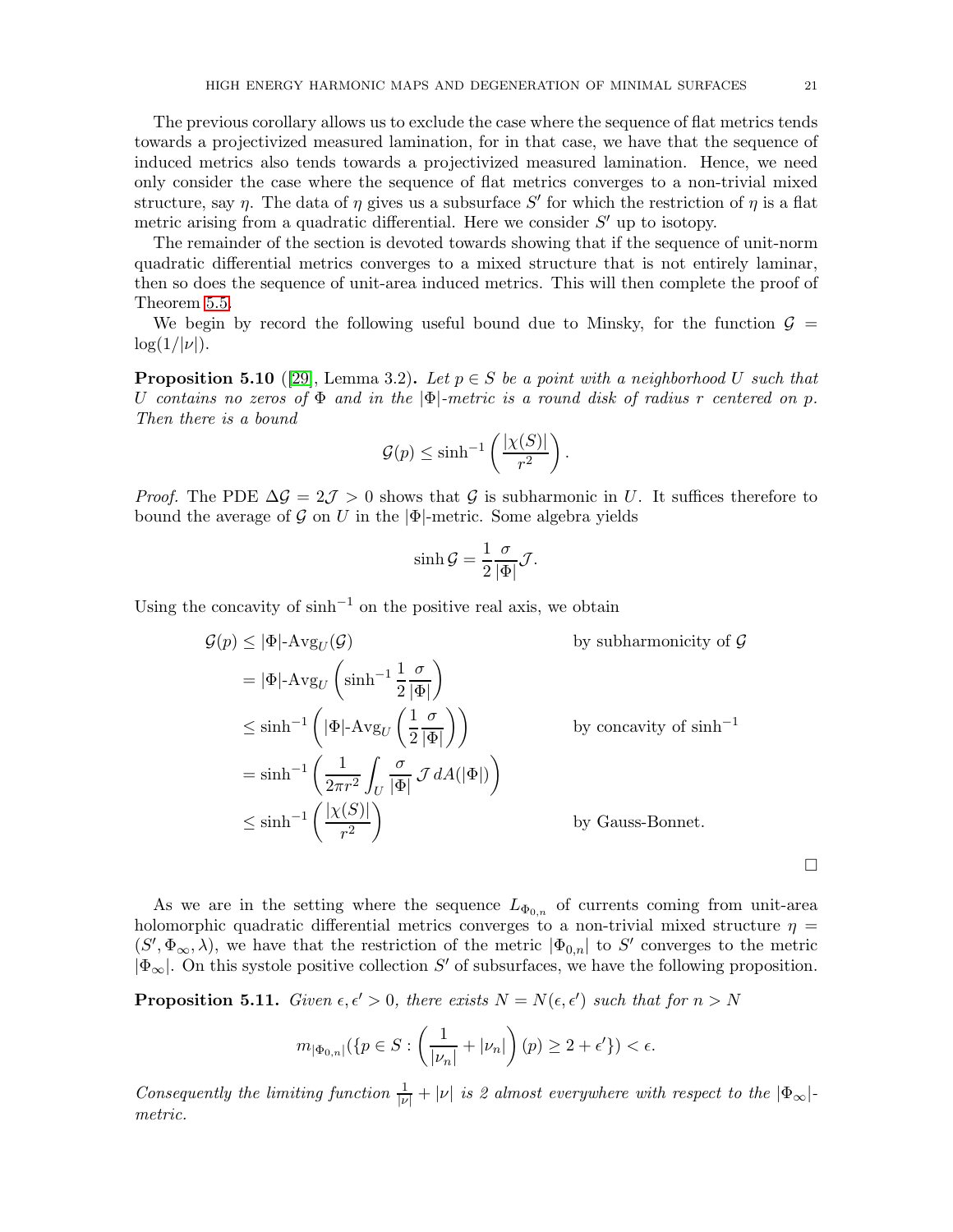Proof. By Proposition [5.7,](#page-18-0) one has the equality

$$
\frac{\sigma_n e_n}{\mathcal{E}_n} = \frac{|\Phi_n|}{\mathcal{E}_n} \left( \frac{1}{|\nu_n|} + |\nu_n| \right)
$$

$$
= \left( \frac{||\Phi_n||}{\mathcal{E}_n} \right) \frac{|\Phi_n|}{||\Phi_n||} \left( \frac{1}{|\nu_n|} + |\nu_n| \right).
$$

Defining

$$
\frac{1-c_n}{2} := \left(\frac{||\Phi_n||}{\mathcal{E}_n}\right),\,
$$

one has  $c_n \to 0$  by virtue of Proposition [5.8.](#page-19-0) Observe that  $c_n \geq 0$ , as the function  $\frac{1}{|\nu_n|} + |\nu_n| \geq$ 2, the area of  $|\Phi_{0,n}| = \frac{|\Phi_n|}{||\Phi_n||}$  is 1 and the area of the scaled metric  $\frac{\sigma_n e_n}{\mathcal{E}_n}$  is also 1. If  $m_n$  then denotes the  $|\Phi_{0,n}|$ -measure of the set of of points for which the function  $\frac{1}{|\nu_n|} + |\nu_n|$  is at least  $2 + \epsilon'$ , then one has

$$
\int_{\{p: (\frac{1}{|\nu_n|} + |\nu_n|)(p) \ge 2 + \epsilon'\}} \left(\frac{1}{|\nu_n|} + |\nu_n|\right) \left(\frac{1 - c_n}{2}\right) dA(|\Phi_{0,n}|) + \int_{\{p: (\frac{1}{|\nu_n|} + |\nu_n|)(p) < 2 + \epsilon'\}} \left(\frac{1}{|\nu_n|} + |\nu_n|\right) \left(\frac{1 - c_n}{2}\right) dA(|\Phi_{0,n}|) = \int dA(\frac{\sigma_n e_n}{\mathcal{E}_n}) = 1.
$$

The integrand in the first integral is at least  $(2 + \epsilon') \left(\frac{1 - c_n}{2}\right)$ , whereas the second integrand is at least  $2\left(\frac{1-c_n}{2}\right)$ . Multiplying these lower bounds with the measures of their respective sets yields

$$
(2 + \epsilon')\left(\frac{1 - c_n}{2}\right)m_n + 2\left(\frac{1 - c_n}{2}\right)(1 - m_n) \le 1.
$$

Some basic algebraic manipulation gives

$$
m_n\left((2+\epsilon')\left(\frac{1-c_n}{2}\right)-2\left(\frac{1-c_n}{2}\right)\right) \le c_n
$$

$$
m_n\left(\frac{1-c_n}{2}\right)\epsilon' \le c_n
$$

$$
m_n \le \frac{2c_n}{(1-c_n)(\epsilon')},
$$

and as  $\epsilon'$  is now fixed, one may find a sufficiently large N to guarantee  $m_n < \epsilon$ . As the metric  $|\Phi_{\infty}|$  has finite total area, convergence in measure of the sequence of functions  $\frac{1}{|\nu_n|} + |\nu_n|$ to the constant function 2, implies that up to a subsequence, one has convergence to the constant function 2 almost everywhere.  $\Box$ 

Sets of measure zero can be rather problematic if we wish to say something about length of curves. The following proposition shows that we actually have convergence off the zeros and poles of  $|\Phi_{\infty}|$ .

<span id="page-21-0"></span>**Proposition 5.12.** Suppose  $\mathcal{E}_n \to \infty$ . Then up to a subsequence  $\left(\frac{1}{|\nu_n|} + |\nu_n|\right) \to 2$  everywhere on S' except at the zeros and poles of  $|\Phi_{\infty}|$ .

*Proof.* Observe that the function  $\frac{1}{|\nu_n|} + |\nu_n|$  is not defined at the zeros of  $|\Phi_n|$ , but is welldefined everywhere else. Moreover, the auxiliary function  $\mathcal{G} = \log \frac{1}{|\nu|}$  satisfies the partial differential equation

$$
\Delta \log \frac{1}{|\nu_n|} = 2\mathcal{J}_n > 0,
$$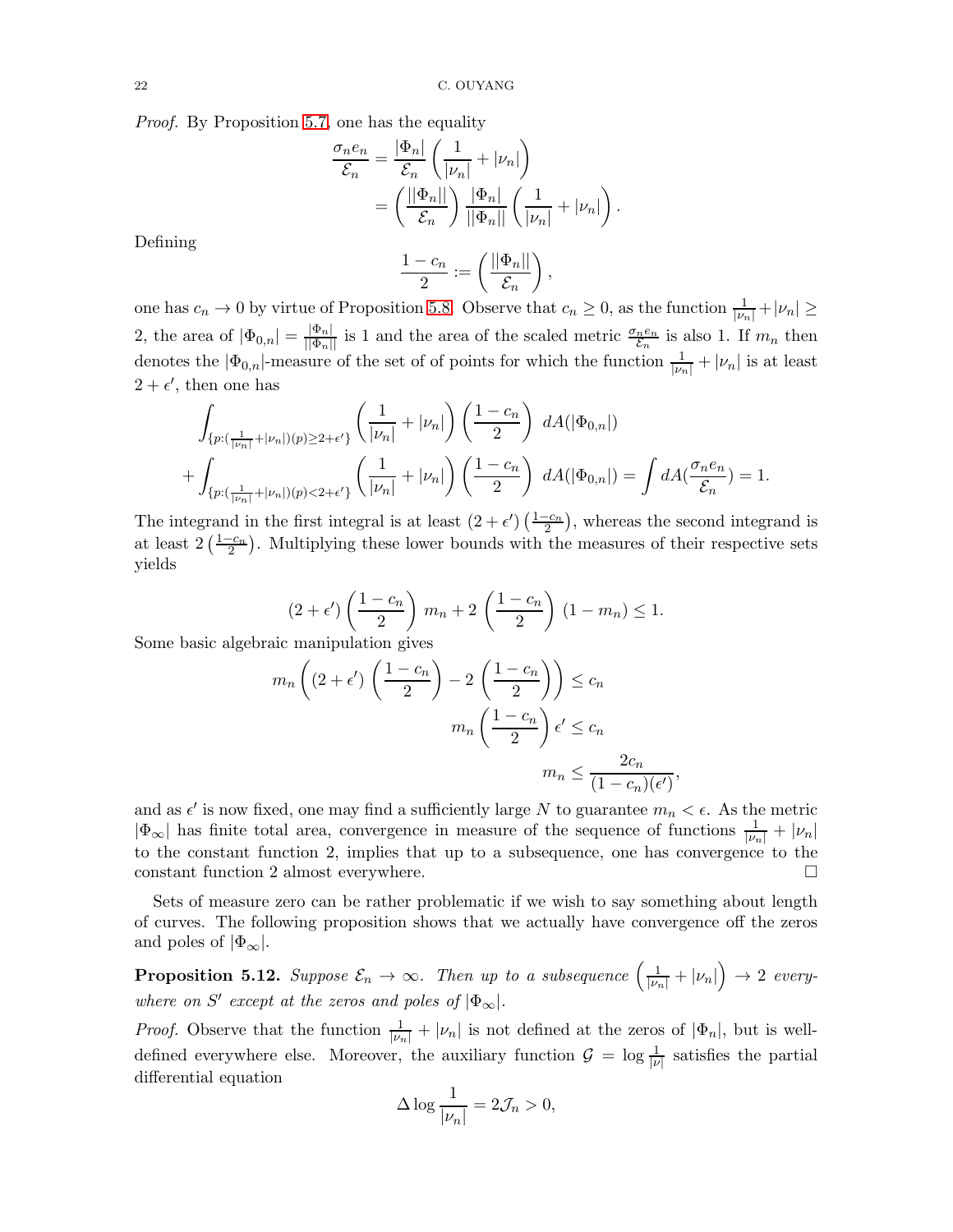so that the function G and hence  $\frac{1}{|\nu_n|} + |\nu_n|$  never attains an interior maximum on the complement of the zeros. It follows that  $\frac{1}{|\nu_n|} + |\nu_n|$  is only unbounded in a neighborhood of a zero of a corresponding quadratic differential  $\Phi_n$ . The sequence of flat metrics  $|\Phi_{0,n}|$ on S' converges geometrically to  $|\Phi_{\infty}|$ , and so the zeros of  $|\Phi_n|$  on S' will converge to the zeros of  $|\Phi_{\infty}|$ . For any  $\epsilon > 0$ , consider balls of radius 3 $\epsilon$  about each zero of  $|\Phi_{\infty}|$ , choosing  $\epsilon$  sufficiently small, so that balls about distinct zeros do not intersect. Call this collection B. Then for large n, balls of radius  $\epsilon$  in the  $|\Phi_{0,n}|$  metric about the zeros of  $|\Phi_n|$  will be contained in  $B$ . For each boundary component of  $S'$ , which in the geometric limit is collapsed to a puncture, choose a geodesic curve with respect to the  $|\Phi_{\infty}|$ -metric, homotopic to the puncture and enclosing the puncture, of length  $l_{\epsilon} > 3\epsilon$  so that the  $|\Phi_{\infty}|$ -distance of each point of the curve to the puncture is at least  $3\epsilon$ , possibly choosing a smaller  $\epsilon$  until such a configuration is possible. This gives an annulus for each boundary component of S'. Call the collection of these annuli A.

For any point in the complement of both  $A$  and  $B$ , for large  $n$ , the injectivity radius with respect to the  $|\Phi_{0,n}|$ -metric is at least  $\epsilon$  and the distance to any of the zeros is at least  $\epsilon$ . Moreover, each point p in the region satisfies the property that any  $q \in B_{\epsilon/2}(p)$ has injectivity radius at least  $\epsilon/2$  and distance at least  $\epsilon/2$  to any zero or the boundary of the cylindrical region. Hence, by Proposition 5.[10,](#page-20-0) the value of  $log(1/|\nu_n|)$  is at most  $M_{\epsilon/2}$ , where the constant no longer depends on  $n$ , once  $n$  is chosen sufficiently large. As the function  $log(1/|\nu_n|)$  is subharmonic, by the mean-value property, one has at any point p in this set

$$
\log(1/|\nu_n|)(p) \le \int_{B_{\epsilon/2}(p)} \log(1/|\nu_n|) dA_{|\Phi_{0,n}|}
$$
  

$$
\le (|\Phi_{0,n}| - \text{Area}(B_{\epsilon/2}(p)) \epsilon' + M_{\epsilon/2}\epsilon'',
$$

for *n* large enough so that  $\log(1/|\nu_n|) < \epsilon'$  outside a set of measure at most  $\epsilon''$  by Proposition [5.11.](#page-20-1) As the choice of  $\epsilon$  was arbitrary, the conclusion follows.

 $\Box$ 

These collection of propositions prove the following result:

<span id="page-22-0"></span>**Theorem 5.13.** Suppose  $L_{|\Phi_{0,n}|}$  converges to a non-trivial mixed structure  $\eta$ . Then the corresponding metrics  $\sigma_n e_n/\mathcal{E}_n$  as  $\mathcal{E}_n \to \infty$ , restricted to S' converges geometrically to  $|\Phi_{\infty}|$ .

*Proof.* Defining A and B as in the previous proof, on the region  $S' \setminus (A \cup B)$ , Proposition [5.12](#page-21-0) guarantees that we have uniform bounds on the sequence of functions  $1/|\nu_n| + |\nu_n|$  whose limit was the constant function 2. Hence by Arzela-Ascoli, up to a subsequence, we have uniform convergence on this region. Hence, by the same argument as that of Proposition [5.3,](#page-14-1) the length spectrum of the scaled induced metric on this domain converges to the limiting length spectrum of the sequence  $|\Phi_{0,n}|$ , which is  $|\Phi_{\infty}|$ .

Proof of Theorem 5.5. Recall that to any flat metric arising from a holomorphic quadratic differential, one can find a sequence of induced metrics so that the chosen flat metric is the limit in the space of geodesic currents (Proposition [5.2\)](#page-14-0). Hence by Theorem [2.5,](#page-6-0) any mixed structure  $\eta$  can be obtained by a sequence  $L_{\sigma_n e_n}$  of currents coming from the induced metrics. On the other hand, to any sequence of induced metrics leaving all compact sets, then either it converges projectively to a measured lamination or it does not. If it does not, then the corresponding sequence of normalized Hopf differential metrics must converge to a mixed structure which is not purely laminar. The previous theorem thus ensures there is a nonempty collection of incompressible subsurfaces,  $S'$ , on which the limiting current is a flat metric. But on the complement of  $S'$ , the current  $\mu$  restricts to a measured lamination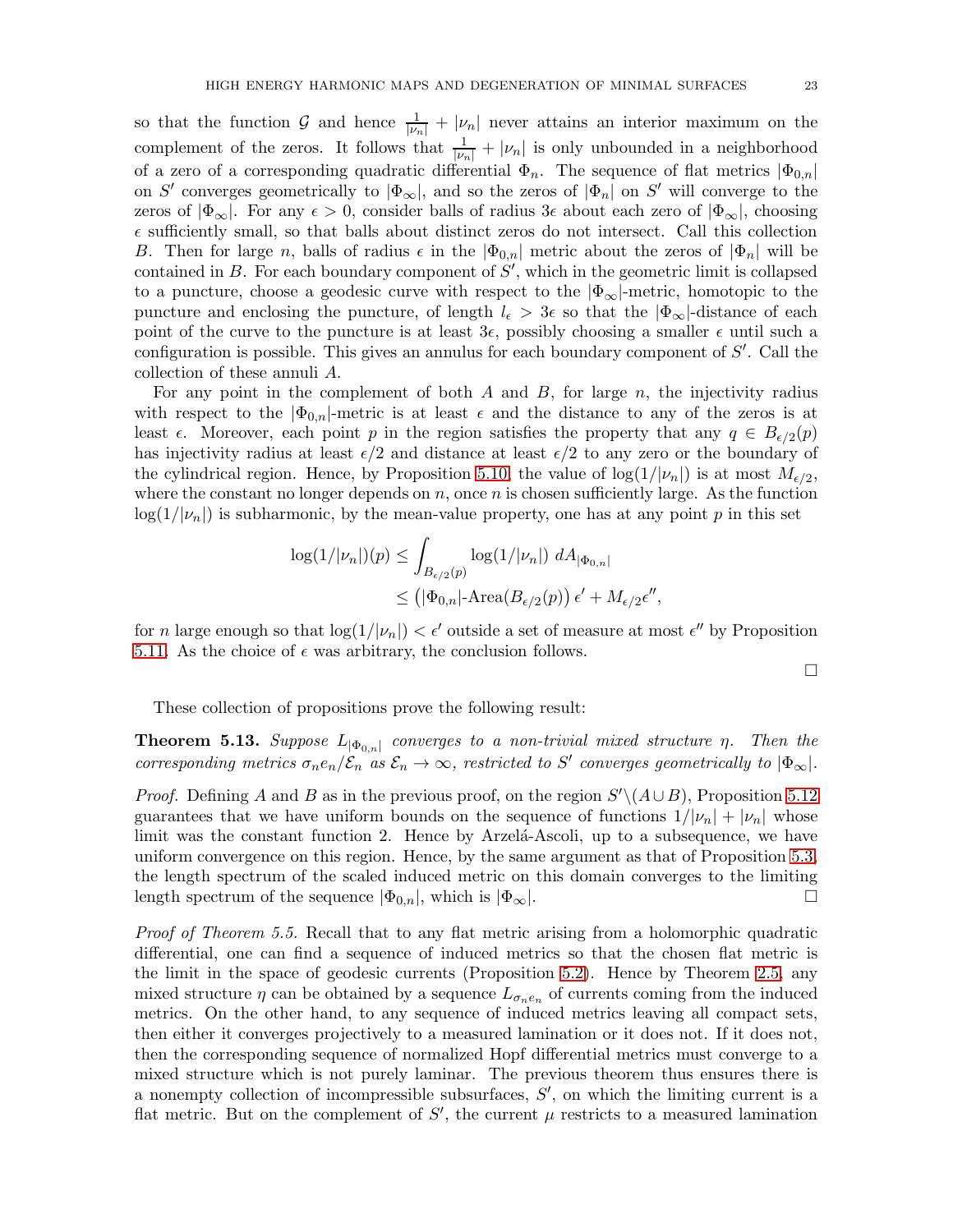(as on this complement the areas of the metric tend to zero), the proof of Theorem [5.5](#page-17-0) is  $\Box$ complete.  $\Box$ 

5.4. Dimension of the boundary. We end this section with a remark about the compactification of the induced metrics. Recall the dimension of the space of induced metrics (being homeomorphic to  $Q_g/\mathbb{S}^1$ ) was  $12g - 13$ . The dimension of the singular flat metrics can be readily seen to be of dimension  $12g - 14$ . The actual mixed structures are stratified by the subsurfaces for which the mixed structure is a flat metric. A subsurface of lower complexity yields fewer free parameters in the choice of a flat structure, and the extra choices one gains for a measured lamination on the complementary subsurface is strictly less in our loss of choice for the flat structure. Hence the boundary of the compactification of the induced metrics via projectivized geodesic currents is of codimension 1.

## 6. Analysis of the limits

<span id="page-23-0"></span>In this section, we wish to relate the mixed structures with cores of R-trees arising from laminations. To this end, we elucidate the relation between the mixed structure and the pair of projective measured laminations obtained from the pair of degenerating hyperbolic surfaces.

6.1. R-trees. Here we recall some basic facts about R-trees. An R-tree T is a metric space for which any two points are connected by a unique topological arc, and such that the arc is a geodesic. Equivalently, if  $(X, d)$  is a metric space, for any pair of points  $x, y \in X$ , define the segment  $[x, y] = \{z \in X | d(x, y) = d(x, z) + d(z, y)\}\.$  Then an R-tree is a real non-empty metric space  $(T, d)$  satisfying the following:

- (i) for all  $x, y \in T$ , the segment  $[x, y]$  is isometric to a segment in  $\mathbb{R}$ .
- (ii) the intersection of two segments with an endpoint in common is a segment
- (iii) the union of two segments of  $T$  whose intersection is a single point which is an endpoint of each is itself a segment.

We say that a group  $\Gamma$  acts on T by isometry if there is a group homomorphism  $\theta : \Gamma \to$ Isom $(T)$ . The action is from the left. An action is said to be *small* if the stabilizer of each arc does not contain a free group of rank 2. An action is said to be minimal if no proper subtree is invariant under Γ.

A particularly important class of R-trees comes from the leaf space of a lift of a measured foliation on a closed surface to its universal cover. Any measured foliation  $\mathcal F$  on a closed surface of genus  $g \geq 2$  may be lifted to a  $\pi_1 S$ -equivariant measured foliation on its universal cover. The leaf space can be made into a metric space, by letting the distance be induced from the intersection number. Notice this is an R-tree with a  $\Gamma = \pi_1 S$  action by isometries. Naturally, not all  $\mathbb{R}$ -trees with a  $\pi_1 S$  action arise from this construction. A theorem of Skora [\[35\]](#page-36-20) shows that an R-tree with a  $\pi_1 S$ -action comes from a measured foliation if and only if the action is small and minimal. Alternatively, one may start with a measured lamination  $(\lambda, \mu)$ on S and lift it to a measured lamination  $(\lambda, \mu)$  on the universal cover. Then an R-tree may be formed by taking the connected components of  $\widetilde{S}\backslash\widetilde{\lambda}$  with edges between two vertices if the two components were adjacent (separated by a geodesic), and then metrically completing the distance induced by the intersection number. The R-tree comes equipped with a  $\pi_1 S$ action, and is  $\pi_1 S$ -equivariantly isometric to the R-tree constructed from the corresponding measured foliation. In what follows, we will deal exclusively with R-trees with a  $\pi_1S$ -action coming from the leaf space of the lift of a measured foliation.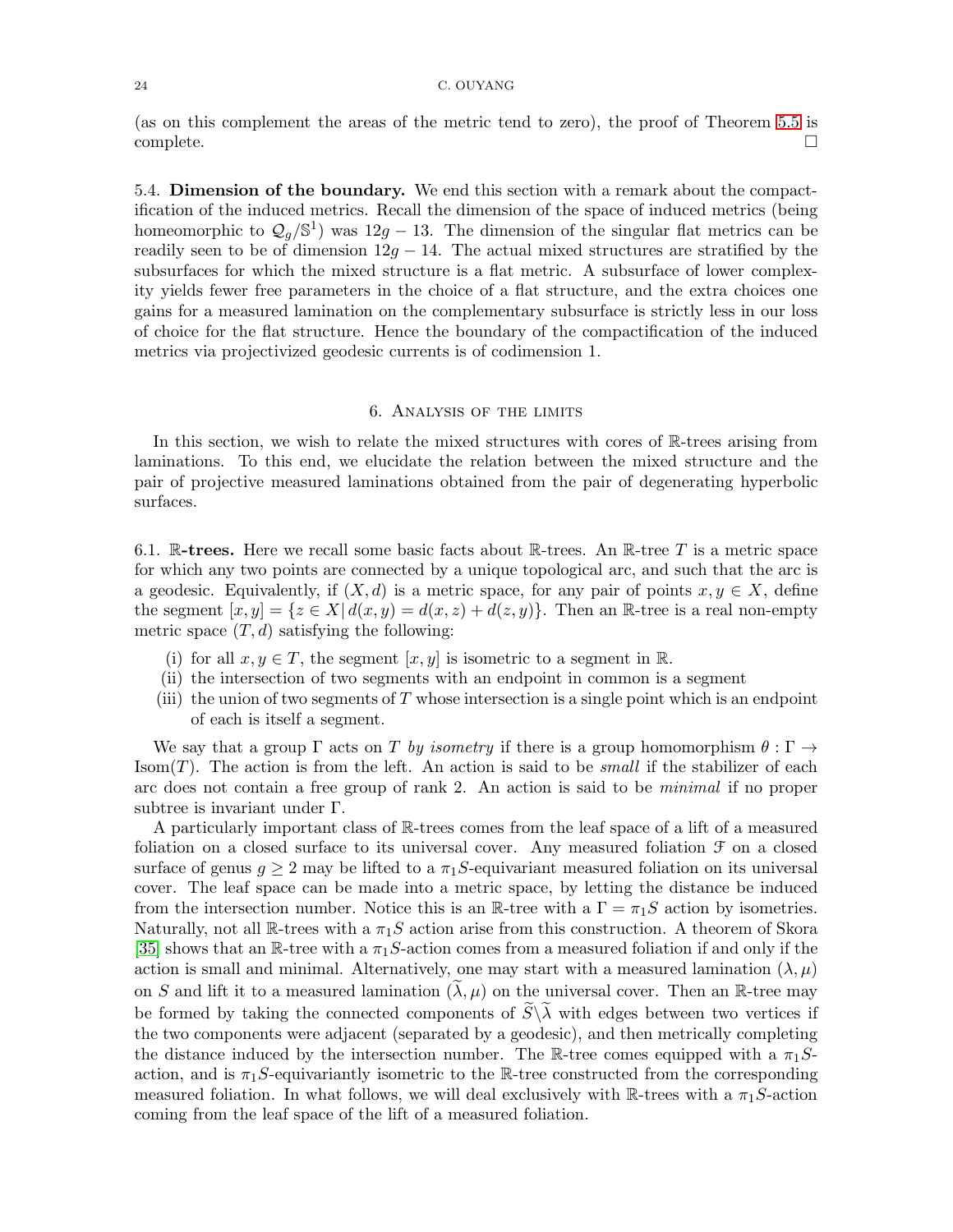6.2. Relation of flat metrics to R-trees. We obtain a classification of the flat parts of the mixed structure arising from the data of the limits of the sequences  $X_{1,n}$  and  $X_{2,n}$ . Let  $S'$  be a connected subsurface for which the limiting mixed structure  $\eta$  is a flat metric. For each n, denote by  $S'_n$  the subsurface isotopic to  $S'$  such that the boundary components are geodesics with respect to the induced metric  $\sigma_n e_n/\mathcal{E}_n$ . Let  $X'_{1,n}$  denote the restriction of the hyperbolic metric  $X_{1,n}$  to the subsurface of S, in the same isotopy class of S', but which has geodesic boundary with respect to the hyperbolic metric. Then let  $u'_{i,n}$  denote the restriction to  $S'_n$  of the harmonic map  $u_{i,n} : (S, \sigma_n e_n) \to X_{i,n}$ .

<span id="page-24-0"></span>**Theorem 6.1.** Consider a connected component of S'. The sequence of harmonic maps  $u'_{1,n}$ :  $(S'_n, \sigma_n e_n/\mathcal{E}_n) \to X_{1,n}/2\mathcal{E}_n$  converges to a  $\pi_1(S')$ -equivariant harmonic map  $u': (S', |\Phi_{\infty}|) \to$  $T_1$ , where  $T_1$  is the R-tree dual to  $\lambda_1 = \lim_{n \to \infty} X_{1,n}/2\mathcal{E}_n$ . The Hopf differential is given by  $\Phi_{\infty}$ . Likewise the same holds for  $\lambda_2$  and  $-\Phi_{\infty}$ . Hence, the laminations are the vertical and horizontal foliations of  $\Phi_{\infty}$ .

*Proof.* We begin by showing that  $\lambda_1$  is a well-defined measured lamination in the projective class of  $[\lambda_1]$ , which is the limit on the Thurston boundary of the sequence  $X_{1,n}$ . This will follow from standard estimates on stretching and geodesic curvature of an arc of the horizontal foliation which avoids the zeros. This will be an adaptation of the argument employed in [\[41\]](#page-37-3), for the case where the domain conformal structure is fixed and the Hopf differentials lie along a ray.

We first show boundedness of the Jacobian. For any neighborhood  $U$  of the surface which avoids a zero of  $\Phi_{0,n}$  one has the usual PDE

(6.1) 
$$
\Delta_{\sigma_n} \log \frac{1}{|\nu_n|^2} = 4\mathcal{J}_n > 0,
$$

and consequently,

(6.2) 
$$
\Delta_{\sigma_n} ||\Phi_n|| \log \frac{1}{|\nu_n|^2} = 4 ||\Phi_n|| \mathcal{J}_n > 0.
$$

Using the conformal invariance of harmonic maps, we replace the metric  $\sigma_n$  on the neighborhood U with a metric  $\sigma'_n$  in the same conformal class as  $\sigma_n$ , but one which is flat on U. Subharmonicity of the function  $||\Phi_n|| \log 1/|\nu_n|^2$  yields

(6.3) 
$$
||\Phi_n|| \log \frac{1}{|\nu_n|^2}(p) \le \frac{1}{\pi R^2} \int_{B_R(p)} ||\Phi_n|| \log \frac{1}{|\nu_n|^2} dA(\sigma'_n)
$$

on a ball of  $\sigma'_n$  radius R contained in U. Some algebra yields

(6.4) 
$$
\mathcal{J}_n(p) \frac{||\Phi_n|| \log \frac{1}{|\nu_n|^2}(p)}{\mathcal{J}_n(p)} \leq \frac{1}{\pi R^2} \int_{B_R(p)} \frac{\mathcal{J}_n}{\mathcal{J}_n} ||\Phi_n|| \log \frac{1}{|\nu_n|^2} dA(\sigma'_n),
$$

and hence

(6.5) 
$$
\mathcal{J}_n(p) \le \frac{\mathcal{J}_n(p)}{||\Phi_n|| \log |\nu_n|^{-2}} \left( \sup_{q \in B_R(p)} \frac{||\Phi_n|| \log |\nu_n|^{-2}(q)}{\mathcal{J}_n(q)} \right) \frac{1}{\pi R^2} \int_{B_R(p)} \mathcal{J}_n \ dA(\sigma'_n).
$$

But one has that

(6.6) 
$$
\frac{\mathcal{J}_n}{||\Phi_n|| \log |\nu_n|^{-2}} = \frac{|\Phi_{0,n}|}{\sigma_n |\nu_n|} \frac{(1 - |\nu_n|^2)}{\log |\nu_n|^{-2}},
$$

so that in applying Proposition [5.12](#page-21-0) to the expression (6.6), one obtains that (6.5) may be rewritten as

(6.7) 
$$
\mathcal{J}_n(p) \le c_n \int_{B_R(p)} \mathcal{J}_n \ dA(\sigma'_n),
$$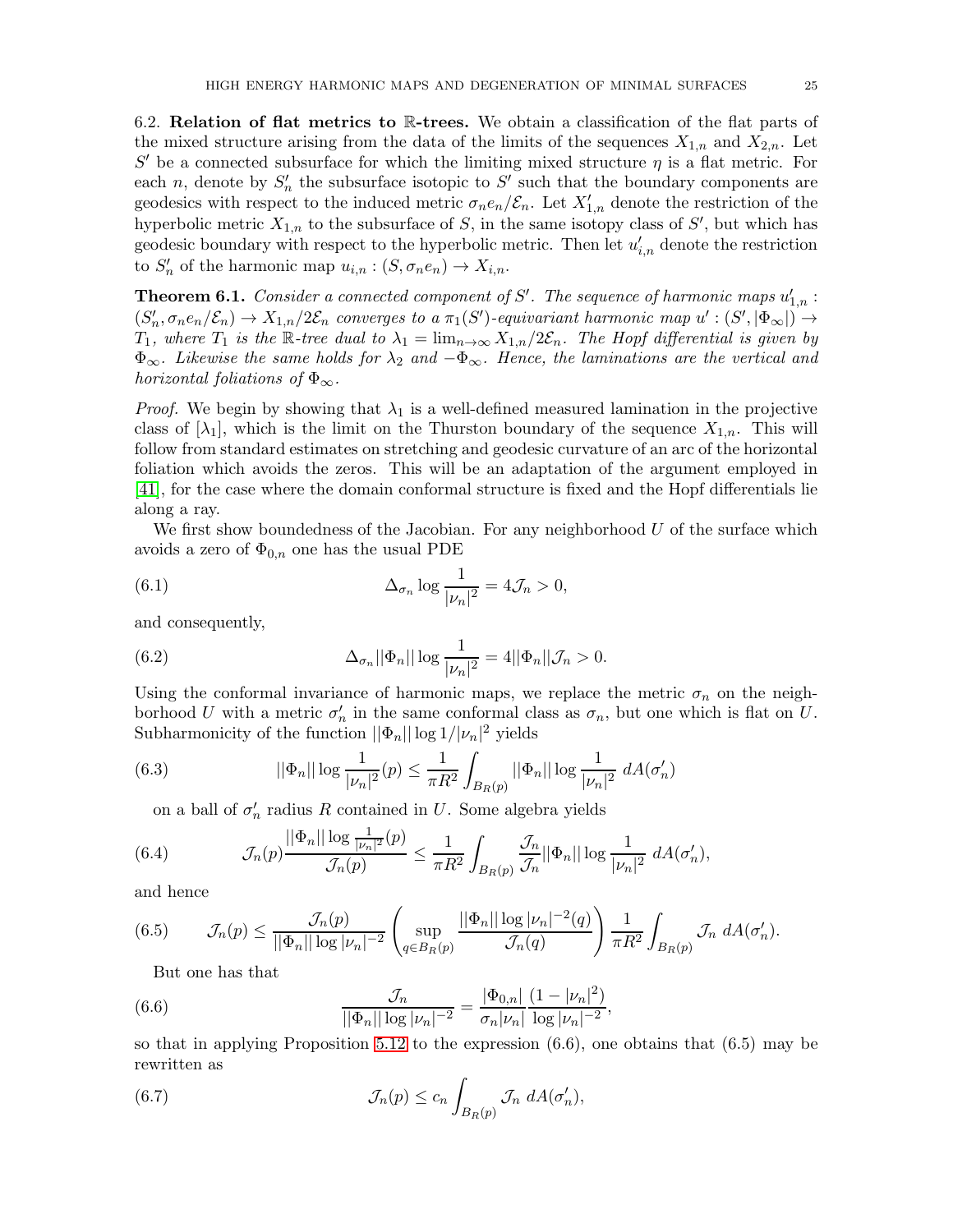where  $c_n$  will depend on the metric  $|\Phi_{0,n}|, |\nu_n|, R$  and  $\sigma_n$ . But on the neighborhood U, we know for sufficiently large n, we have that  $|\Phi_n| \to |\Phi_\infty|$ , and  $|\nu_n| \to 1$  and  $\sigma_n \to \sigma_\infty$ , where  $\sigma_{\infty}$  is the uniformizing metric of  $\Phi_{\infty}$ . Hence  $c_n$  remains bounded on U. But finally,

(6.8) 
$$
\int_{B_R(p)} \mathcal{J}_n \ dA(\sigma'_n) = \int_{B_R(p)} \frac{\sigma'_n}{\sigma_n} \mathcal{J}_n \ dA(\sigma_n) \leq \sup_U \frac{\sigma'_n}{\sigma_n} \int_M \mathcal{J}_n \ dA(\sigma_n) \leq -2\pi \chi(S) c'_n,
$$

where here  $c'_n$  will only depend upon the injectivity radius of the metric  $\sigma_n$  on the neighborhood U, which for large n will be close to the injectivity radius of  $\sigma_{\infty}$ .

From (6.7), (6.8) and the PDE in (6.1), one obtains by elliptic regularity (see [\[15\]](#page-36-21), Problem 4.8a) that  $|\nu_n| \to 1$  in  $C^{1,\alpha}(U)$ , where U does not contain a zero or pole of  $\Phi_{\infty}$ .

In the natural coordinates of the quadratic differential, the hyperbolic metric  $g_{1,n}$  is given by  $(\sigma_n e_n + 2||\Phi_n||)d\zeta_n^2 + (\sigma_n e_n - 2||\Phi_n||)d\eta_n^2$ .

Recall that the geodesic curvature of an arc of the horizontal foliation of  $\Phi_{0,n}$  in the natural coordinates for  $\Phi_{0,n} = d\zeta_n^2 = d\xi_n^2 + d\eta_n^2$  is given by the equation

(6.9) 
$$
\kappa(\gamma)_{\eta=constant} = -\frac{1}{2g_{11}\sqrt{g_{22}}}\frac{\partial g_{11}}{\partial \eta_n},
$$

so that for  $\gamma$  an arc of the horizontal foliation of  $\Phi_{0,n}$ , one has

(6.10) 
$$
\kappa(\gamma)_{\eta=\text{constant}} = -\frac{1}{2(\sigma_n e_n + 2||\Phi_n||)(\sigma_n e_n - 2||\Phi_n||)^{1/2}} \frac{\partial}{\partial \eta_n} (\sigma_n e_n + 2||\Phi_n||)
$$

$$
= -\frac{1}{2(\sigma_n e_n + 2||\Phi_n||)(\sigma_n e_n - 2||\Phi_n||)^{1/2}} \frac{\partial}{\partial \eta_n} (\sigma_n e_n + 2||\Phi_n||)
$$

(6.11) 
$$
= -\frac{1}{2\mathcal{J}_n(\sigma_n e_n + 2||\Phi_n||)^{1/2}} \frac{\partial}{\partial \eta_n} \sigma_n e_n.
$$

But simple algebra yields that  $\sigma_n e_n = ||\Phi_n|| |\Phi_{0,n}| (|\nu_n|^{-1} + |\nu_n|)$ , so that in the natural coordinates as  $|\Phi_{0,n}| \equiv 1$ , one actually has  $\sigma_n e_n = ||\Phi_n||(|\nu_n|^{-1} + |\nu_n|)$ . Hence

(6.12) 
$$
\kappa(\gamma) = \frac{1}{2} ||\Phi_n|| (1 - |\nu_n|^2) \mathcal{J}_n^{-1} |\nu_n|^{-2} (\sigma_n e_n + 2||\Phi_n||) \frac{\partial}{\partial \eta_n} |\nu_n|
$$

(6.13) 
$$
= \frac{1}{2} ||\Phi_n|| \mathcal{H}_n^{-1} |\nu_n|^{-2} (\sigma_n e_n + 2||\Phi_n||)^{-1/2} \frac{\partial}{\partial \eta_n} |\nu_n|,
$$

as  $\mathcal{J}_n = \mathcal{H}_n(1 - |\nu_n|^2)$ . As  $||\Phi_n||\mathcal{H}_n^{-1} = |\nu_n|/|\Phi_{0,n}|$ , rewriting (6.13) gives

(6.14) 
$$
\kappa(\gamma) = \frac{1}{2} \frac{1}{\left(|\Phi_{0,n}| \cdot |\nu_n|\right)^{1/2}} \cdot \frac{\partial}{\partial \eta_n} |\nu_n|,
$$

and as  $|\nu_n| \to 1$  in  $C^{1,\alpha}(U)$ , one obtains  $\kappa_{\rho_{1,n}}(\gamma) = o(||\Phi_n||^{-1/2}) = o(\mathcal{E}_n^{-1/2}).$ 

Then to any arc  $\gamma$  of the horizontal foliation of  $\Phi_n$ , one has that is is mapped close to its geodesic in the target hyperbolic surface. The following standard calculation on the stretching shows that by normalizing the target hyperbolic manifold by the total energy, the resulting length is given by the intersection number with the measured lamination  $\lambda_1$ . One has

$$
l_{\rho_{1n}}(\gamma) = \int_{\gamma} \mathcal{H}_n^{1/2} + \mathcal{L}_n^{1/2} ds_{\sigma_n}
$$
  
\n
$$
= \int_{\gamma} \mathcal{H}_n^{1/2} (1 + |\nu_n|) ds_{\sigma_n}
$$
  
\n
$$
= \int_{\gamma} \frac{||\Phi_n||^{1/2} |\Phi_0|^{1/2}}{|\nu_n|^{1/2}} (1 + |\nu_n|) \frac{ds_{\sigma_n}}{\sigma_n^{1/2}}
$$
  
\n
$$
= ||\Phi_n||^{1/2} \int_{\gamma} \left(1 + \left(\frac{1}{|\nu_n|^{1/2}} - 1\right)\right) (2 - (1 - |\nu_n|)) ds_{|\Phi_0|}
$$
  
\n
$$
= 2||\Phi_n||^{1/2} l_{|\Phi_{0,n}|}(\gamma) + O(||\Phi_n||^{1/2} (1 - |\nu_n|)),
$$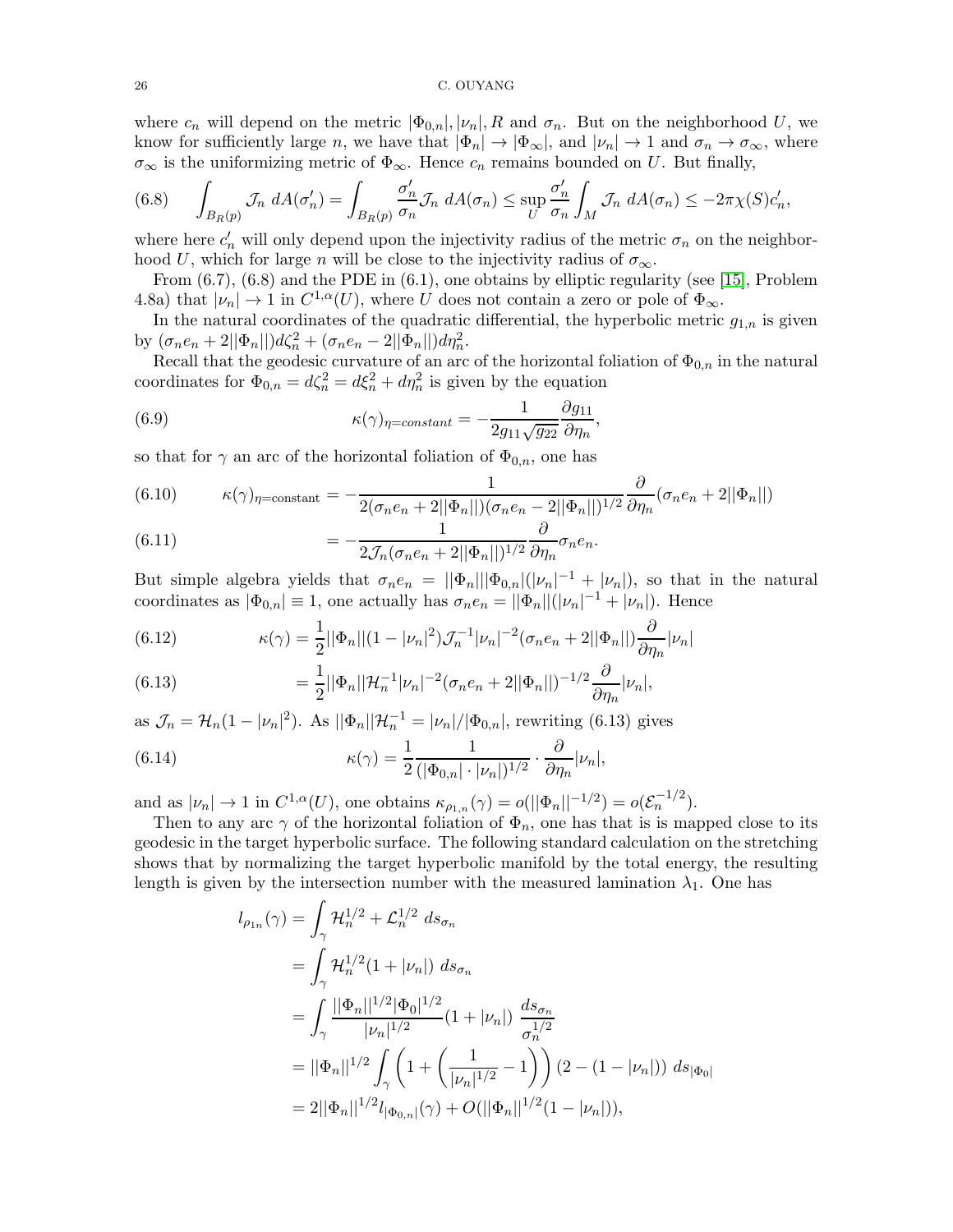recalling that in order to obtain the metric  $\sigma e$ , one has to divide both hyperbolic surfaces by twice the energy, which is approximately 4 times the  $L^1$ -norm of the Hopf differential for sufficiently large energy, independent of the Riemann surface structure (see Proposition [5.8\)](#page-19-0). Meanwhile, a similar calculation shows that an arc of the vertical foliation of  $\Phi_n$ , say  $\alpha$ , has length in the target hyperbolic surface given by

$$
l_{\rho_{1n}}(\alpha) = \int_{\alpha} \mathcal{H}_n^{1/2} - \mathcal{L}_n^{1/2} d_{s_{\sigma_n}}
$$
  
= 
$$
\int_{\alpha} \mathcal{H}_n^{1/2} (1 - |\nu_n|) d_{s_{\sigma_n}}
$$
  
= 
$$
\int_{\alpha} \frac{||\Phi_n||^{1/2} |\Phi_{0,n}|^{1/2}}{\sigma_n^{1/2} |\nu_n|^{1/2}} (1 - |\nu_n|) d_{s_{\sigma_n}}
$$
  
= 
$$
||\Phi_n||^{1/2} \int_{\alpha} \frac{1 - |\nu_n|}{|\nu_n|^{1/2}} d_{s_{|\Phi_{0,n}|}}
$$
  
= 
$$
o(\mathcal{E}_n^{1/2}).
$$

Noting that a horizontal arc of  $\Phi_n$  is a vertical arc of  $-\Phi_n$ , one sees the  $\lambda_1$  and  $\lambda_2$  are the horizontal and vertical foliations of  $\Phi_{\infty}$  (the geometric limit of  $\Phi_n$ , see [\[27\]](#page-36-22)) respectively.

To get our desired harmonic map from the flat subsurface to the two trees, notice that the above estimates show that a horizontal arc of  $\Phi_{0,n}$  gets mapped close to a geodesic in the target space which is a hyperbolic surface scaled by the reciprocal of total energy. As the scaled induced metric limits to the flat metric  $|\Phi_{\infty}|$ , a horizontal arc of  $\Phi_{\infty}$  will thus be mapped by an isometry to the tree  $T_1$  and any vertical arc collapsed, so that the limiting map in the universal cover is given by a projection onto the leaf space of the horizontal foliation of  $\Phi_{\infty}$ . The same argument holds for  $T_2$ .

<span id="page-26-0"></span>**Proposition 6.2.** For any closed curve  $\gamma$  on the surface S, one has the following pair of inequalities:

$$
l_{X_{1,n}}(\gamma) \leq l_{\Sigma_n}(\gamma) \leq l_{X_{1,n}}(\gamma) + l_{X_{2,n}}(\gamma)
$$
  

$$
l_{X_{2,n}}(\gamma) \leq l_{\Sigma_n}(\gamma) \leq l_{X_{1,n}}(\gamma) + l_{X_{2,n}}(\gamma)
$$

Consequently if  $t_nL_{\sigma_ne_n} \to \eta$  as currents, then the length spectra of  $\lim_{n\to\infty} t_nL_{X_{i,n}}$  are welldefined and are both not identically zero. If the limiting currents are denoted  $\lambda_i$ , then

$$
i(\lambda_j,\cdot)\leq i(\eta,\cdot).
$$

*Proof.* As the minimal surface has induced metric of the form  $g_{1,n} + g_{2,n}$ , where the  $g_{i,n}$  is a hyperbolic metric, the left side of both inequalities is immediate. If  $\gamma : [0, 1] \to S$  is a closed curve on the surface, then the length of  $\gamma$  with respect to the induced metric is given by

$$
l_{\sigma_n e_n}(\gamma) = \int_0^1 \sqrt{(g_{1n} + g_{2n})(\dot{\gamma}, \dot{\gamma})} dt
$$
  
\n
$$
\leq \int_0^1 \sqrt{g_{1n}(\dot{\gamma}, \dot{\gamma})} dt + \int_0^1 \sqrt{g_{2n}(\dot{\gamma}, \dot{\gamma})} dt
$$
  
\n
$$
= l_{X_{1n}}(\gamma) + l_{X_{2n}}(\gamma),
$$

where the inequality follows from the fact that  $u_{i,n}$  is the identity map, and hence the differential is the identity map, and the fact for non-negative numbers a, b, one has  $\sqrt{a+b} \leq \sqrt{a} + \sqrt{b}$ . The final comment follows from choosing a closed curve  $\gamma = \gamma_n$  to be a  $\sigma_n e_n$ -geodesic and using the inequality  $l_{t_n^2 X_{i,n}}([\gamma]) \leq l_{t_n^2 X_{i,n}}(\gamma)$ .

 $\Box$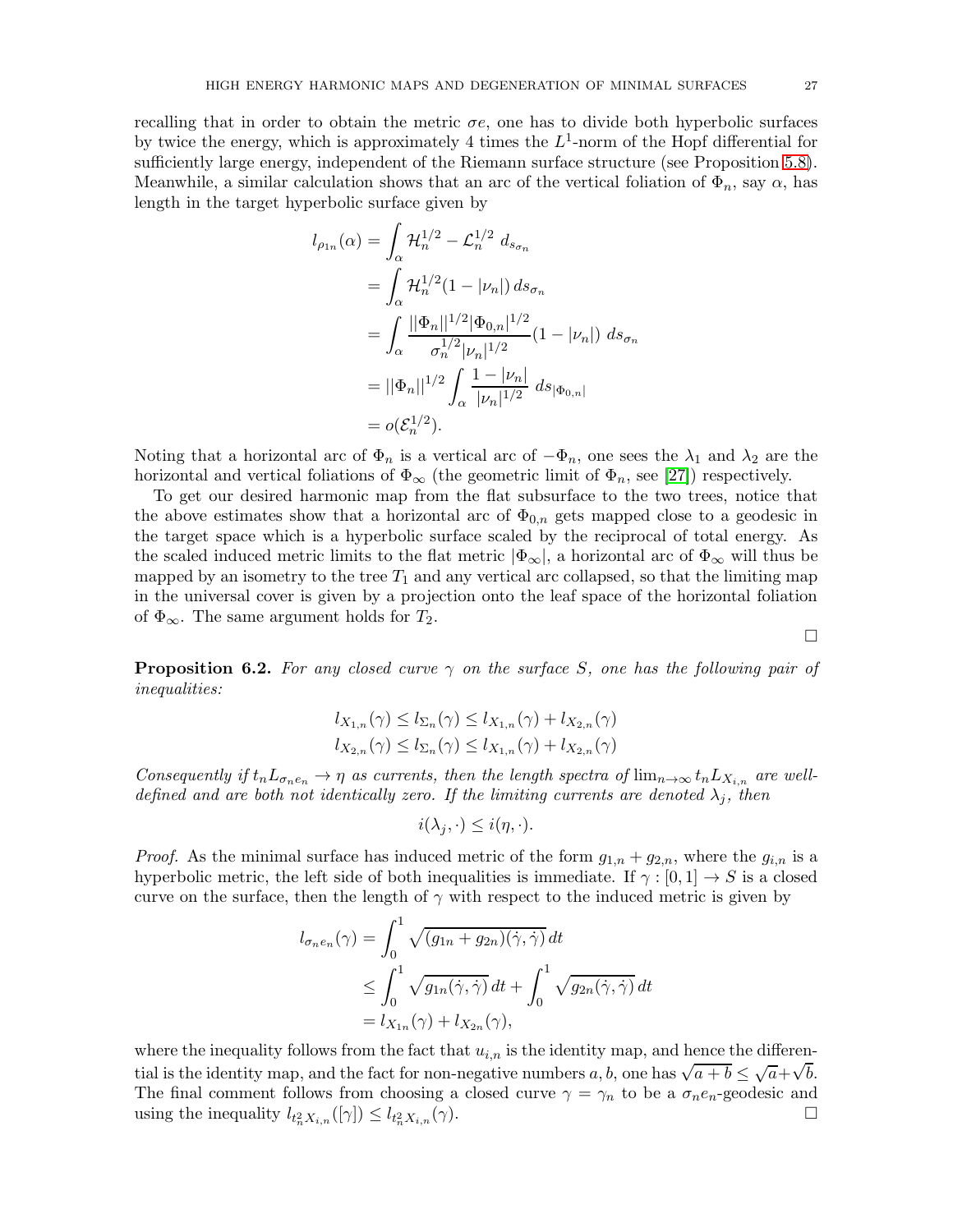Combining Proposition [6.2](#page-26-0) and Theorem [6.1,](#page-24-0) we obtain a necessary and sufficient condition on the pair of measured laminations  $\lambda_1$  and  $\lambda_2$  to determine a corresponding flat part on the mixed structure.

**Corollary 6.3.** Let  $\lambda'_i = \lim_{n \to \infty} X'_{i,n}/2\mathcal{E}_n$  be a pair of non-zero measured laminations on a subsurface S'. Then the pair of laminations fill if and only if the restriction of the mixed structure  $\eta$  to  $S'$  is flat.

Proof. If  $\eta$  is flat on S', the preceding theorem shows the pair of laminations are dual and hence fill. If the pair of laminations do fill, then for any third lamination  $\lambda'$  one has by Propostion [6.2](#page-26-0) that  $i(\eta, \lambda') > 0$ , so that it cannot be a lamination, and hence must be flat by definition of a mixed structure.

**Proposition 6.4.** On the subsurface  $S'' = S \setminus S'$ , the laminations  $\lambda_1$  and  $\lambda_2$  restrict to a pair of measured laminations which have no transverse intersection. If  $\lambda$  denotes the measured lamination part of the mixed structure, then  $i(\lambda, \lambda_1) = i(\lambda, \lambda_2) = 0$ . If  $L_{|\Phi_{0,n}|} \to \eta$  $(S', q, \lambda')$ , then  $i(\lambda, \lambda') = i(\lambda', \lambda_1) = i(\lambda', \lambda_2) = 0$ .

*Proof.* By Proposition [6](#page-26-0).2, since  $i(\lambda, \lambda) = 0$ , one has that  $i(\lambda_1, \lambda) = i(\lambda_2, \lambda) = 0$ . Using the inequality again yields  $i(\lambda_1, \lambda_2) \leq i(\lambda, \lambda_2) = 0$ , from which the first result follows. From Proposition [5](#page-18-0).7, one has that the length spectrum of the approximates for  $\lambda$  are no less than the corresponding approximates for  $\lambda'$ . Taking then a sequence of simple closed curves which approximate  $\lambda_1$  for instance yields the desired conclusion. The same follows for  $\lambda_2$ .

6.3. From geodesic currents to metric spaces. In this section, we construct noncompact metric spaces admitting a  $\pi_1 S$ -action by isometries.

 $\Box$ 

**Definition 6.1.** Let X and X' be two metric spaces and let  $\epsilon > 0$ . Then an  $\epsilon$ -approximation between X and X' is a relation R in  $X \times X'$  that is onto, so that for every  $x, y \in X$  and for every  $x', y' \in X'$ , the conditions  $xRx'$  and  $yRy'$  imply  $|d_X(x, y) - d_{X'}(x', y')| < \epsilon$ .

**Definition 6.2.** Let  $X_n$  be a sequence of metric spaces, each admitting an isometric action by a group  $\Gamma$  and a supposed limiting metric space  $X_{\infty}$  also admitting an isometric action by the same group Γ. Then we say  $X_n$  converges to  $X_\infty$  in the sense of Gromov-Hausdorff, if for every  $\epsilon > 0$  and every finite set  $A \subset \Gamma$ , and for every compact subset  $K \subset X_{\infty}$ , then for n sufficiently large, there is a compact set  $K_n \subset X_n$  and an  $\epsilon$ -approximation  $R_n$  which is Aequivariant between  $K_n$  and K in the following sense: for every  $x \in K$ , for every  $x_n, y_n \in K_n$ , and for every  $\alpha \in A$ , we have that the conditions  $\alpha x \in K$  and  $x_n R_n x$  and  $y_n R_n \alpha x$  imply  $d(\alpha x_n, y_n) < \epsilon.$ 

We construct a sequence of noncompact metric spaces  $X_n$  with an isometric action by  $\Gamma = \pi_1 S$  as follows. Take the induced metric  $(S, \sigma_n e_n)$  and lift the metric to the universal cover  $(S, \sigma_n e_n)$ . We will deal with the case where the induced metric converges in length spectrum to a mixed structure that is not entirely laminar (this is to ensure so that we can scale our metric spaces by total energy; for the case of a mixed structure that is entirely laminar, the same discussion holds after amending the sequence of constants). The sequence of noncompact metric spaces thus will be  $X_n = (\widetilde{S}, \widetilde{\sigma_n e_n}/\mathcal{E}_n)$ . The following proposition is thus clear.

**Proposition 6.5.** The manifold  $X_n = (\tilde{S}, \sigma_n e_n/\mathcal{E}_n)$  is a noncompact metric space admitting an isometric action by the group  $\Gamma = \pi_1 S$ .

*Proof.* As  $X_n$  itself is a noncompact Riemannian manifold with  $\Gamma = \pi_1 S$  acting on it by isometries, the result follows immediately.  $\Box$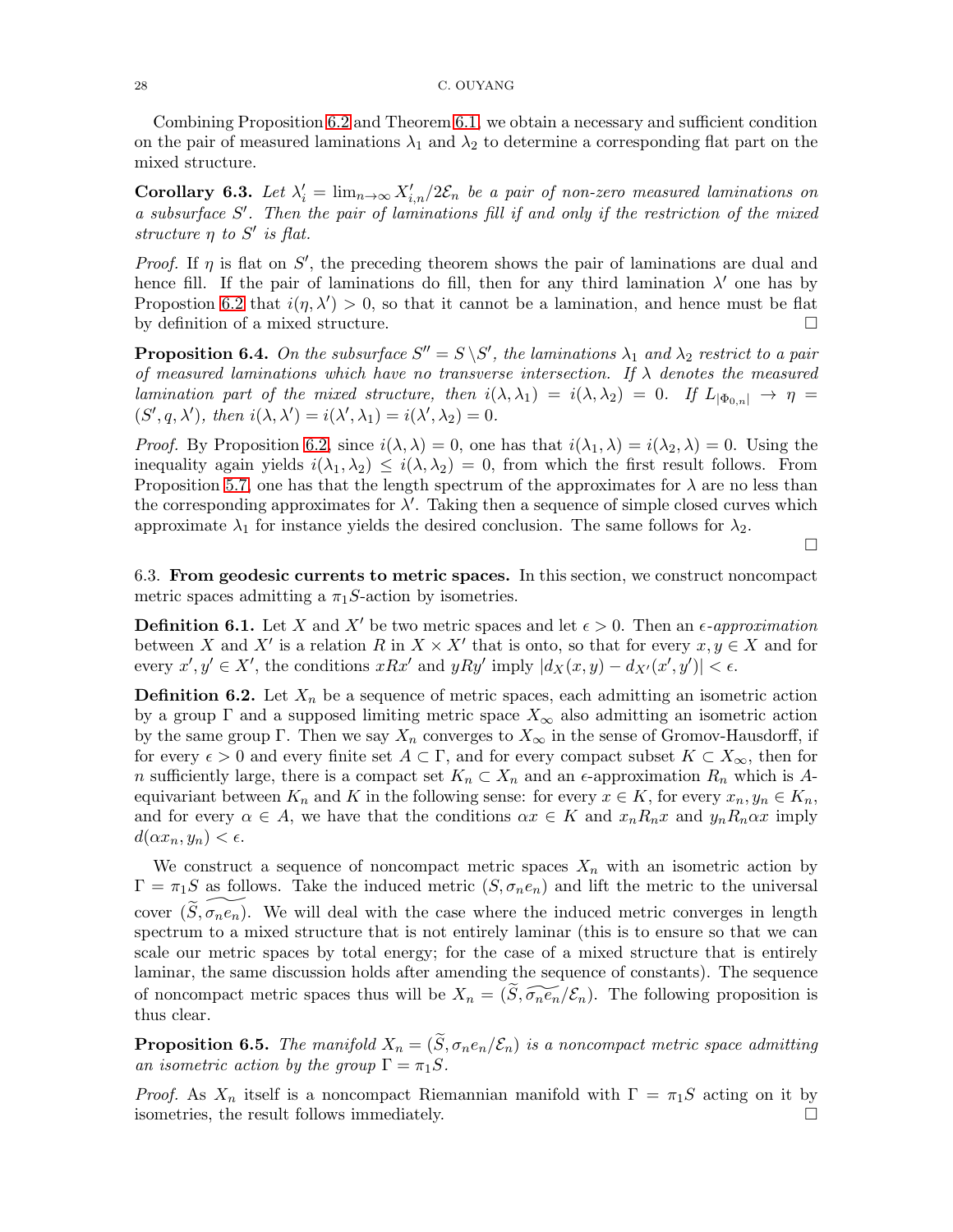Up to a subsequence, the metrics  $(S, \sigma_n e_n/\mathcal{E}_n)$  will converge in length spectrum to a nontrivial mixed structure  $\eta = (S', q, \lambda)$ . We construct a noncompact metric space  $X_{\infty} = X_{\eta}$ from the mixed structure  $\eta$ . Regard  $\eta$  as a geodesic current on  $(\widetilde{S}, g)$ . To any two distinct points  $x, y \in \tilde{S}$ , one can form the geodesic arc  $\alpha$  connecting the two points. Let c be the set of bi-infinite geodesics which intersect  $\alpha$  transversely. Then the intersection number  $i(\eta, \alpha)$  is given by the  $\eta$ -measure of c. This yields a pseudo-metric space coming from the geodesic current  $\eta$ . Notice it is possible for the intersection number to be zero, for instance if the geodesic arc is disjoint from the support of the current, or if it forms no nontransverse intersection with the support of  $\eta$ . Taking the quotient by identifying points which are distance 0 from each other, and then taking the metric completion, yields a noncompact metric space  $X_{\infty}$ . As  $\Gamma = \pi_1 S$  acted on  $\eta$  equivariantly, then  $\Gamma$  acts by isometries on  $X_{\infty}$ . For a more detailed discussion about the construction of a metric space from the data of a geodesic current, see [\[6\]](#page-36-23).

**Remark.** In the setting where  $\eta$  is a measured foliation, the metric space  $X_{\eta}$  is a familiar one. It is a R-tree dual to the foliation. The space is constructed by collapsing the leaves of the foliation with the distance on the tree inherited by intersection number and then completing (see [\[30\]](#page-36-24)). The case where  $\eta$  is a non-trivial mixed structure follows the same spirit of this construction. The laminar part is tree-like, formed on the universal cover by collapsing leaves of the supported lamination and then completing. On the flat part, the metric space is formed by the product of the trees dual to the vertical and horizontal lamination of a quadratic differential whose metric is the given flat metric.

The preceding discussion is summarized by the following proposition.

**Proposition 6.6.** To any mixed structure  $\eta$ , the construction above gives a noncompact metric space  $X_n$  admitting an isometric action by  $\Gamma = \pi_1 S$ .

Using the Gromov-Hausdorff topology, one has the following.

**Theorem 6.7.** A subsequence of the metric spaces  $(\widetilde{S}, \widetilde{\sigma_n e_n}/\mathcal{E}_n)$  converges in the sense of Gromov-Hausdorff to a noncompact metric space  $X_{\eta}$  coming from a mixed structure  $\eta$  acted upon by  $\Gamma = \pi_1 S$ .

Before presenting the proof, we record one useful fact regarding convergence of maps. This follows from work of Korevaar-Schoen.

<span id="page-28-0"></span>**Theorem 6.8** (Korevaar-Schoen, see [\[22\]](#page-36-25), [\[8\]](#page-36-18)). Let  $\widetilde{M}$  be the universal cover of a compact Riemannian manifold, and let  $u_k : \overline{M} \to X_k$  be a sequence of maps such that:

- a. Each  $X_k$  is an NPC space
- b. The  $u_k$ 's have uniform modulus of continuity: For each x, there is a monotone function  $\omega(x, \cdot)$ , so that  $\lim_{R\to 0} \omega(x, R) = 0$  and  $\max_{B(x, R)} d(u_k(x), u_k(y)) \leq \omega(x, R)$ .

Then the pullback metrics  $d_{u_k}$  converge (possibly after passing to a subsequence) pointwise, locally uniformly to a pseudometric  $d_{\infty}$ .

*Proof of Theorem 6.6.* Recall from Theorem [5.13,](#page-22-0) that on  $S'$  we have uniform convergence of the induced metric to the flat metric. For the complementary subsurface, recall that metric spaces were obtained as the induced metric on the minimal surface, so that the metric came from a pull-back of a harmonic map. By Proposition [5.6,](#page-18-1) the scaled metric is the pull-back metric of a harmonic map with energy at most 1. Hence by Theorem [6.8](#page-28-0) (see Proposition 3.7 [\[22\]](#page-36-25), or Theorem 2.2 [\[8\]](#page-36-18)), the metrics converge uniformly. As the lifts of the induced metrics admitted an  $\pi_1 S$ -action by isometries, so does the limit.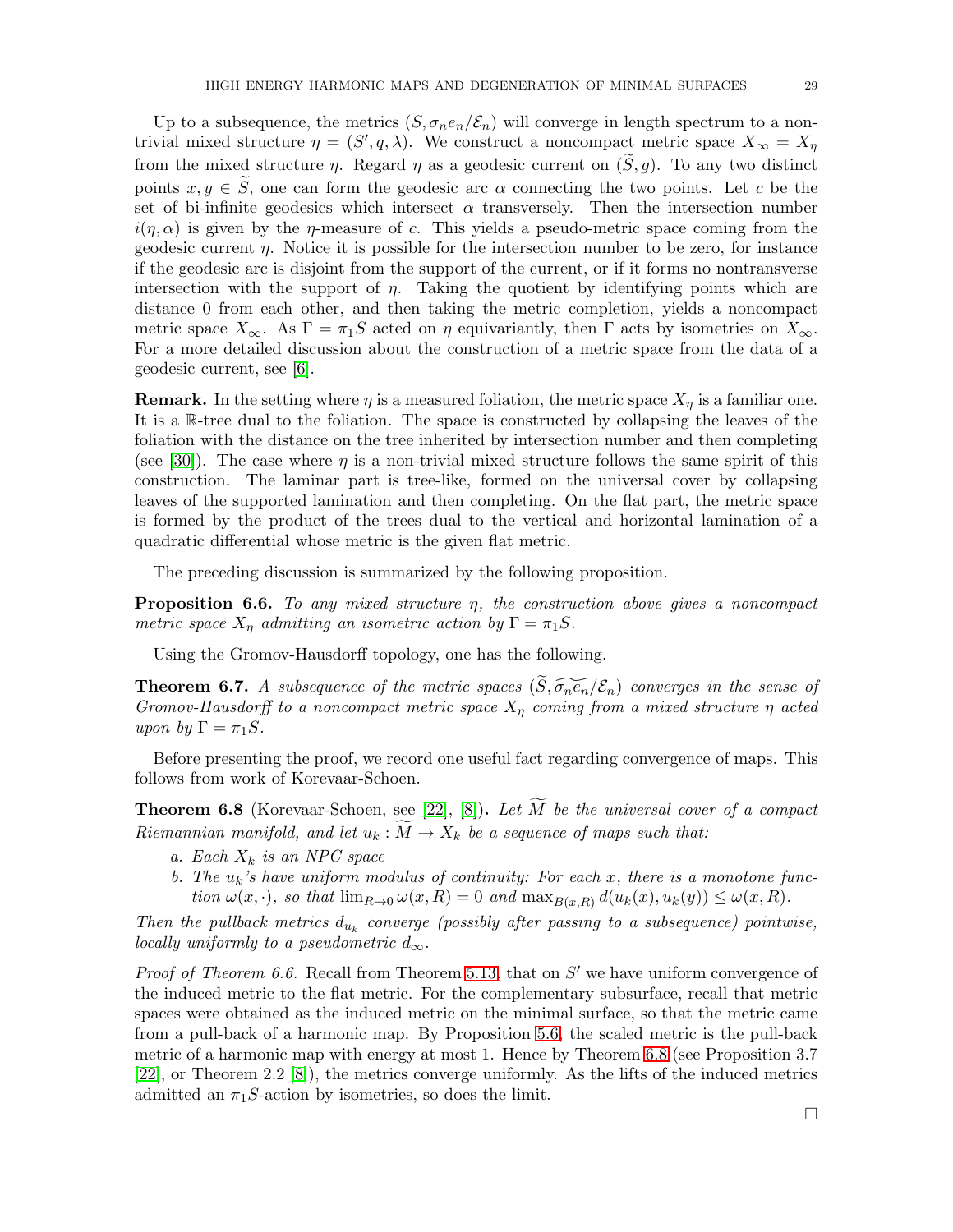6.4. Convergence of Harmonic maps. Not only do the metric spaces converge in a suitable topology, the harmonic maps do as well. As we have shown in the preceding section that the domains converge in the sense of Gromov-Hausdorff to a metric space arising from a mixed structure, and as shown in work of Wolf [\[42\]](#page-37-4), one has that the lifts of a sequence of degenerating hyperbolic metrics, when properly scaled subconverge in the sense of Gromov-Hausdorff to R-trees dual to a particular measured lamination in the projective class of the associated point on the Thurston boundary. Hence we have both domain and target converging in the same topology to noncompact metric spaces with isometric actions by  $\Gamma = \pi_1 S$ . It is natural to expect some sort of convergence in the harmonic maps. In Wolf [\[42\]](#page-37-4), the domain is a fixed Riemann surface, and the target is changing. Here, we have both domain and target changing (and converging). We begin by reviewing the necessary definitions.

**Definition 6.3.** Let  $X_n, X_\infty$  be spaces admitting an action of a group  $\Gamma$  and let  $(Y_n, d_n)$  and  $(Y_{\infty}, d_{\infty})$  be metric spaces admitting an isometric action of Γ. Suppose  $f_n : X_n \to Y_n$  and  $f_{\infty}: X_{\infty} \to Y_{\infty}$  are equivariant maps. Then we say that  $f_n$  converges (uniformly) to f if

- (i) Both  $X_n$  and  $Y_n$  converge (uniformly) to X and Y respectively in the sense of Gromov, and
- (ii) For every  $\epsilon > 0$ , there is an  $N(\epsilon)$  so that for  $n > N(\epsilon)$ , the  $\epsilon$ -approximations  $R_n, R'_n$ satisfies: for every  $x_n R_n x$  one has  $f_n(x_n) R'_n f(x)$ .

We will require a notion of harmonic for maps between singular spaces. The following can be found in more detail from [\[10\]](#page-36-26).

**Definition 6.4.** Let  $\phi \in L^2_{loc}(X, Y)$ . The approximate energy density is defined for  $\epsilon > 0$  by

$$
e_{\epsilon}(\phi)(x) = \int_{B_X(x,\epsilon)} \frac{d_Y^2(\phi(x), \phi(x'))}{\epsilon^{m+2}} d\mu_g(x').
$$

**Definition 6.5.** The energy  $E(\phi)$  of a map  $\phi$  of class  $L^2_{loc}(X, Y)$  is

$$
E(\phi) = \sup_{f \in C_c(X, [0,1])} \left( \limsup_{\epsilon \to 0} \int_X f e_\epsilon(\phi) d\mu_g \right)
$$

**Definition 6.6.** A harmonic map  $\phi: X \to Y$  is a continuous map of class  $W^{1,2}_{loc}(X,Y)$ which is bi-locally  $E$ -minimizing in the sense that  $X$  can be covered by relatively compact subdomains U for each of which there is an open set  $V \supset \phi(U)$  in Y such that

 $E(\phi|_U) \leq E(\psi|_U)$ 

for every continuous map  $\psi \in W^{1,2}_{loc}(X,Y)$  with  $\psi(U) \subset V$  and  $\psi = \phi$  in  $X \backslash U$ .

In the setting where both singular spaces are finite metric graphs, the resulting harmonic maps are *affine maps*. Each edge of the domain graph is mapped via the constant map, or mapped linearly to the target graph. The following result of Lebeau characterizes all such harmonic maps.

<span id="page-29-1"></span>**Theorem 6.9** (Lebeau  $[26]$ ). Given two finite metric graphs  $G$  and  $G'$ , every continuous map between  $G$  and  $G'$  is homotopic to a affine map which minimizes the energy within its homotopy class. Furthermore, the map is unique up to parallel transport.

<span id="page-29-0"></span>**Proposition 6.10.** Suppose  $L_{\sigma_n e_n/C_n}$  converges to  $\lambda$ , where  $\lambda$  is a Jenkins-Strebel lamination. Then the sequence of metric spaces  $(S, \sigma_n e_n/\mathcal{C}_n)$  converges geometrically to a finite metric graph.

Proof. This follows immediately from Theorem [6.8](#page-28-0) (see also Proposition 3.7 of [\[22\]](#page-36-25)), as the induced metrics are the pullback metrics of a harmonic map from  $\mathbb{H}^2$  to  $\mathbb{H}^2 \times \mathbb{H}^2$ , which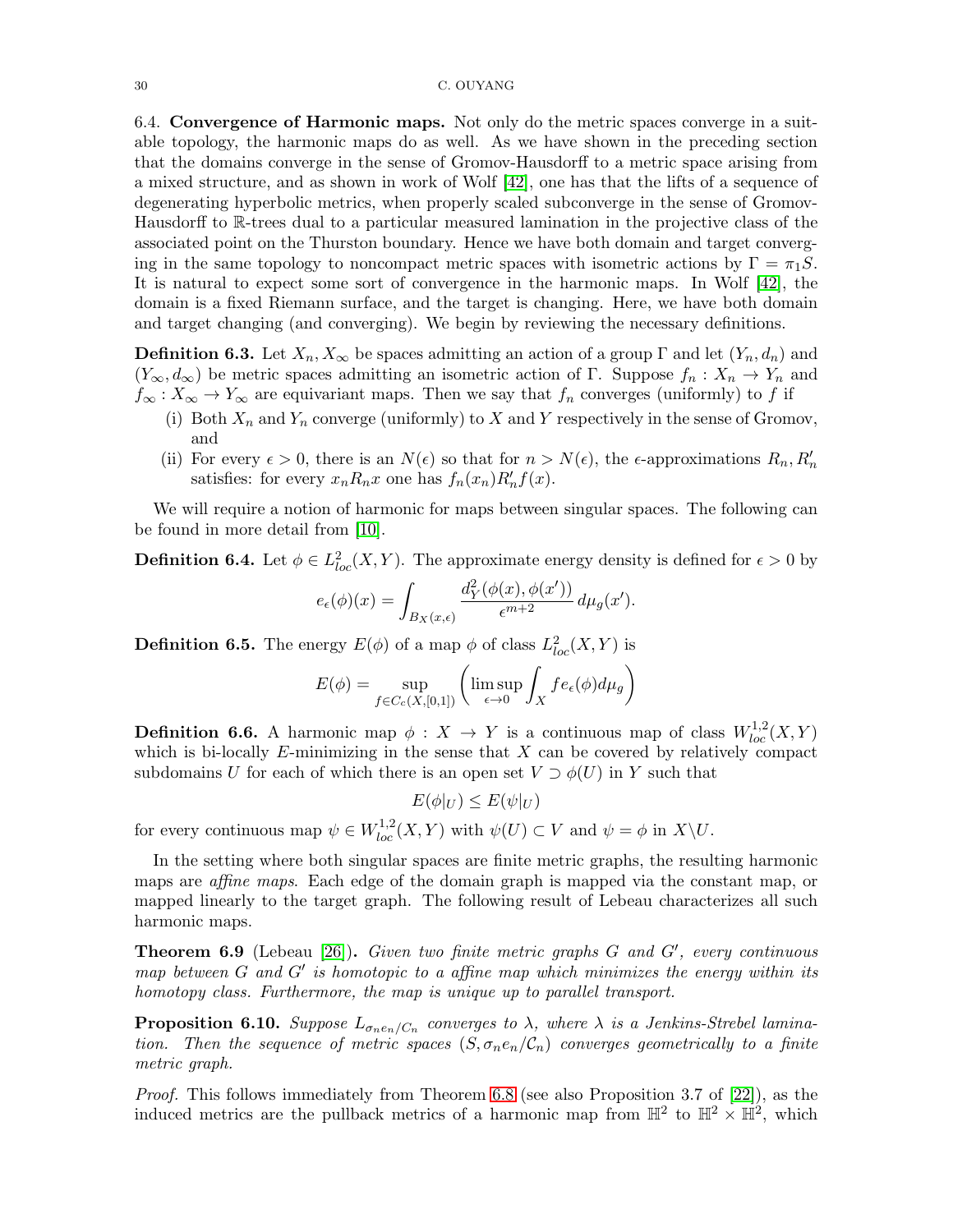is NPC. The assumption on the modulus of continuity follows from the bound on the total energy of the maps  $u_n$  to the rescaled target, so that total energy is at most 1. Hence, the limiting metric space is the dual graph of  $\lambda$ , which is a finite metric graph.

<span id="page-30-0"></span>**Theorem 6.11.** Let  $C_n \to \infty$ , so that  $L_{\sigma_n e_n/C_n} \to \eta$ , where  $\eta$  is a mixed structure with laminar part supported on a finite collection of simple closed curves. Suppose  $L_{X_{i,n}/C_n} \to \lambda_i$ , where  $\lambda_i$  are measured also supported on a finite collection of simple closed curves. Then the sequence of harmonic maps  $u_{i,n}$ :  $(S, \sigma_n e_n/C_n) \to X_{i,n}/C_n$  converges to a harmonic map  $u_i: X_\eta \to T_i.$ 

*Proof.* Recall  $X_{\eta}$  is the metric completion of the metric space obtained from the geodesic current  $\eta$  by creating a pseudo-metric space from the intersection number with  $\eta$ , and then identifying points with 0 distance.

As the case where  $\eta$  is flat has been previously handled in Theorem [6.1,](#page-24-0) we first construct a  $\pi_1S$ -equivariant map between the laminar part of  $X_n$  and  $T_1$  (here we will consider only the case where  $\eta$  is a Strebel lamination). The same construction will produce a similar map to  $T_2$ . Let D be a connected fundamental domain of the laminar region of  $X_n$ , then D is a finite metric graph. We embed the graph  $D$  into the laminar region  $S''$  of the minimal surface as follows: we map each vertex of  $D$  to its corresponding thick region on  $S''$ . The geometric convergence of the minimal surfaces to  $D$  from Proposition 6.[10](#page-29-0) allows us to determine which region of the minimal surface will converge to a given vertex. Once we have made our choice of where to send each vertex of  $D$ , if there is an edge  $e$  connecting two vertices of  $D$ , then we send the edge e to the geodesic arc connecting the two points on the minimal surface where we have mapped our two vertices. (The limiting map we will obtain later will not depend on this choice, as distances will converge uniformly.)

As we have convergence in length spectrum and as there are only finitely many edges, we can ensure that for large  $n > N(\epsilon)$ , the length of the image of each edge has changed by at most  $\epsilon$ . We require that the embedding is proportional to arclength. Then there is a collection of continuous maps  $\phi_n : D \to X_n$  with the property that given  $\epsilon > 0$ , there is an  $N = N(\epsilon)$  so that  $\phi_n$  is a  $(1 + \epsilon)$  quasi-isometry.

Likewise, as  $X_{1,n}/C_n$  converges geometrically to an R-tree, a fundamental domain of  $X_{1,n}/C_n$  will converge geometrically to a finite graph  $G_1$  (see for instance, [\[42\]](#page-37-4)). Hence, there is a collection of continuous maps  $\psi_n : X_{1,n}/C_n \to G_1$  with the same property as  $\phi_n$ .

Form the composition  $g_n = \psi_n \circ u_{1,n} \circ \phi_n : D \to G_1$ , where  $u_{1,n} : (S, \sigma_n e_n / C_n) \to X_{1,n} / C_n$  is a harmonic map with total energy at most 1. We claim this sequence of maps  $g_n$  is uniformly bounded and equicontinuous. Uniform boundedness is clear as the target graph  $G_1$  is a finite graph. To see equicontinuous, we note that as  $\phi_n$  and  $\psi_n$  were  $(1 + \epsilon)$  quasi-isometries and since there is a uniform Lipschitz constant of the maps  $u_{1,n}$ , as the total energy of the maps are bounded by 1, (see  $[21]$ , Thm 2.4.6), then equicontinuity follows. Hence, by the Arzelà-Ascoli theorem, we have a subsequence  $q_k$  converging uniformly to a map  $q: D \to G_1$ .

We have that  $g$  is harmonic as map between singular spaces, for we have uniform convergence of distances (see [\[22\]](#page-36-25)) between the approximate metric spaces coming from our scaled induced metrics and the limiting R-tree. Hence all the quantities in the definitions of the approximate energy density, and the energy converge. As there is a unique energy minimizer (up to parallel transport, by Theorem [6.9\)](#page-29-1) between the limiting spaces (which are finite graphs), the map q must be this unique energy minimizer. (If q were not the energy minimizer, it would have larger energy than the unique energy minimizer, by say  $\delta$ . One could then construct an map between the approximate Riemannian manifolds, which would have energy lower than the harmonic maps  $u_{1,n}$ , contradicting the harmonicity of  $u_{1,n}$ .)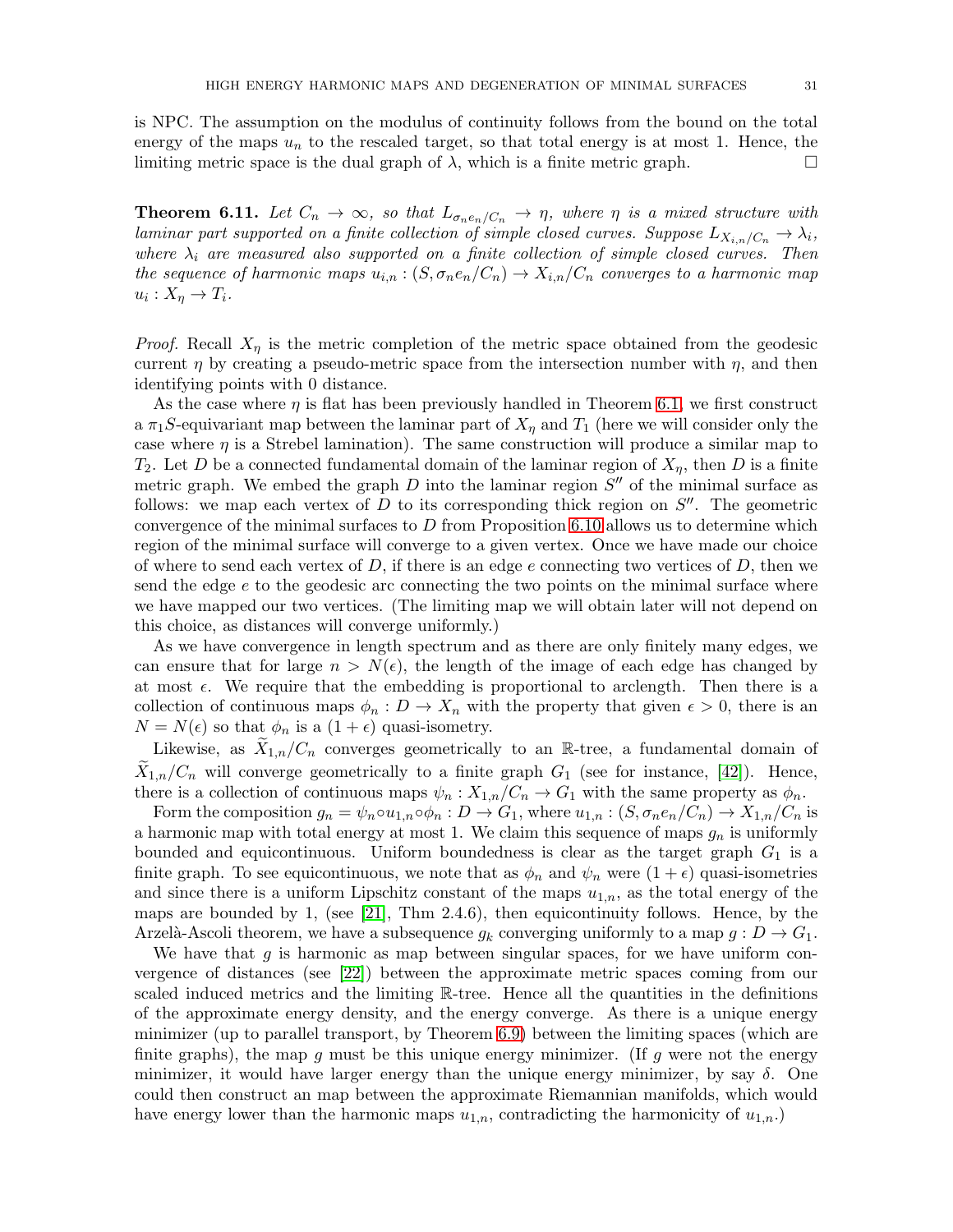From Theorem [6.1,](#page-24-0) we obtained a limiting harmonic map  $u'$  on the flat part of  $X_{\eta}$  to the tree  $T_1$ , and now we have a limiting harmonic map g from the laminar part of  $X_\eta$  to the tree  $T_1$ . Taking the union yields the desired  $u : X_n \to T_1$ . The same argument holds for  $T_2$ .

 $\Box$ 

6.5. Cores of trees. Here we review some basics of cores of R-trees. A more detailed overview of this material may be found in [\[19\]](#page-36-29), [\[42\]](#page-37-4).

For any R-tree, a direction at a point  $x \in T$  is a connected component of  $T\backslash x$ . A quadrant in  $T_1 \times T_2$  is the product of  $\delta_1 \times \delta_2$  of two directions  $\delta_1 \subset T_1$  and  $\delta_2 \subset T_2$ . We will say that the quadrant is based at  $(x_1, x_2) \in T_1 \times T_2$ , where  $x_i$  is the base point for the direction  $\delta_i$ .

Let  $T_1, T_2$  be a pair of trees with a common group action by Γ. Let  $x = (x_1, x_2) \in T_1 \times T_2$ be a base point.

**Definition 6.7.** Consider a quadrant  $Q = \delta_1 \times \delta_2 \subset T_1 \times T_2$ . Then Q is said to be *heavy* if there exists a sequence  $\gamma_k \in \Gamma$  so that

$$
(i) \ \gamma_k \cdot x \in Q
$$

(ii) 
$$
d_i(\gamma_k \cdot x_i, x_i) \to \infty
$$
 as  $k \to \infty$  for  $i = 1, 2$ .

Otherwise we say Q is light.

We define the *core* of a product of trees to be the product  $T_1 \times T_2$  with all light quadrants removed.

**Definition 6.8** (Guirardel, [\[19\]](#page-36-29)). The core C of  $T_1 \times T_2$  is the subset

$$
\mathcal{C} = T_1 \times T_2 \setminus \left[ \bigcup_{Q \text{ light quadrant}} Q \right].
$$

Equivalently,

$$
\mathcal{C} = \bigcap_{Q = \delta_1 \times \delta_2 \text{ light quadrant}} (\delta_1^* \times T_2 \cup T_1 \times \delta_2^*).
$$

<span id="page-31-0"></span>**Proposition 6.12** ([\[19\]](#page-36-29)). Let  $T_1$  and  $T_2$  be dual to a pair of measured foliations  $\lambda_1$  and  $\lambda_2$ , respectively. Consider the map  $p_i : S \to T_i$ , which maps an element of S to the leaf of  $\lambda_i$ which contains it. Then  $\mathcal{C}(T_1 \times T_2) = p_1(\widetilde{S}) \times p_2(\widetilde{S})$ .

*Proof.* The result will follow from the claim that any quadrant  $Q = \delta_1 \times \delta_2$  in  $T_1 \times T_2$  is light if and only if  $p_1^{-1}(\delta_1) \cap p_2^{-1}(\delta_2) = \emptyset$ . It is clear that if  $p_1^{-1}(\delta_1) \cap p_2^{-1}(\delta_2) = \emptyset$ , then Q is light, as for each point  $x \in \tilde{S}$ , the orbit of  $(p_1(x), p_2(x))$  does not intersect Q. Conversely, if  $p_1^{-1}(\delta_1)$  intersects  $p_2^{-1}(\delta_2)$ , then take  $U_{\delta_i}$  to be an open half plane in  $\widetilde{S}$  with bounded Hausdorff distance from  $p_i^{-1}(\delta_i)$ , where  $U_{\delta_i}$  is bounded by a geodesic in  $\widetilde{\lambda_i}$ . Then as  $p_1^{-1}(\delta_1)$ has nonempty intersection with  $p_2^{-1}(\delta_2)$ , then so do  $U_{\delta_1}$  and  $U_{\delta_2}$ . Moreover, there exists a geodesic  $\gamma$  intersecting the pair of geodesics bounding  $U_{\delta_1}$  and  $U_{\delta_2}$ . Take an element  $h \in \pi_1 S$ whose axis is  $\gamma$ . Then h is hyperbolic in both  $T_1$  and  $T_2$  and h makes Q heavy.

Remark. This characterization of the core of two trees is particularly useful in our setting where the trees come from measured laminations. The map  $p$  which sends  $\mathbb{H}^2$  to the leaf space of a measured lamination is a  $\pi_1 S$ -equivariant harmonic map, and as a product of harmonic maps is harmonic, we see that the core is the image of the  $\pi_1S$ -equivariant harmonic map  $(p_1 \times p_2) : \mathbb{H} \to T_1 \times T_2.$ 

In the setting where where  $T_1$  and  $T_2$  arise from two transverse measured foliations  $\lambda_1$  and  $\lambda_2$ , then  $C(T_1 \times T_2)/\pi_1 S$  is isometric to S endowed with the unique singular Euclidean metric whose vertical and horizontal foliations are  $\lambda_1$  and  $\lambda_2$ .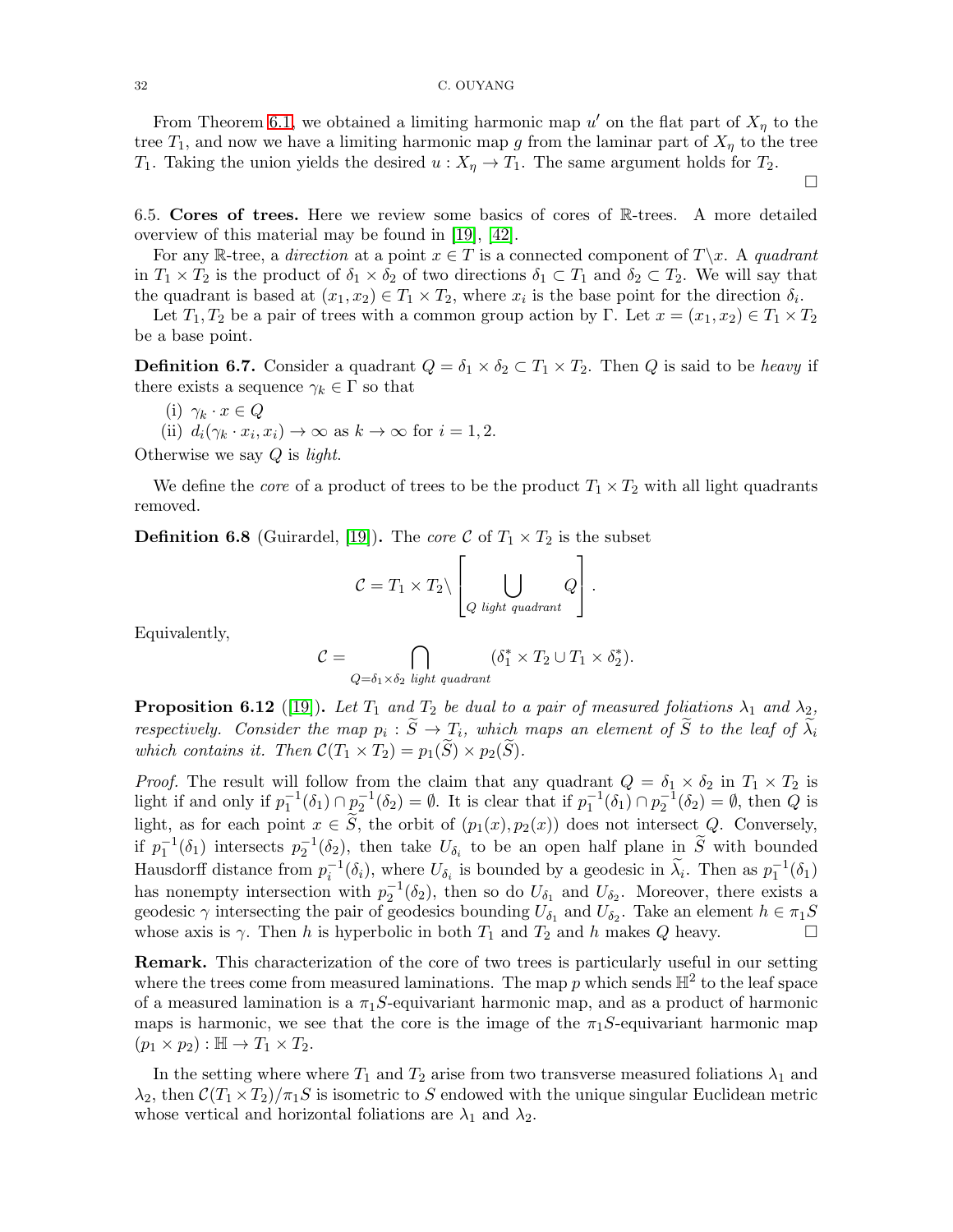We present our next main result concerning the relation between the mixed structures we obtain as limits of the induced metrics and the limits of the corresponding graphs of the minimal langrangians.

<span id="page-32-1"></span>**Theorem 6.13.** Suppose  $C_n \to \infty$ , so that  $L_{\sigma_n e_n/C_n} \to \eta$  and  $X_{1,n}/C_n \to T_1$  and  $X_{2,n}/C_n \to T_2$  $T_2$ . Then the metric space  $X_{\eta}$  is isometric to the core of the pair of trees  $(T_1, T_2)$ . Consequently, the minimal lagrangians  $\widetilde{\Sigma_n}/C_n \subset \mathbb{H}^2/C_n \times \mathbb{H}^2/C_n$  converge geometrically to the core  $C(T_1 \times T_2) \subset T_1 \times T_2$ .

*Proof.* Define the auxiliary map  $\Psi : P(ML \times ML) \to PMix(S)$  by

$$
\Psi([\lambda_1, \lambda_2]) = \lim_{n \to \infty} [L_{\sigma_n e_n}],
$$

where  $\Sigma_n \subset X_{1,n} \times X_{2,n}$  is the minimal lagrangian with induced metric  $2\sigma_n e_n$  and  $(X_{1,n}, X_{2,n})$ converge projectively to  $[(\lambda_1, \lambda_2)]$ . We claim the map is well-defined.

Choose  $[(\lambda_1, \lambda_2)] \in P(ML \times ML)$  and a representative  $(\lambda_1, \lambda_2) \in [(\lambda_1, \lambda_2)]$ . Then if both  $(X_{1,n}/k_n, X_{2,n}/k_n)$  and  $(Y_{1,n}/d_n, Y_{2,n}/d_n)$  converge in length spectrum to  $(\lambda_1, \lambda_2)$ , then for large enough n, we will have that  $X_{1,n}/k_n$  will be close to  $Y_{1,n}/d_n$  as negatively curved Riemannian surfaces (and likewise for  $X_{2,n}/k_n$  and  $Y_{2,n}/d_n$ ) by [\[31\]](#page-36-13). Hence the induced metrics on the respective pairs of minimal langrangians will have close length spectra, so that  $\Psi$  is well-defined.

To see that  $\Psi$  is continuous, observe that the induced metric on the minimal surface varies continuously as a map defined on  $\mathcal{T}(S) \times \mathcal{T}(S)$ , and as the length spectrum of the induced metric varies continuously as one takes a sequence of hyperbolic surfaces  $(X_{1,n}, X_{2,n}) \rightarrow$  $[(\lambda_1, \lambda_2)] \in P(ML \times ML)$ , one finds the space of mixed structures varies continuously on  $P(ML \times ML)$  by a diagonal argument.

But we now have a harmonic map from  $X_n$  to  $T_1 \times T_2$ . From Theorem [6.1,](#page-24-0) the harmonic map on the flat part is given by projection to its vertical and horizontal lamination. By Theorem [6.11,](#page-30-0) the harmonic map from the laminar part is given by an affine map, when both trees come from Jenkins-Strebel differentials.

As the homotopy class of the maps were given by the identity map, one sees that vertices on the domain graph are mapped to the vertices of the target graph (the thick regions of the minimal surface are necessarily mapped to the thick regions of the target scaled hyperbolic surface; for if a vertex were to be mapped away from vertices, the approximating thick region of the minimal surface would be mapped deep into a thin region of the target scaled hyperbolic surface, so that the thick region of the minimal surface would not have diameter going to zero, contradicting the geometric convergence of the thick region to a vertex). Hence by Theorem [6.9,](#page-29-1) the map is an affine map which maps vertices to the corresponding vertices.

But this yields the product metric for the core of the two trees (see Proposition [6.12](#page-31-0) and the remark which follows). The equality of the mixed structure and the core of the trees then holds for pairs of R-trees dual to a pair of Jenkins-Strebel foliations, which is a dense set in  $P(ML \times ML)$ , and both quantities vary continuous for  $P(ML \times ML)$ , thus the theorem follows.

 $\Box$ 

Remark. In fact, by Theorems [6.1](#page-24-0) and [6.11,](#page-30-0) the sequence of  $\rho$ -equivariant harmonic maps from  $\mathbb{H}^2$  to  $\mathbb{H}^2 \times \mathbb{H}^2$  converges projectively to a harmonic map from  $\mathbb{H}^2$  to the product of R-trees, whose image is the core of the trees.

# 7. APPLICATIONS TO MAXIMAL SURFACES IN ADS<sup>3</sup>

<span id="page-32-0"></span>In this section, we prove the required analogues of the minimal lagrangian setting to show a similar result for limits of maximal surfaces.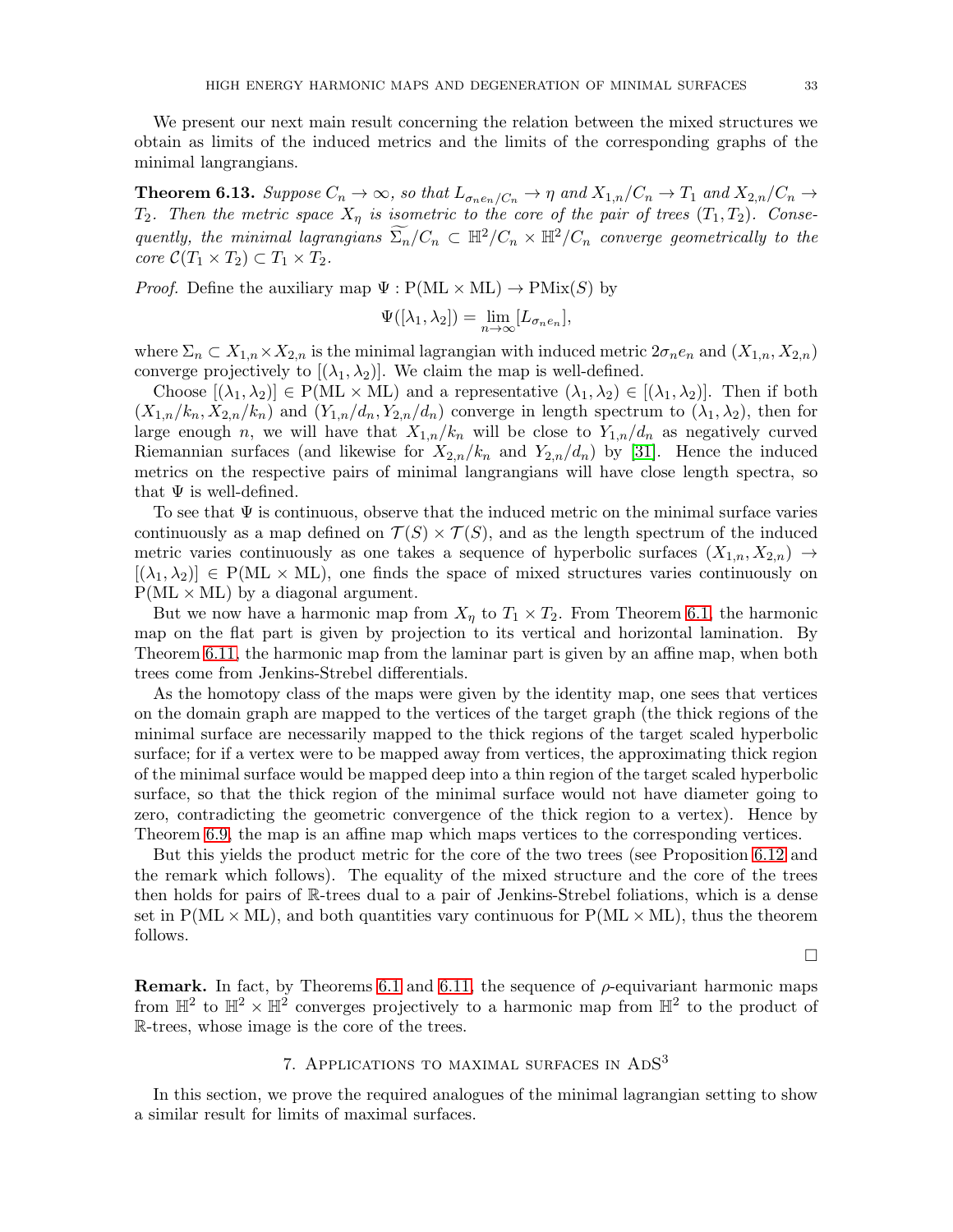**Proposition 7.1.** On a fixed hyperbolic surface  $(S, \sigma)$  one has  $\mathcal{H}_1 = \mathcal{H}_2$  if and only if  $e_1 = e_2$ . *Proof.* Note that if  $e_1 = e_2$  then  $|\Phi_1| = |\Phi_2|$  by Lemma [4](#page-11-1).5. From  $|\Phi_1| = |\Phi_2|$ , one has by some basic algebra  $\mathcal{L}_2 = \frac{\mathcal{H}_1 \mathcal{L}_1}{\mathcal{H}_2}$  $\frac{H_1L_1}{\mathcal{H}_2}$ . From the Bochner formula, one has

$$
\Delta \log \mathcal{H} = 2\mathcal{H} - 2\mathcal{L} - 2
$$

$$
\frac{1}{2} \Delta \log \frac{\mathcal{H}_1}{\mathcal{H}_2} = (\mathcal{H}_1 - \mathcal{H}_2) - (\mathcal{L}_1 - \mathcal{L}_2)
$$

$$
= (\mathcal{H}_1 - \mathcal{H}_2) - \mathcal{L}_1 (1 - \frac{\mathcal{H}_1}{\mathcal{H}_2}).
$$

At a point  $p \in S$  for which the quotient  $\mathcal{H}_1/\mathcal{H}_2$  achieves its maximum (which without loss of generality we may assume to be greater than 1, or else as before we may reindex), the left hand side of the preceding calculation must be non-positive, but the right hand side is positive, hence  $\mathcal{H}_1 = \mathcal{H}_2$  everywhere.

<span id="page-33-0"></span>**Proposition 7.2.** On a fixed hyperbolic surface  $(S, \sigma)$  if  $\mathcal{H}_1 = c\mathcal{H}_2$  then  $c = 1$ .

*Proof.* Without loss of generality, take  $c > 1$  or we we may reindex to ensure this is the case. Once again by the Bochner formula,

$$
\Delta \log \frac{\mathcal{H}_1}{\mathcal{H}_2} = 2(\mathcal{H}_1 - \mathcal{H}_2) - 2(\mathcal{L}_1 - \mathcal{L}_2)
$$

$$
0 = \Delta \log c = 2(c\mathcal{H}_2 - \mathcal{H}_2) - 2(\mathcal{L}_1 - \mathcal{L}_2)
$$

$$
= 2\mathcal{H}_2(c - 1) - 2(\mathcal{L}_1 - \mathcal{L}_2)
$$

Hence, everywhere one has

$$
\mathcal{L}_1 - \mathcal{L}_2 = \mathcal{H}_2(c-1) > 0.
$$

<span id="page-33-1"></span>But  $\mathcal{L}_1$  vanishes at the zeros of the quadratic differential  $\Phi_1$ , a contradiction. Hence  $c = 1$ .  $\Box$ **Proposition 7.3.** Let  $H = \int \mathcal{H} dA(\sigma)$ . Then  $\mathcal{E} = H + 4\pi\chi$ . Consequently if  $\mathcal{E}_n \to \infty$ , then  $\lim_{n\to\infty} \mathcal{E}_n/H_n = 2.$ 

*Proof.* As  $\mathcal{J} = \mathcal{H} - \mathcal{L}$  and  $\int \mathcal{J} \sigma dz d\overline{z} = -2\pi \chi$ , one has

$$
\int \mathcal{H}\sigma dz d\overline{z} + 2\pi \chi = \int \mathcal{L}\sigma dz d\overline{z}.
$$

Adding the terms yields

$$
\mathcal{E} = \int (\mathcal{H} + \mathcal{L}) \sigma dz d\overline{z} = 2 \int \mathcal{H} \sigma dz d\overline{z} + 4\pi \chi = 2H + 4\pi \chi.
$$

 $\Box$ 

Recall from Section 2.6, the existence and uniqueness of a spacelike, embedded maximal surface in any GHMC AdS<sup>3</sup> manifold.

Proposition 7.4 (Lemma 3.6 [\[23\]](#page-36-16)). The induced metric on the maximal surface is of the form Hσ.

**Proposition 7.5.** The induced metric on the maximal surface has strictly negative curvature. Proof. The formula for curvature is given by

$$
K_{\mathcal{H}\sigma} = -\frac{1}{2\mathcal{H}\sigma} \Delta \log \mathcal{H}\sigma
$$
  
=  $-\frac{1}{2}\frac{1}{\mathcal{H}} \left( \frac{\Delta \log \mathcal{H}}{\sigma} + \frac{\Delta \log \sigma}{\sigma} \right)$   
=  $\frac{-\mathcal{J}}{\mathcal{H}}$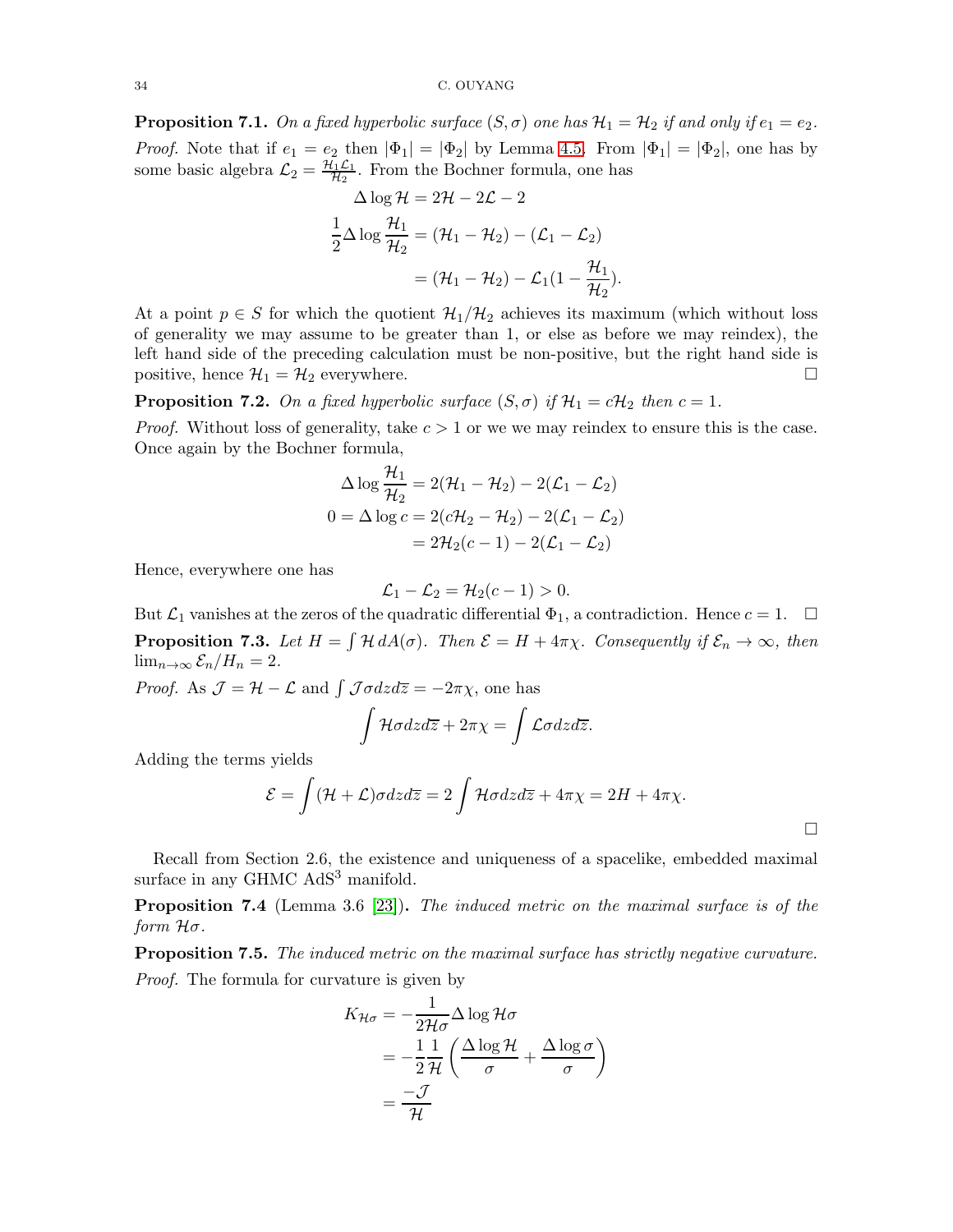where the last step comes from the Bochner equation and the curvature of the hyperbolic metric.  $\Box$ 

Theorem 7.6. There exists an embedding of the space of maximal surfaces into the space of projectivized currents.

Proof. As the induced metrics on the maximal surfaces are negatively curved, they may be realized as geodesic currents. By Proposition [7.2,](#page-33-0) the projectivization remains injective.

Theorem 7.7. The closure of the space of induced metrics on the maximal surfaces is given by the space of flat metrics arising from unit norm holomorphic quadratic differentials and projectivized mixed structures.

*Proof.* To any induced metric  $\mathcal{H}\sigma$  on the maximal surface, there is a unique singular quadratic differential metric |Φ| associated to it. Some algebra shows that

$$
\mathcal{H}\sigma = \frac{|\Phi|}{|\nu|} \geq |\Phi|,
$$

which for high energy, Proposition [7.3](#page-33-1) tells us  $H$  approximates the  $L^1$ -norm of the quadratic differential, so that if the sequence of unit-norm quadratic differentials converges to measured lamination, then so does the projective current associated to the induced metric on the maximal surface. Hence, we assume the sequence of unit-norm quadratic differential metrics converges to a mixed structure. On the flat part of the mixed structure, we know that up to a subsequence the Beltrami differentials converges uniformly to 1 outside of a small region about the zeros of the differential and a cylindrical neighborhood of the boundary curves. But then we know that on this subsurface the maximal surface metric will converge to  $|\Phi_{\infty}|$ in terms of its length spectrum. As the total area of the mixed structure is 1 and we have normalized the maximal surface metric by the total holomorphic energy, on the complement, the area of the metric tends to 0, so that the restriction of the limiting current is a measured lamination.

 $\Box$ 

We observe there is a rather interesting trichotomy at play here. For high energy, on the subsurface S', if the quadratic differentials converge to  $|\Phi_{\infty}|$  then so do the associated sequence of minimal surface metrics and the sequence of maximal surface metrics.

### <span id="page-34-0"></span>8. COMPACTIFICATION OF MAXIMAL REPRESENTATIONS TO  $PSL(2,\mathbb{R})\times \text{PSL}(2,\mathbb{R})$

In this final section, we provide an application of our work to compactifying the maximal component of the representation variety  $\chi(PSL(2,\mathbb{R}) \times PSL(2,\mathbb{R}))$ . The theory of maximal representations is defined for general Hermitian Lie groups  $G$  and is considerably more straightforward to define in our specific setting of  $G = \text{PSL}(2, \mathbb{R}) \times \text{PSL}(2, \mathbb{R})$ . Nevertheless, we will define a maximal representation in the general setting before providing a straightforward characterization in our setting.

Let G be a *Hermitian* Lie group, that is a noncompact simple Lie group whose symmetric space  $G/K$  is a Kähler manifold. Equivalently, there is a G-invariant two-form  $\omega$  on  $G/K$ . Let S be a closed, orientable, smooth surface of genus  $g \geq 2$ . Then given a representation  $\rho : \pi_1S \to G$ , one can choose any  $\rho$ -equivariant map  $\tilde{f} : \tilde{S} \to G/K$  and define the Toledo invariant to be

$$
T(\rho):=\frac{1}{2\pi}\int_S \tilde{f}^*\omega.
$$

The Toledo invariant will be well-defined for each such representation as the number obtained will not depend on the choice of  $\hat{f}$  chosen above. A well-known *Milnor-Wood* type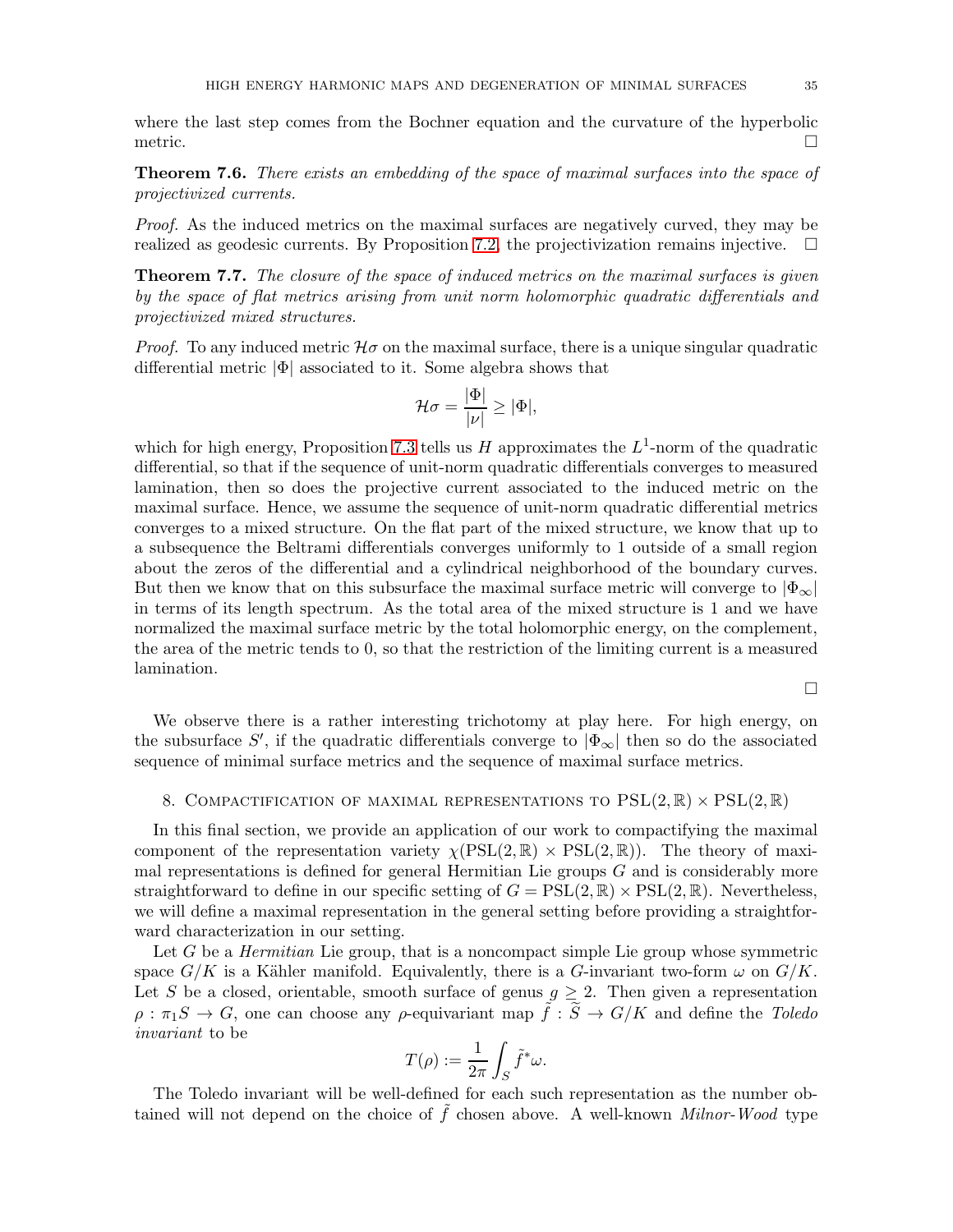inequality holds for the Toledo invariant,

$$
|T(\rho)| \le |\chi(s)| \cdot \text{rank}(G/K).
$$

Representations whose Toledo invariant attains the upperbound are known as maximal representations. We now restrict our attention specifically to the group  $G = \text{PSL}(2, \mathbb{R}) \times$ PSL(2,  $\mathbb{R}$ ), whose associated symmetric space is  $\mathbb{H}^2 \times \mathbb{H}^2$ .

To each representation to the group  $PSL(2, \mathbb{R}) \times PSL(2, \mathbb{R})$ , one obtains a pair of representations to the group  $PSL(2,\mathbb{R})$ . By work of Goldman [\[18\]](#page-36-30), the Euler number of representations to  $PSL(2,\mathbb{R})$  characterizes the connected components of the representation variety. The maximal representations are precisely those whose projections live in the Hitchin component of  $PSL(2,\mathbb{R})$  representations, that is, those representations that are both discrete and faithful. Hence, such a representation yields a pair of points in Teichmüller space and an associated minimal surface. We may parameterize such representations by the induced metric on the minimal surface  $\Sigma$ , as well as the  $\rho = (\rho_1, \rho_2)$ -equivariant harmonic map from  $\mathbb{H}^2$  to  $\mathbb{H}^2 \times \mathbb{H}^2$ , given by the graph of the minimal langrangian from Theorem [3.1.](#page-7-1) As a final consequence of our study of these minimal langrangians, we obtain a compactifcation of the the maximal component of surface group representations to  $PSL(2, \mathbb{R}) \times PSL(2, \mathbb{R})$ .

**Theorem 8.1.** Let S be a closed surface of genus  $g > 1$ . The space of maximal representations of  $\pi_1(S)$  to  $PSL(2,\mathbb{R}) \times PSL(2,\mathbb{R})$  embeds into the space of  $\pi_1S$ -equivariant harmonic maps from  $\mathbb{H}^2 \to \mathbb{H}^2 \times \mathbb{H}^2$ , whose graphs are minimal lagrangians. The Gromov-Hausdorff limits of these maps are given by harmonic maps from  $\mathbb{H}^2$  to  $T_1 \times T_2$ , where  $T_1$  and  $T_2$  are a pair of R-trees coming from a projective pair of measured foliations, with image given by the core of the trees.

*Proof.* To any maximal representation  $\rho = (\rho_1, \rho_2)$ , we may look at the two closed hyperbolic surfaces given by  $X_1 = \mathbb{H}^2 \setminus \rho_1$  and  $X_2 = \mathbb{H}^2 \setminus \rho_2$ . This gives a clear homeomorphism between the maximal component and two copies of Teichmüller space. By Theorem [3.1,](#page-7-1) we obtain a minimal lagrangian between  $X_1$  and  $X_2$  which respects the marking. If  $\Sigma$  denotes the conformal structure of the graph, then the inclusion map  $i : \Sigma \to X_1 \times X_2$  is a conformal map, which lifts to the desired  $\rho$ -equivariant map from  $\mathbb{H}^2$  to  $\mathbb{H}^2 \times \mathbb{H}^2$ . The map which associates the representation  $\rho$  to this map is continuous and is injective as distinct representations have distinct minimal lagrangians, hence yielding our desired embedding.

If  $\rho_n$  is a sequence of representations leaving all compact sets, then either  $g_{1,n}$  or  $g_{2,n}$  (or both) leaves all compact sets in Teichmüller space (recall  $(S, g_i) = \mathbb{H}^2/\rho_i$ ). By Theorem [5.5\(](#page-17-0)up to a subsequence) the sequence of induced metrics on the graphs converge projectively to a mixed structure. Let  $c_n$  be the sequence of constants for which we divide the induced metric to ensure length spectrum convergence to a non-zero mixed structure with self-intersection 1 or a measured lamination. If we scale the target by the same sequence of constants, then the total energy of the sequence of harmonic maps is now uniformly bounded, so that by Theorem [6.8,](#page-28-0) the maps converge to a map from  $\mathbb{H}^2$  to  $T_1 \times T_2$ , where  $T_i$  is the R-tree associated to the limit  $\tilde{X}_{i,n}/c_n$  (notice that  $T_i$  may be a single point). By Theorem [6.13,](#page-32-1) the image is given by the core of the trees, which suffices for the proof.

 $\Box$ 

### <span id="page-35-0"></span>**REFERENCES**

- <span id="page-35-1"></span>[1] S.I. Al'ber, On n-dimensional problems of the calculus of variations in the large, Sov. Math. Dokl. 6 (1964) 700-704.
- <span id="page-35-3"></span><span id="page-35-2"></span>[2] F. Bonahon, *The geometry of Teichmüller space via geodesic currents*, Invent. Math. **92** (1988) 139-162.
- [3] T. Barbot, F. Béguin, A. Zeghib, Constant mean curvature foliations of globally hyperbolic spacetimes locally modelled on AdS3, Geom. Dedicata 126 (2007) 71-129.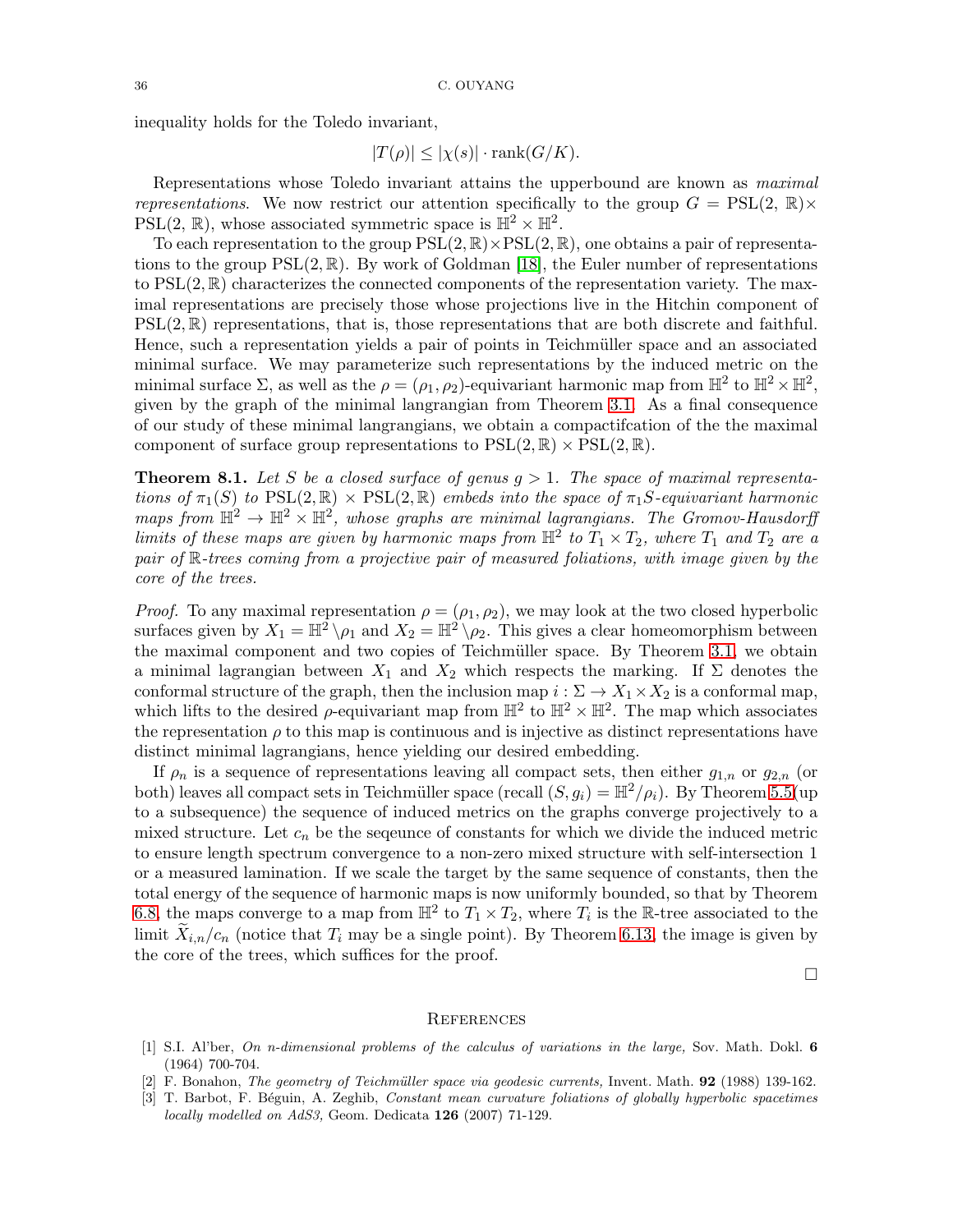- <span id="page-36-10"></span><span id="page-36-5"></span>[4] A. Casson, S. Bleiler, Automorphisms of surfaces after Nielsen and Thurston, London Mathematical Society Student Texts 9, Cambridge University Press (1988).
- <span id="page-36-23"></span>[5] M. Burger, A. Iozzi, A. Parreau, B. Pozzetti. Private communication
- [6] M. Burger, A. Iozzi, A. Parreau, B. Pozzetti. Currents, Systoles, and Compactifications of Character Varieties, arXiv:1902.07680 (2019) 1-37.
- <span id="page-36-18"></span>[7] C. Croke, A. Fathi, J. Feldman, *The marked length-spectrum of a surface of nonpositive curvature*, Topology  $31(4)$  (1992) 847-855.
- <span id="page-36-14"></span>[8] G. Daskalopoulos, S. Dostoglou, R. Wentworth, Character varieties and harmonic maps to **R**-trees, Math. Res. Lett. 5 (4) (1998) 523-534.
- <span id="page-36-26"></span>[9] M. Duchin, C. Leininger, K. Rafi, Length spectra and degeneration of flat metrics, Invent. Math. 182 (2010) 231-277.
- <span id="page-36-6"></span>[10] J. Eells, B. Fuglede, Harmonic maps between Riemannian polyhedra, Cambridge University Press, Cambridge 2001.
- <span id="page-36-12"></span>[11] J. Eells , J. H. Sampson, Harmonic mappings of Riemannian manifolds. Amer. J. Math. 86 (1964) 109-160.
- [12] A. Fathi, F. Laudenbach, V Poénaru, *Thurston's Work on Surfaces* Math. Notes, vol. 48, Princeton University Press, Princeton, NJ, 2012, translated from the 1979 French original by D.M. Kim and D. Margalit.
- <span id="page-36-17"></span>[13] J. Frazier, Length spectral rigidity of non-positively curved surfaces, ProQuest LLC, Ann Arbor, MI, 2012. Thesis (Ph.D.), University of Maryland, College Park.
- <span id="page-36-21"></span>[14] F. Gardiner, H. Masur, *Extremal length geometry of Teichmüller space*, Complex Variables 16 (1991) 23-41.
- <span id="page-36-3"></span>[15] D. Gilbarg and N.S. Trudinger, Elliptic Partial Differential Equations of Second Order, Springer-Verlag, New York (1983).
- [16] O. Glorieux, Counting closed geodesics in globally hyperbolic maximal compact AdS 3-manifolds, Geom. Dedicata 188(1) (2017) 63-101.
- <span id="page-36-30"></span><span id="page-36-4"></span>[17] O. Glorieux, The embedding of the Teichm uller space in geodesic currents, arXiv:1904.02558 (2019) 1-7.
- [18] W. Goldman, Discontinuous Groups and the Euler Class, Thesis (Ph.D), University of California, Berkeley (1980).
- <span id="page-36-29"></span>[19] V. Guirardel, *Core and intersection number for group actions on*  $\mathbb{R}$ *-trees*, Ann. Sci. Éc. Norm. Supér. 4 38 no. 6 (2005) 847-888.
- <span id="page-36-28"></span><span id="page-36-7"></span>[20] J. Hartman, On homotopic harmonic maps, Canad. J. Math. 19 (1967) 673-687.
- [21] N. Korevaar, R. Schoen, Sobolev spaces and harmonic maps for metric space targets, Comm. Anal. Geom. 1 (1993) 561-659.
- <span id="page-36-25"></span>[22] N. Korevaar, R. Schoen, Global existence Theorems for Harmonic Maps to Non-locally Compact Spaces, Comm. Anal. Geom. 5 (1997) 213-266.
- <span id="page-36-16"></span><span id="page-36-0"></span>[23] K. Krasnov, J-M. Schlenker, Minimal surfaces and particles in 3-manifolds, Geom. Dedicata 126 (2007) 187-254.
- [24] F. Labourie, Cross ratios, Anosov representations and the energy functional on Teichmüller space, Ann. Sci. Ec. Norm. Supér.  $4\ 41(3)\ (2008)\ 437-469$ .
- <span id="page-36-27"></span><span id="page-36-1"></span>[25] F. Labourie, Cyclic surfaces and Hitchin components in rank 2, Ann. of Math. 2 185(1) (2017) 1-58.
- $[26]$  E. Lebeau, Applications harmoniques entre graphes finis et un théorème de superrigidité, Ann. Inst. Fourier, Grenoble. 46(5) (1996) 1183-1203.
- <span id="page-36-22"></span><span id="page-36-15"></span>[27] C. McMullen, Amenability, Poincaré series and quasiconformal maps, Invent. Math.  $97(1)$  (1989) 95-127.
- <span id="page-36-19"></span>[28] G. Mess, Lorentz spacetimes of constant curvature, Geom. Dedicata 126 (2007) 3-45.
- <span id="page-36-24"></span>[29] Y. Minsky, *Harmonic maps, length and energy in Teichmüller space*, J. Diff. Geom. **35** (1992) 151-217.
- <span id="page-36-13"></span>[30] J. Morgan, P. Shalen, *Free actions of surface groups on R-trees*, Topology **30**(2) (1991) 143-154.
- <span id="page-36-11"></span>[31] J.P. Otal, Le spectre marqué des longeurs des surfaces à courbure négative, Amer. J. Math. 86 (1964) 109-160.
- [32] R.C. Penner, J. Harer, *Combinatorics of train tracks*, Ann. Math. Studies 125, Princeton University Press, Princeton NJ (1992).
- <span id="page-36-9"></span>[33] J.H. Sampson, *Some properties and applications of harmonic mappings*, Ann. Sci. Ecole Norm. Sup. (4) 11 no. 2 (1978) 211-228.
- <span id="page-36-2"></span>[34] R. Schoen, The role of harmonic mappings in rigidity and deformation problems, Complex Geometry (Osaka, 1990), Lecture Notes in Pure and Appl. Math. 143 Dekker, New York (1993) 179-200.
- <span id="page-36-20"></span><span id="page-36-8"></span>[35] R. Skora, Splittings of surfaces, J. Amer. Math. Soc. 9 (1996) 605-616.
- [36] R. Schoen & S.T. Yau, On univalent harmonic maps between surfaces, Invent. Math. 44 no. 3 (1978) 265-278.